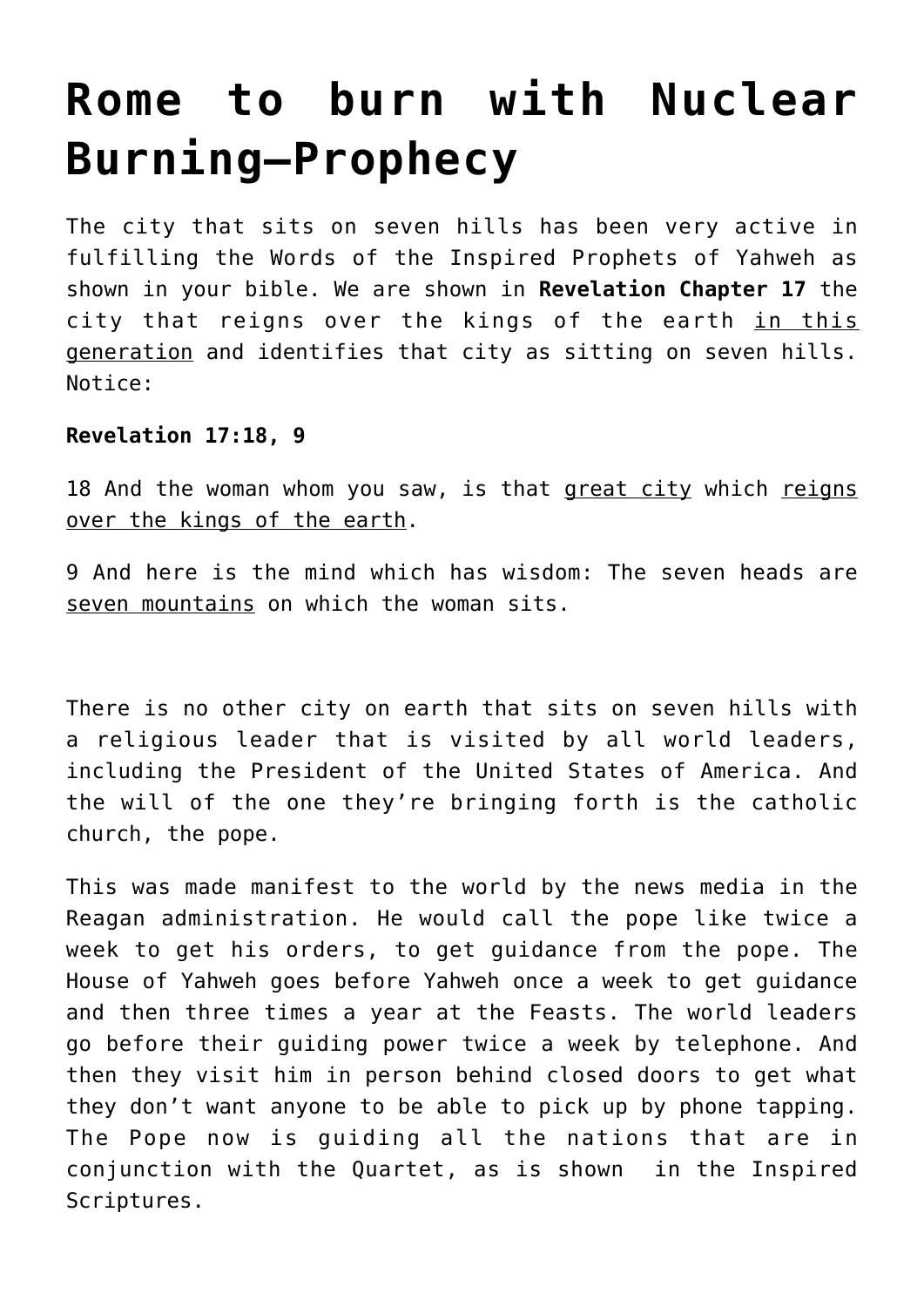The world's governmental and political leaders fully realize that the pope is a world geopolitical leader. Reading from *The Keys Of This Blood*, authored by the late Malachi Martin, a top writer for the roman catholic church, pages 142-143, we find this information:

The holder of those Keys authorizes a living network of representatives to speak directly for him. He dispatches his own on-the-spot spokesmen abroad to act for him in at least ninety countries.

Like any secular diplomatic corps, this personal papal network is divided into ranks of some complexity. Thus, each rank is designed to cover a particular type of mission. And each rank, each title and each mission functions as a working, living part of a global system of government and influence whose center is the Vatican and whose embodiment is the Pope himself in his international designation as the "Holy See."

What captures the unwavering attention of the secular leaders of the world in this remarkable network of the Roman Catholic Church is precisely the fact that it places at the personal disposal of the Pope a supranational, supra-continental, supra-trade-bloc structure that is so built and oriented that if tomorrow or next week, by a sudden miracle, a one-world government were established, the Church would not have to undergo any essential structural change in order to retain its dominant position and to further its global aims.

The most important facts and details about the Roman Church from the point of view of any secular power holder, however, all come down to one point. There is a tacit agreement among the great international political and financial leaders that the very attributes that give the Holy See its georeligious power and capability provide it, as well, with everything essential for the same power and capability on the political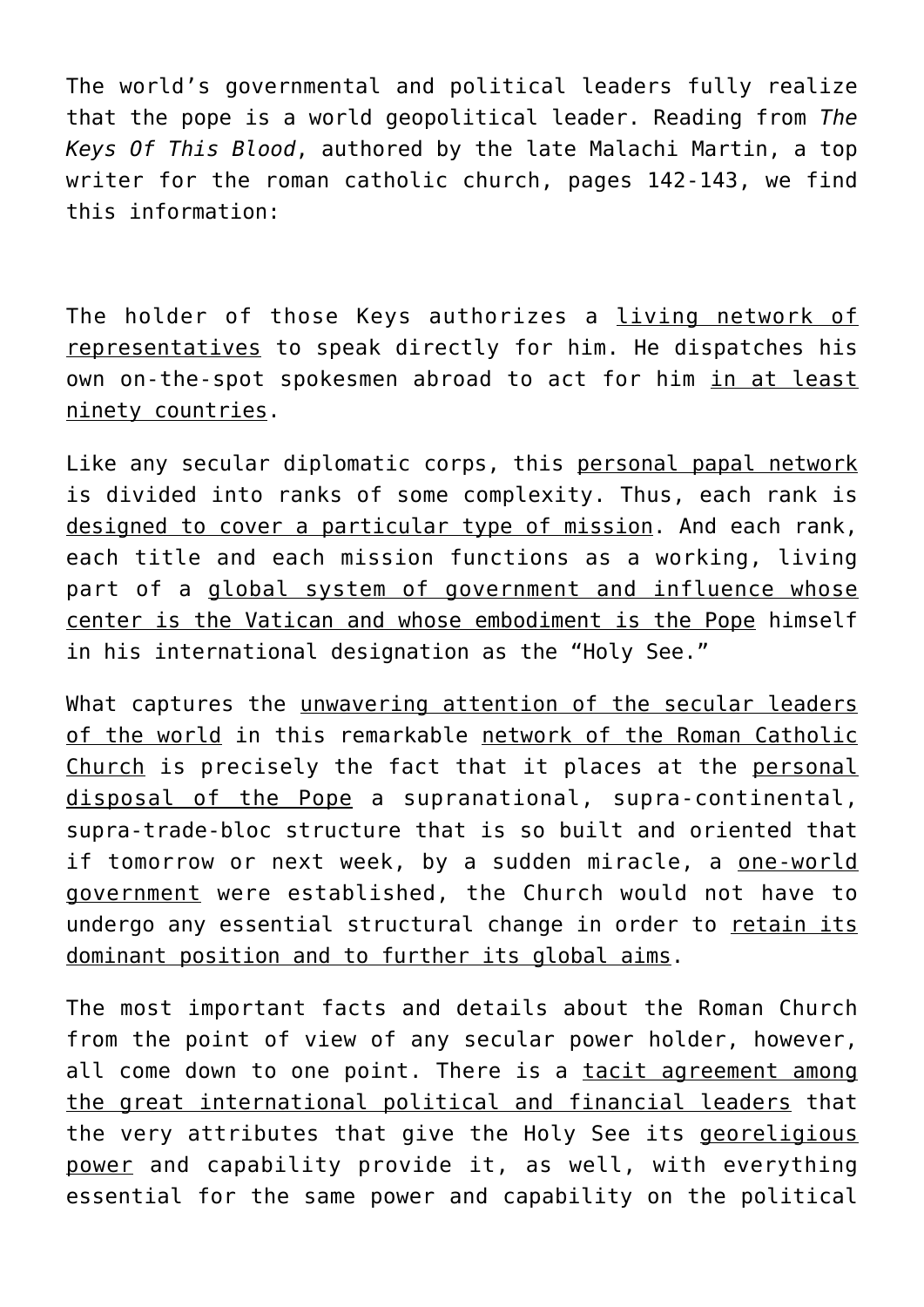plane. In secular eyes, the Roman Church stands alone in every practical sense—and not merely among religious and ethical structures and groups—as the first fully realized, fully practicing and totally independent geopolitical force in the current world arena. And the Pope, as the sole legitimate head of the Holy See's organizational institution and structures—as the only one who fixes the overall goal of that institution's efforts—is by definition the world's first fully fledged geopolitical leader.

The following excerpted *Dateline* interview by Stone Phillips with Carl Bernstein is about the power of the Pope.

**Phillips:** The Pope – how many divisions has he got? Soviet Dictator, Joseph Stalin, poking fun at the fact that as one of the world's most powerful men doesn't have a single soldier to command. And yet according to a new book, it was a Pope, Pope John Paul II, who helped trigger the collapse of the Soviet Empire. Tonight the exclusive story of how a Pope, a President and a spy secretly conspired to wage and win the cold war.

**Bernstein:** We now have the missing pieces of the puzzle of how communism fell, because the Pope's role has always been what is missing. This is a man who has marked his time. He has marked our era.

*It's a portrait of Pope John Paul II you've never seen before, perhaps never even imagined. A religious leader playing a pivotal role in the political struggle of the century, and who's painting the portrait may surprise you too.*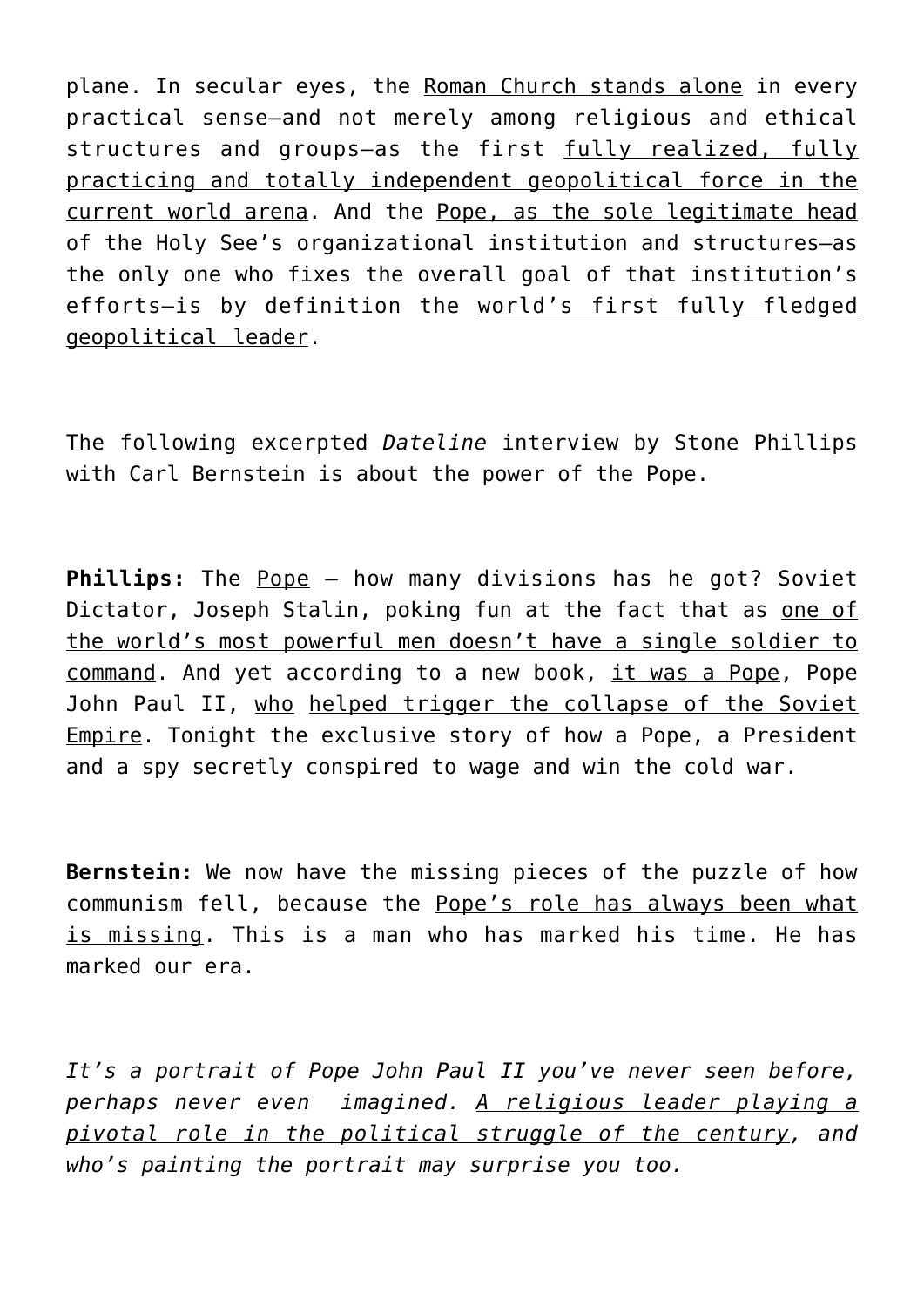**Bernstein:** The great story of our time is the fall of communism and the central player who hastened the demise of the fall of communism is this Pope from Poland.

*Pulitzer Prize winning, Watergate reporter Carl Bernstein says what he and co-author Marco Politi discovered and detailed in their new book about the Pope surprised even him.*

**Bernstein:** If anybody would have told me ten years ago that I would be sitting here across from you and saying that the Pope of Rome was one of the most important figures of the second part of the twentieth century, I'd say you're smoking something. This is astonishing.

*What's astonishing is what Bernstein calls an intelligence shuttle that developed between the Pope, President Reagan and the C.I.A. Some of the world's most sensitive secrets shared in a holy alliance that would topple communism and win the cold war. It all started before Ronald Reagan was even elected, as he watched the first Papal visit to Warsaw ever allowed in four decades of communist rule, Reagan would tell a close aide that Poland is where the Iron Curtain would crack.*

*When Ronald Reagan took office in 1981, the Solidarity Movement which would mount unprecedented challenges to the repressive communist regime in Poland was still in its infancy.*

 *Bernstein said Reagan made a private pledge to step up secret U.S. aide to Solidarity, eventually totaling some 50 million dollars, but there was more. Reagan also offered the Pope a series of secret briefings by William Casey, head of the C.I.A., a devout Catholic, who briefed then prayed with*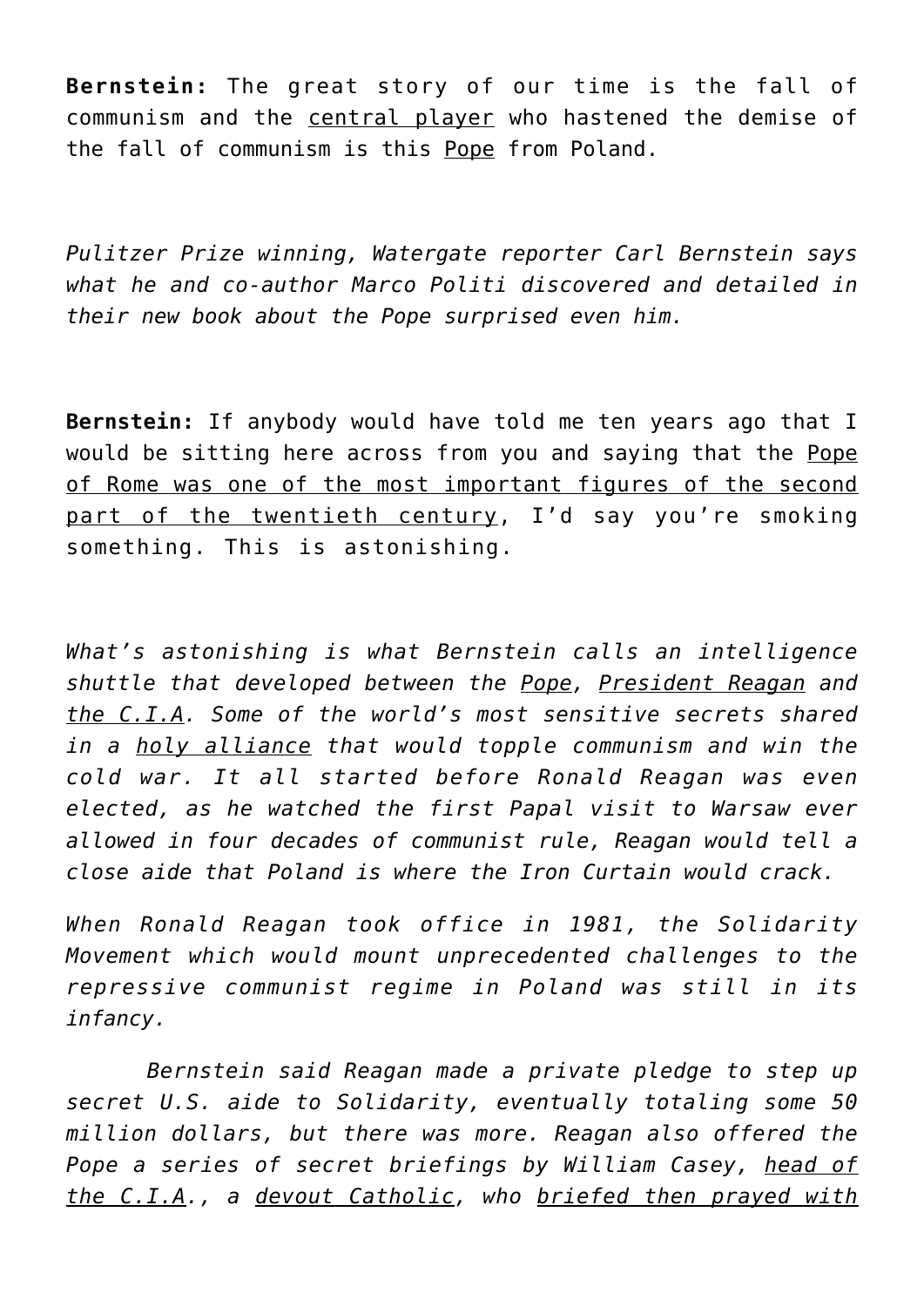**Phillips:** It sounds extraordinary. The Pope conferring with a U.S. spy master.

**Bernstein:** Absolutely.

**Phillips:** Where did these meetings take place?

**Bernstein:** In the Pope's private office, the Pope on one side in a high back chair, Casey across from him.

**Phillips:** And presumably Casey brought a briefcase.

**Bernstein:** He brought a briefcase and on one occasion he brought an envelope and in that envelope was a photograph of the Pope in Victory Square, a tiny little figure in white photographed by a spy satellite from above.

*It was the first of many often far more sensitive spy photos the Pope was to see. Bernstein said there were as many as fifteen secret sessions between the Pope and Director Casey or former Deputy C.I.A. Director Bernard Walters. Some of Walter's meetings were summarized in secret cables Bernstein obtained through the Freedom of Information Act.*

**Phillips:** Seems clear that the U.S. was sharing intelligence with the Pope. Is it equally clear that he was sharing intelligence with the C.I.A.?

**Bernstein:** Absolutely, he was sharing his judgments on Poland. They gave each other information. All of the analysis of the C.I.A. went to the Pope. All of the Pope's analysis went to the C.I.A. and the White House.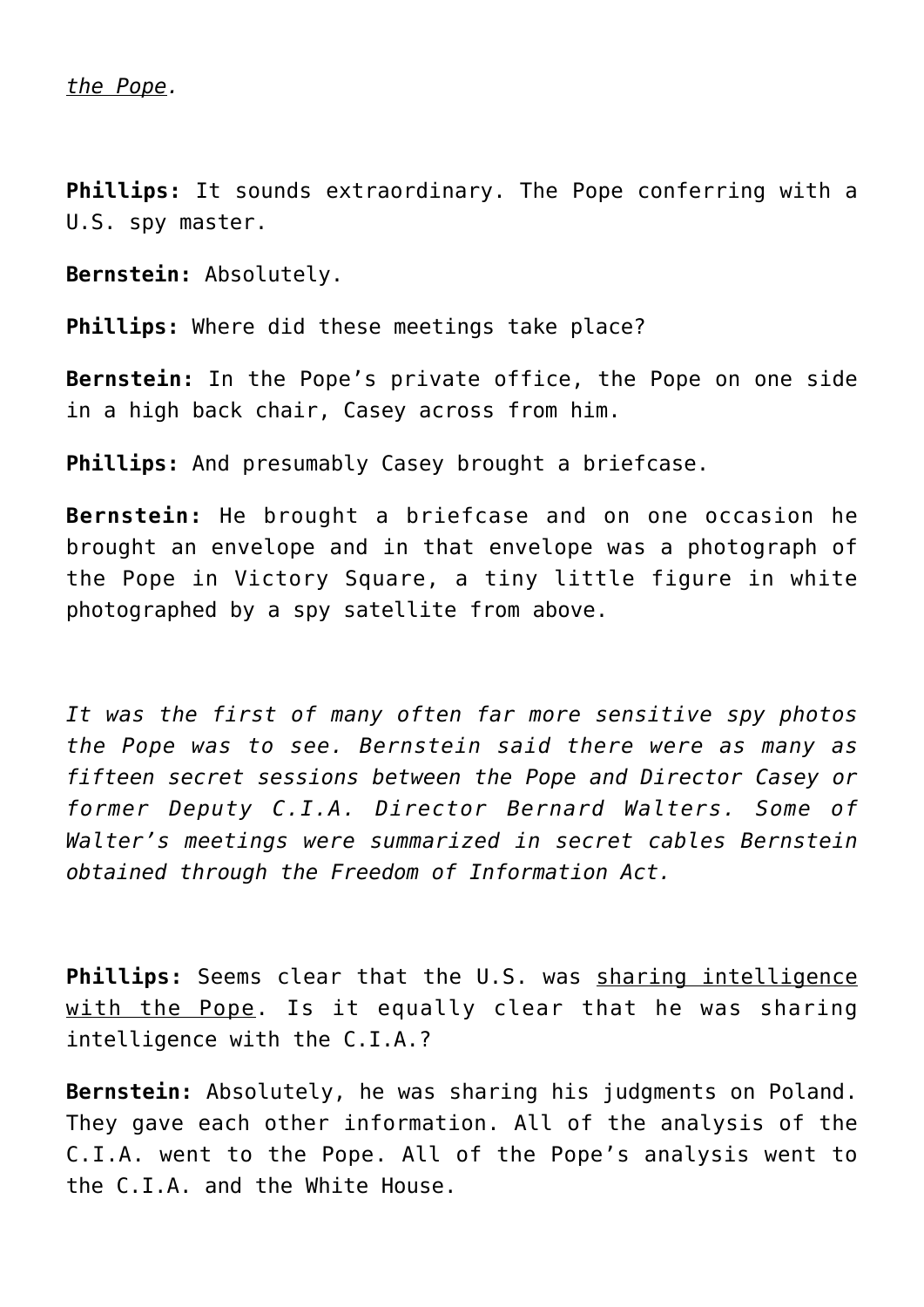*Richard Allen was President Reagan's first National Security Advisor.*

**Allen:** This did, in my judgment, constitute the most important secret alliance of all time.

*Remember in overwhelmingly Catholic Poland the leaders of Solidarity were also ardent churchgoers, and Bernstein says the Pope with constant reports from the church in his homeland was able to funnel valuable information and advice to the United States about how to encourage the freedom movement without triggering a Russian invasion like Hungary in 1956 or Czechoslovakia in 1968.*

**Allen:** The Pope did have something that we don't have, namely an intelligence system that works. It's designed to provide intelligence from the local parishes to the bishops and the bishops report to Rome.

**Phillips:** You write, "Other Presidents had waited anxiously at their desks for bombers to return from their missions. Reagan waited for reports from the Pope."

*Although Bernstein stopped short of saying there were direct trade-offs, he says evidence strongly suggests that the Pope did favors for the United States and the Reagan Administration reciprocated. Another secret cable quote: I then passed on to the SS-20 Briefing and the whole nuclear question.*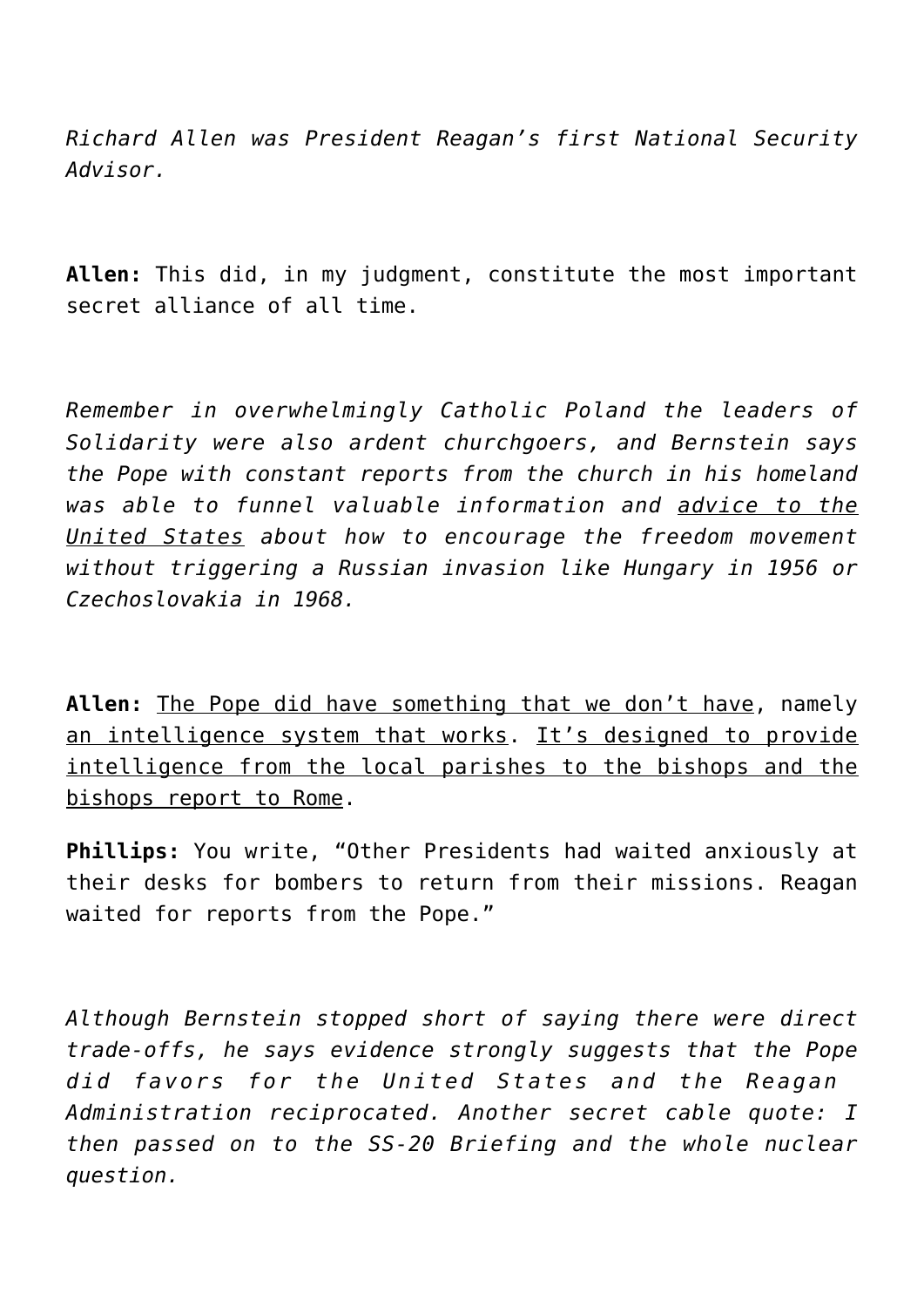**Phillips:** A C.I.A. briefing on nuclear weapons for the Pope?

**Bernstein:** Yes, showing him satellite photographs of Soviet ballistic missiles.

*Bernstein says the U.S. urged the Pope not to speak out against Reagan's Star Wars Defense Plan or cruise missiles in Europe. After the briefings, the Pope stayed silent, and Bernstein says ordered a Vatican report critical of Star Wars buried. And the favor for the Vatican? Bernstein writes the U.S. cut off money for family planning organizations worldwide in deference to the Pope.*

 *What's more, in Latin America, Bernstein reports the C.I.A. was spying on rebel priests and turning the information from wiretaps and electronic eavesdropping over to the Church.*

**Bernstein:** Nothing like this had ever happened in the history of even the Church or the United States.

*And nothing like this had ever happened behind the Iron Curtain, the Pope inspiring historic change in Poland across Eastern Europe and ultimately in the Soviet Union itself. These minutes from secret Polit Bureau meetings unearthed by Bernstein quote Russian leaders worried. "The Church has already turned into a political party. Thousands and thousands of people crawl on their knees before the Pope."*

Anyone who pays any attention to the world news today can see plainly that the catholic church reigns over the leaders of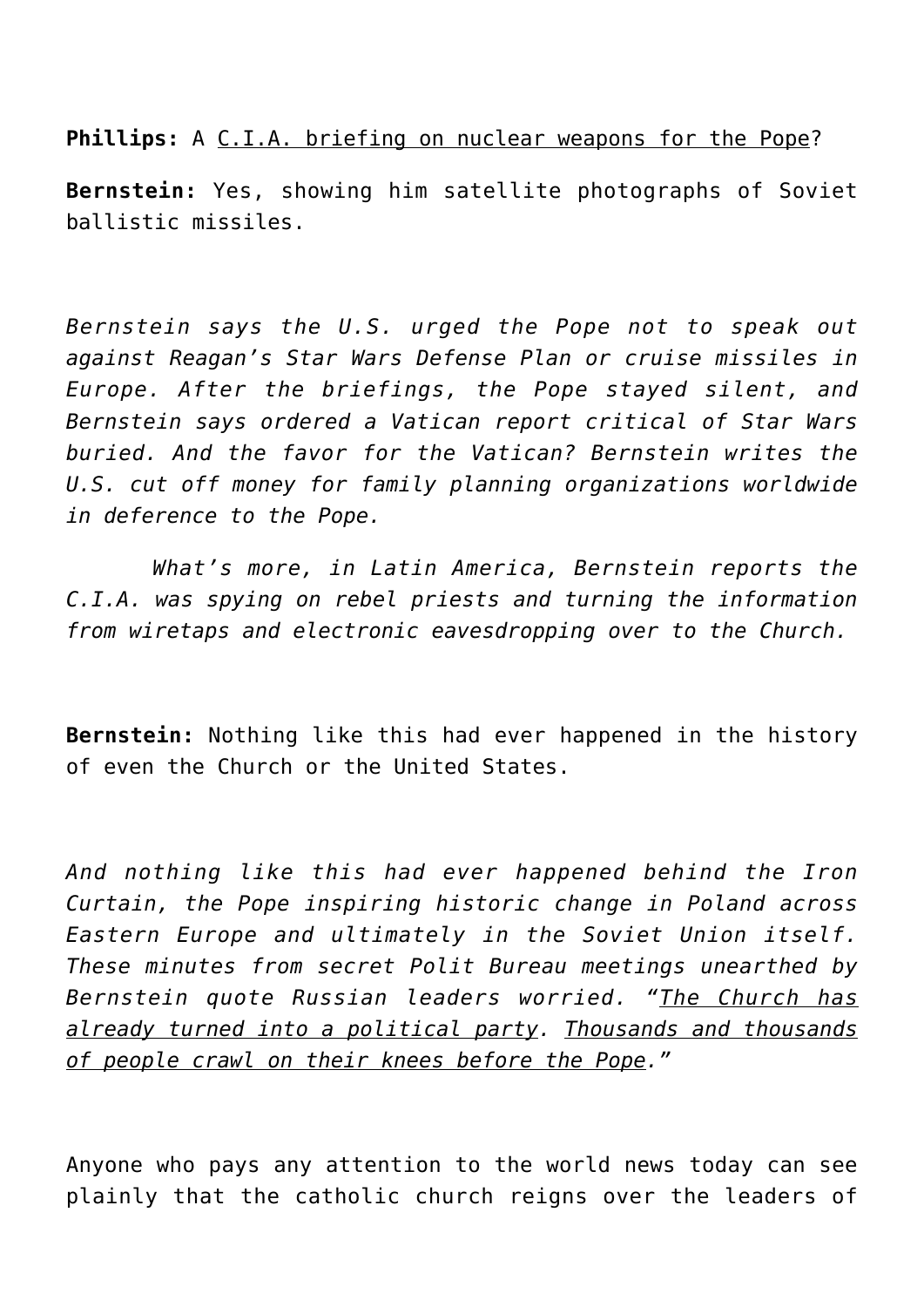the earth. Notice the following news excerpts. These are just a few of the many leaders who have met with the pope recently.



Pope Francis and Ukrainian Prime Minister Arseniy Yatsenyuk look at each other on the occasion of their private audience at the Vatican, Saturday, April 26, 2014. (Vincenzo Pinto, Pool / AP Photo)

**Obama, Pope Francis meet for first time**

By **Halimah Abdullah,** CNN March 27, 2014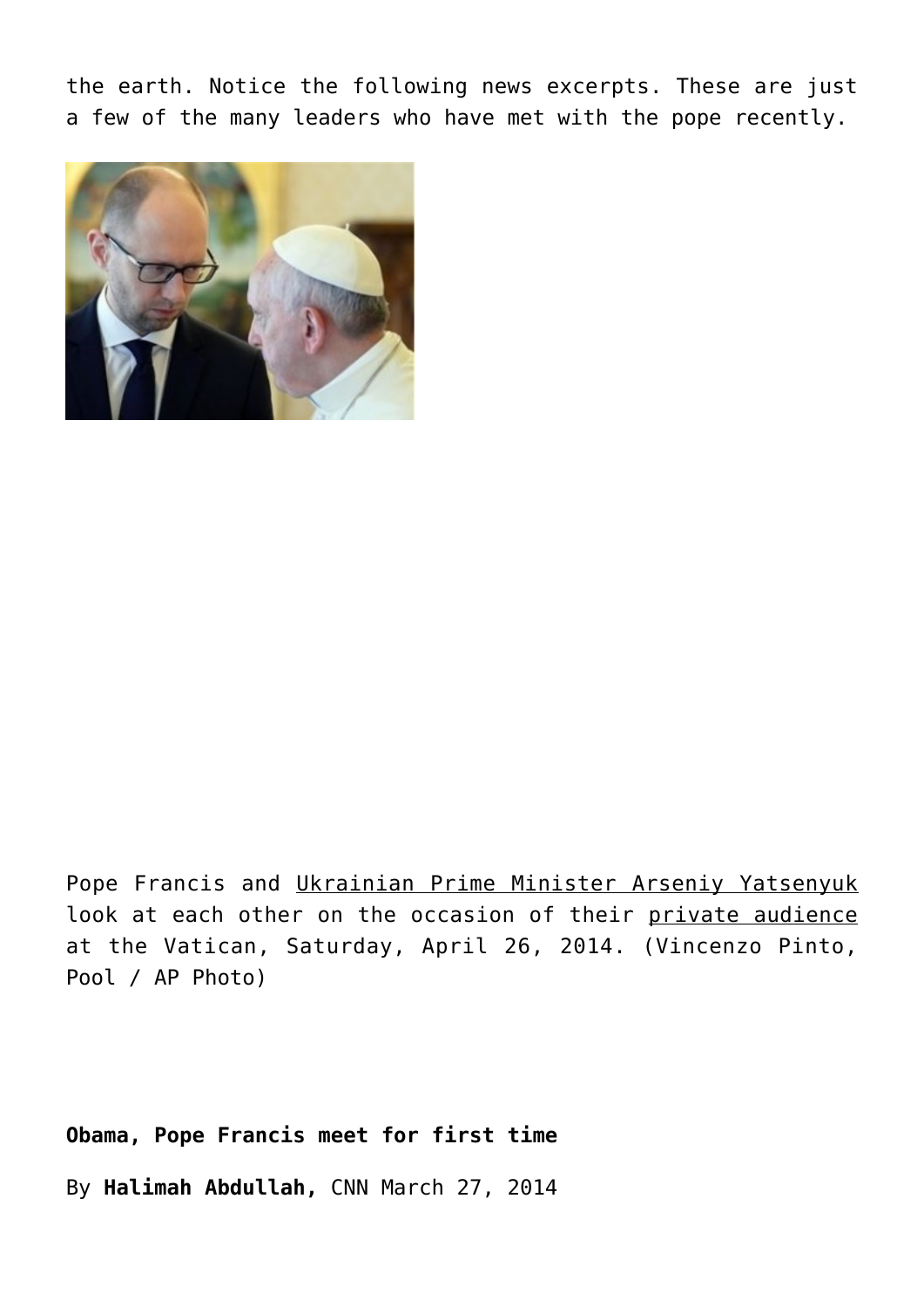The two men greeted each other with a smile and a handshake and posed for pictures before sitting down across a table from each other. They spoke privately for nearly an hour.

CNN.com

## **Israeli Leader Meets Pope Francis**

Dec. 02, 2013

Israeli Prime Minister Benjamin Netanyahu and Pope Francis exchanged gifts during a 25-minute meeting at the Vatican on Monday.

Time.com

# **Fatima and the Conversion of Russia: Pope Francis Meets President Putin**

VATICAN CITY (Catholic Online) – On Monday afternoon, November 25, 2013, Pope Francis met President Putin in the Vatican.

*Catholic Online*

# **Pope meets with King Abdullah II of Jordan**

Pope Francis received King Abdullah II of Jordan in audience at the Domus Sanctae Marthae on the afternoon of April 7. The Pontiff will celebrate Mass at a stadium in Amman, Jordan's capital, at the beginning of his three-day apostolic journey to the Holy Land in May.

The Holy See Press Office described the 40-minute meeting, which took place over tea, as "cordial and not formal." The king "had the opportunity to reaffirm the sentiments with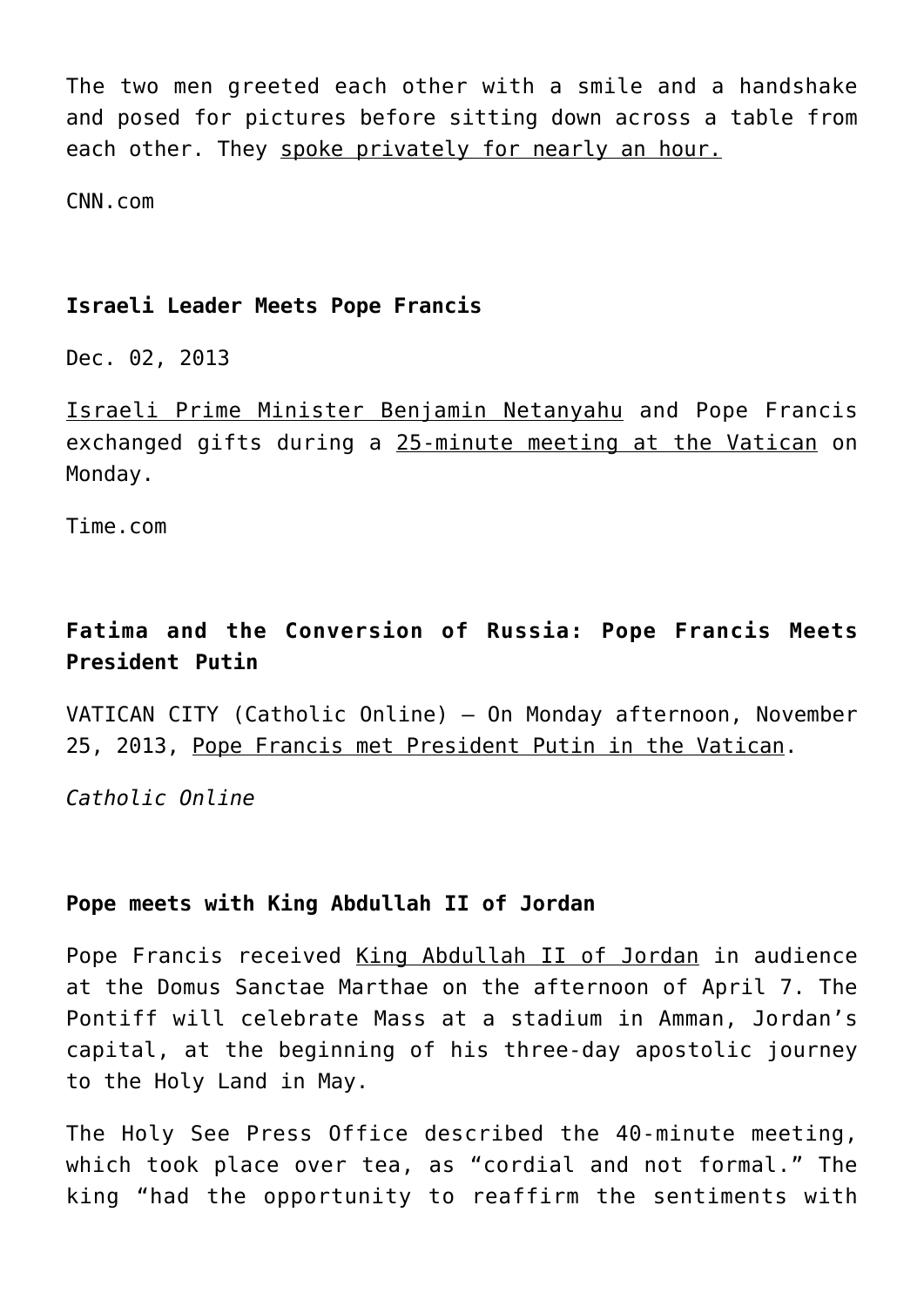which the Jordanian people are preparing to welcome the Pope" as well as his "collaboration in the commitment to peace and interreligious dialogue."

catholicculture.org

# **Albanian premier meets with Pope Francis**

Pope Francis met on April 24 with Prime Minister Edi Rama of Albania.

A brief Vatican statement released after the meeting indicated that the Pontiff had spoken with the Albanian leader about Church-state relations, inter-religious dialogue, the Church's contributions to Albanian society, and the country's plans for entry into the European Union.

catholicculture.org

# **Pope Francis meets President of Liberia**

(Vatican Radio) Pope Francis on Saturday met with the President of Liberia, Ellen Johnson-Sirleaf…

During the cordial discussions, emphasis was placed on the good relations between the Holy See and Liberia, and satisfaction was expressed regarding the positive progress made in strengthening the country's democratic structures.

# **Top Qatari official in UN body meets Pope Francis**

Visiting UN High Representative for the Alliance of Civilizations HE Nassir bin Abdulaziz al-Nasser has met Pope Francis here.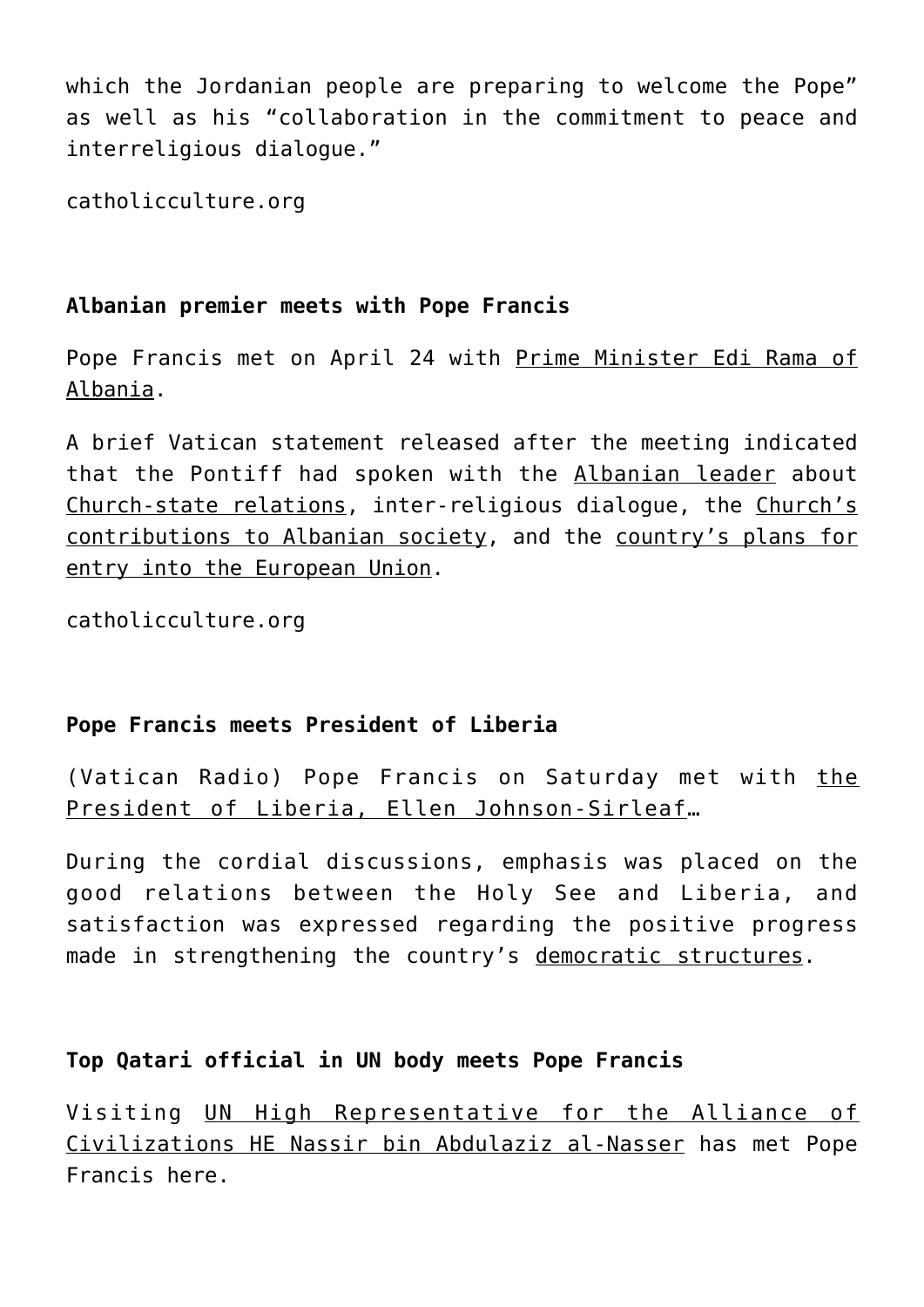The overall situation in the Middle East, particularly the humanitarian situation in Syria, the Palestinian issue and the Ukrainian crisis, in addition to a number of international humanitarian issues of common interest were also discussed during the meeting.

gulftimes.com

# **King Juan Carlos and Queen Sofia of Spain thrilled at first meeting with the Pope**

King Juan Carlos and Queen Sofia looked thrilled to be meeting the religious leader for the first time.

After the canonisation mass, the Spanish King was the first to be greeted by the Pope with a handshake. Queen Sofia then showed her respects by kissing the Pope's ring, a symbol of his pontifical power.

The couple spoke briefly with the Pope and will be treated to a private audience with the pontiff and his secretary of state Pietro Parolin on Monday morning.

hellomagazine.com

# **Pope Francis and Queen Elizabeth meet in Rome**

The private audience with Pope Francis was the first meeting between the 87-year-old queen, who is Supreme Governor of the Church of England, and Pope Francis, head of the Roman Catholic Church.

 $\pmb{\times}$ 

"If you look back in terms of Queen Elizabeth's reign, it is extraordinary how far the relationship between Britain and the Holy See, and between the Anglican Church and the Catholic Church, has developed since 1952 when she became queen," he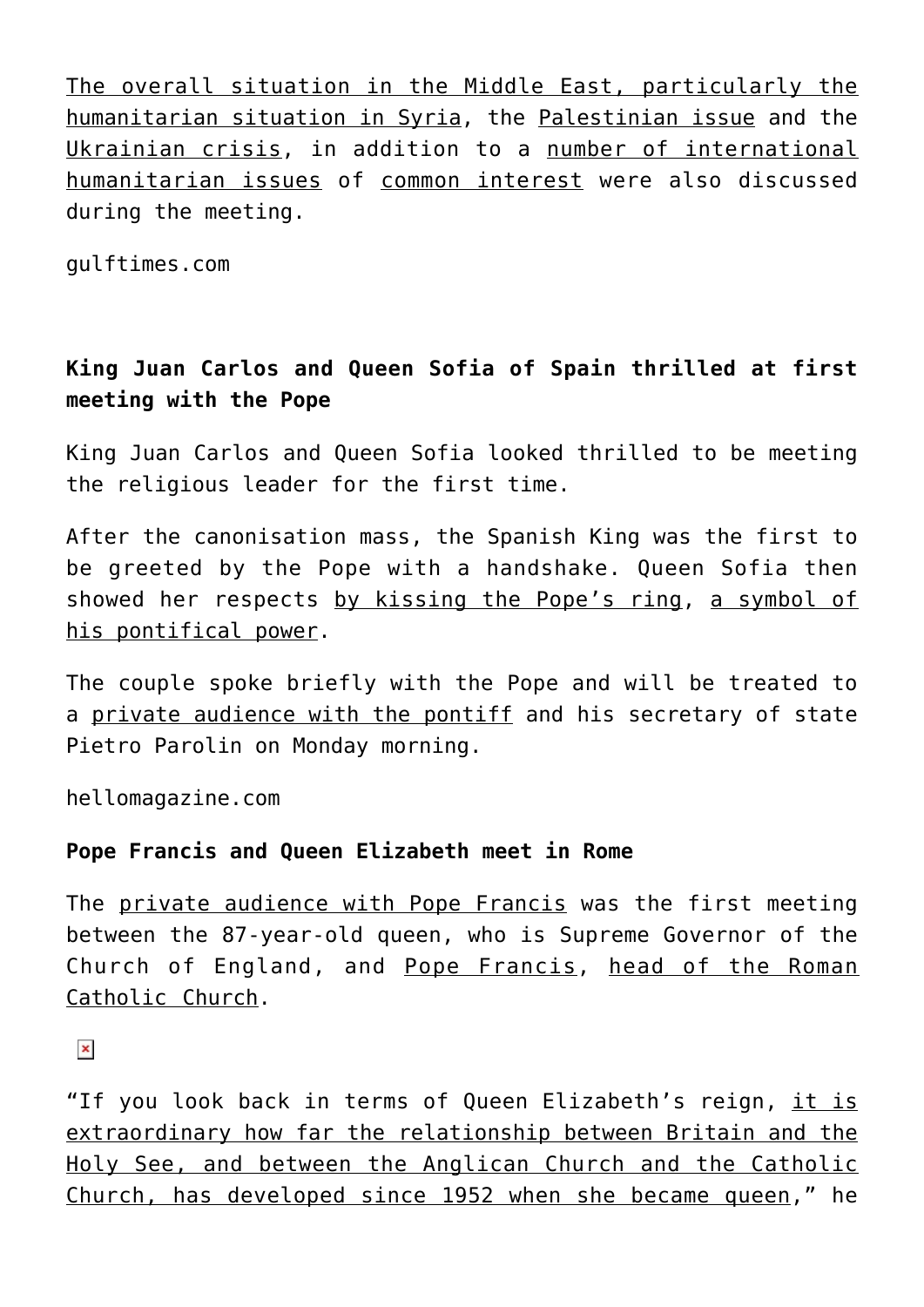said.

A key aspect of that has been her several encounters with different popes over the years, Baker said.

CNN.com

Plagues and burning are prophesied to take place, also in this generation, as a result of the leadership; that is, sinful leadership of the roman catholic church. The Savior said you will see these things. Look, they are here.

# **Prophecy**

This same city is spoken of also in **Revelation Chapter 18** of *The Book of Yahweh*, which shows a great nuclear burning that takes place.

# **Revelation 18:8**

Therefore, her plagues will come in one day—death, and mourning, and famine; and she will be utterly burned with fire; for strong *is* Father Yahweh Who judges her.

# **This Burning in this Generation**

The Savior, Yahshua Messiah, Whose Name was removed from the Inspired Writings of His Disciples by the roman catholic church and replaced with the names of two Gods, spoke of this generation of nuclear burning that will actually darken the sun.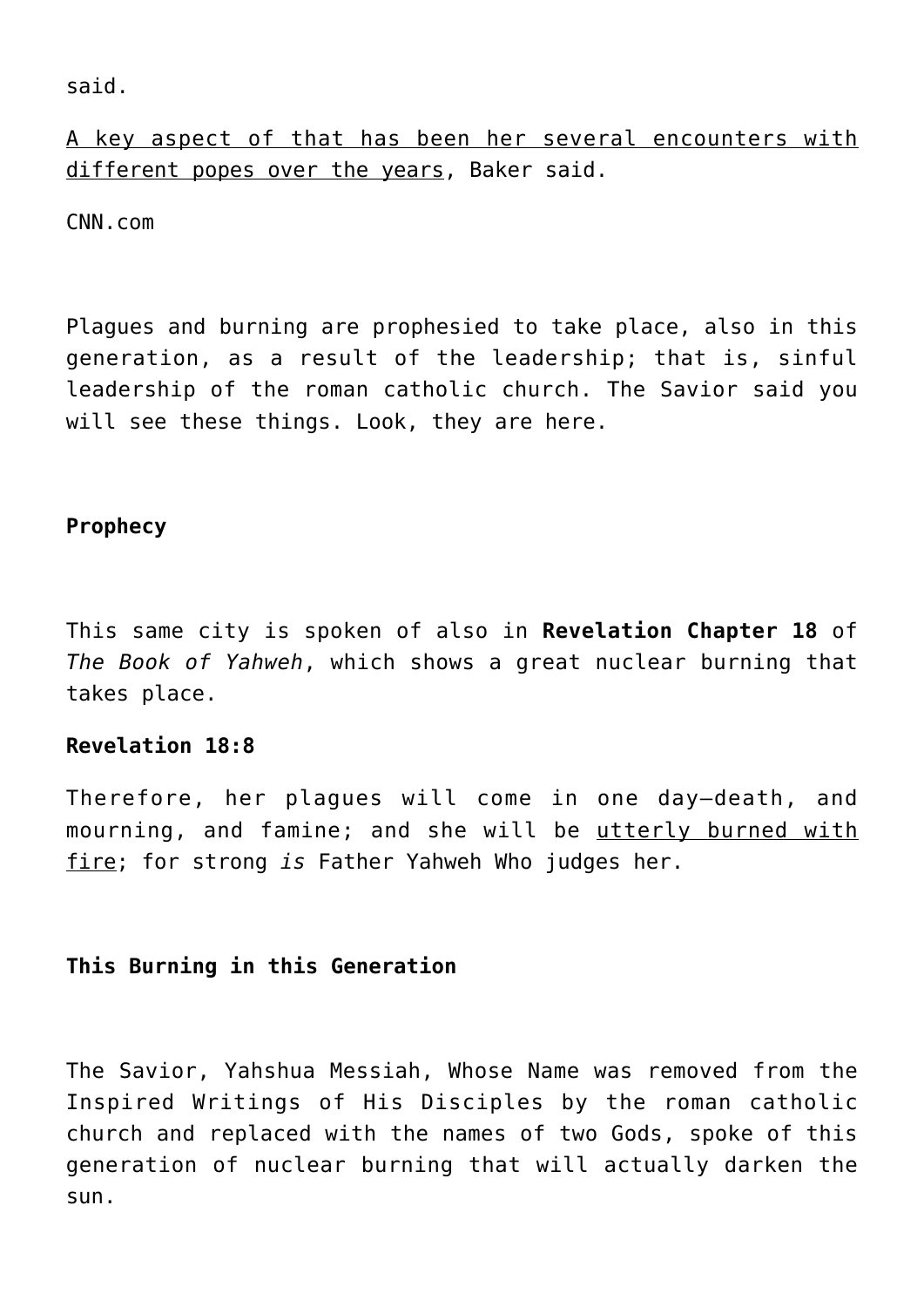## **Mattithyah 24:3, 34**

3 Now as He sat on the Mount of Olives, the Disciples came to Him privately, saying; Tell us, when will these things be? What *will be* the sign of Your coming and The End of the Ages?

34 Truly I say to you: That generation will not pass *away,* until all these things are fulfilled.

## **Nuclear Burning!**

This Prophecy is remarkable because it shows the nuclear burning will take place in this present generation, called the Last Days or The End as some render the Hebrew and Greek words.

## **Mattithyah 24:29**

Immediately, *but* after the *Great* Tribulation of those days will the sun be darkened, and the moon will not give her light, and the stars will fall from heaven, and the powers of the heavens will be shaken.

The knowledge of splitting the atom and the computing of knowledge that led to the building of the nuclear bomb that can darken the sun stated in 1934.

## **Mattithyah 24:33**

…when you see all these things…

# **Mattithyah 24:34**

…that generation…

#### **Mattithyah 24:29**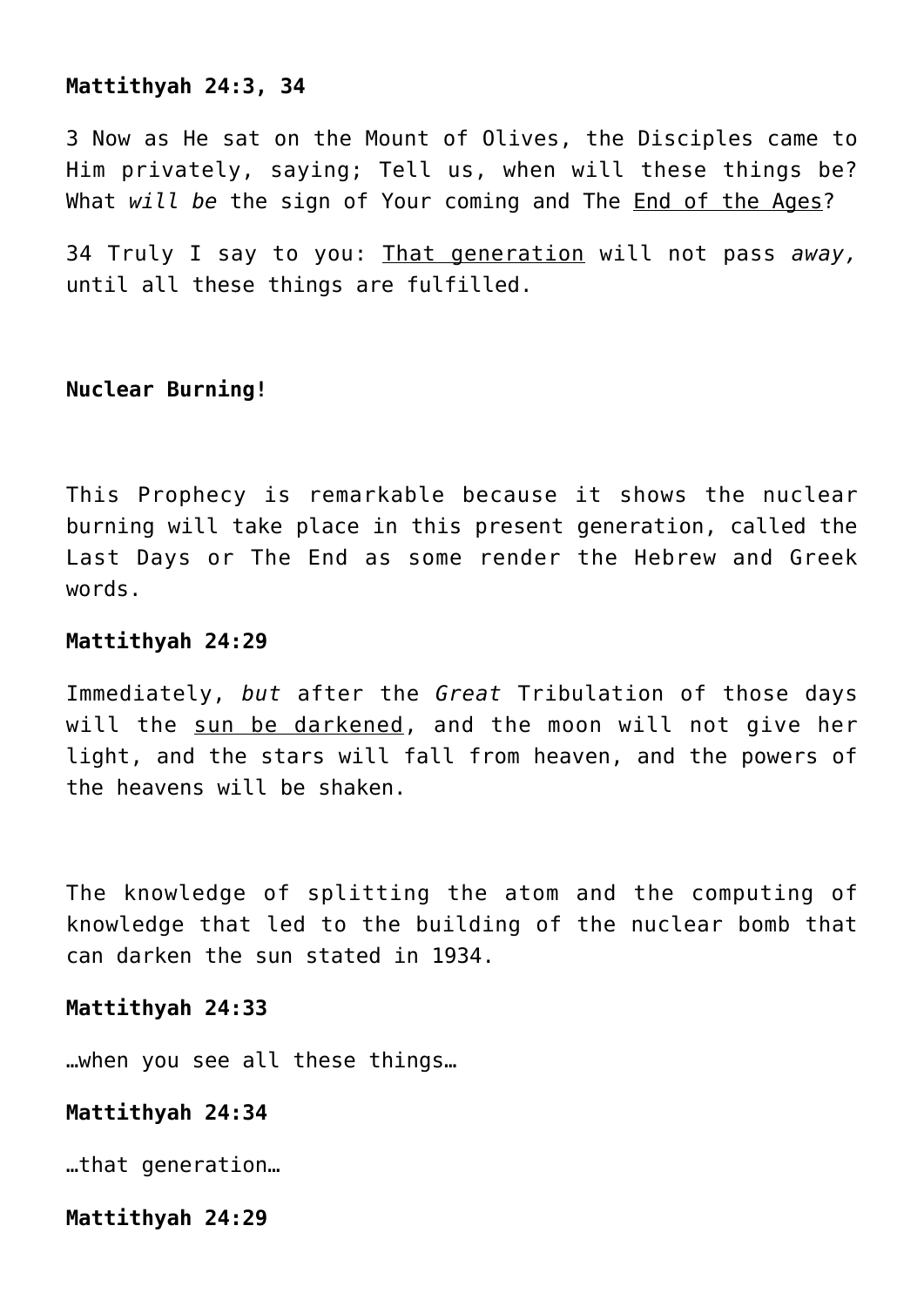Immediately, but after…

At the end, the very end of this generation, the nuclear burning and the darkening of the sun will take place. So, the last thing we will see in this present generation is the great nuclear bombs used that will darken the sun and put an end to the cause of all the plagues that we see in this generation that are growing worse with each passing day. Notice the plagues.

## **Mattithyah 24:7**

…disease epidemics…

See this!

**Deadly MERS virus spreading out of control in Saudi Arabia, leaps to Egypt as global pandemic begins**

Saturday, April 26, 2014

(NaturalNews) It has long been recognized by intelligent observers that a global superbug pandemic is inevitable. Drugresistant superbugs like MERS (Middle East Respiratory Syndrome) are 100% immune to every conventional medical treatment in existence. There is no antibiotic, no vaccine, no drug and no treatment practiced by western medicine that can stop these bugs... and infections are deadly.

Now we've learned they're spreading out of control in Saudi Arabia, following an explosive pandemic pattern that has infectious disease experts sounding the alarm.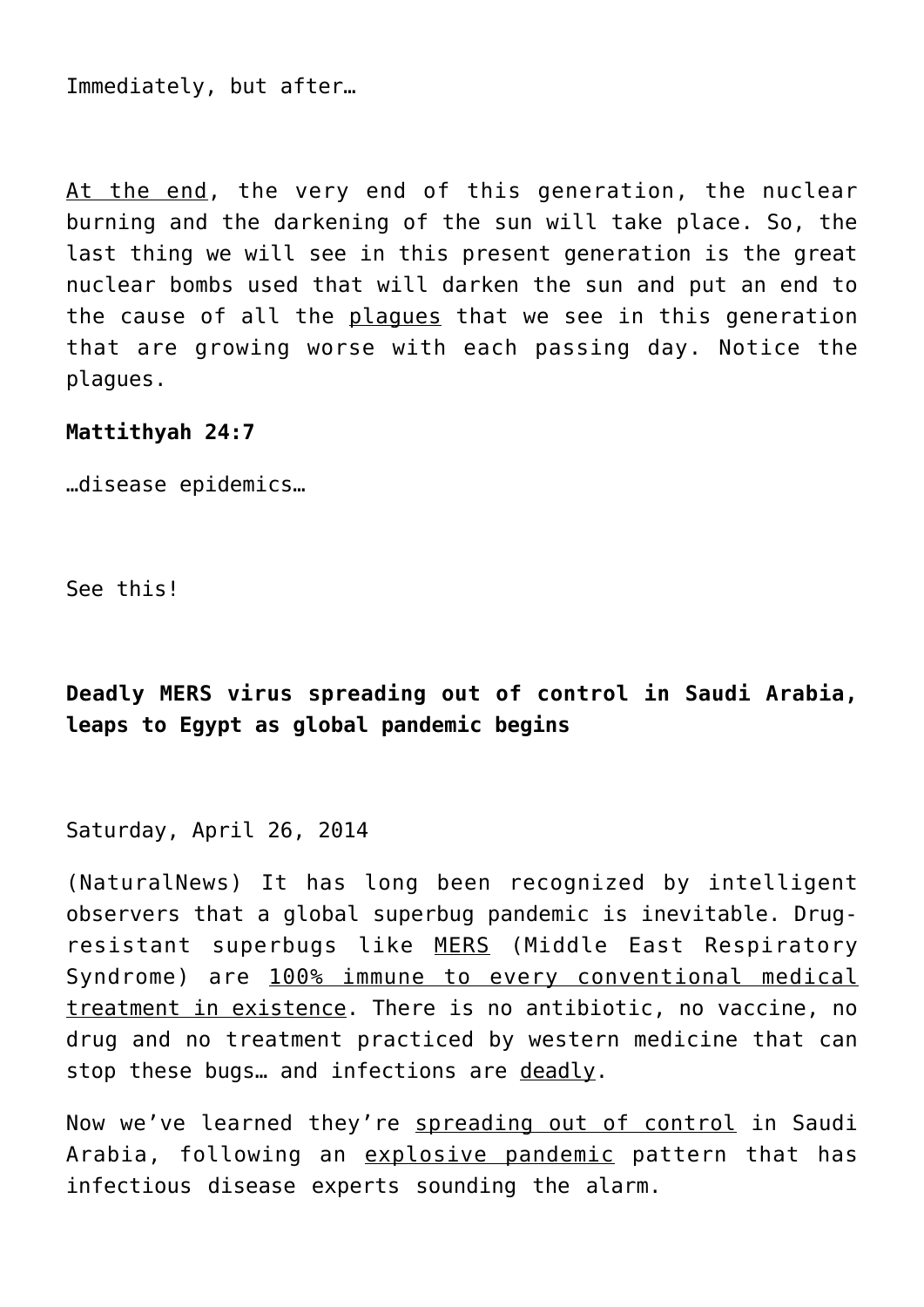Ian MacKay, an associate professor at the *Australia Infectious Diseases Research Centre* at The University of Queensland, is now warning about where this might be headed. Over the last 30 days, MERS cases in Saudi Arabia have exploded from just 1-3 per day to over 10 per day, showing a worrisome trend.(1)

"MERS is a particularly nasty disease for those who already have a disease that is chronic," writes Ian MacKay on his blog. (2) "These include diabetes, kidney disease, heart disease, hypertension, lung disease, obesity, malignancy and those who smoke or use steroids."

An alarming 140 cases have been found in April alone, and more MERS cases have been reported so far in 2014 than during the entire year of 2013.

According to data analysis by MacKay, healthcare workers are also being infected and an astonishing 7% are dying from those infections.

When healthcare workers are infected, they tend to increase the spread of the disease by inadvertently infecting patients.

The LA Times(3) is now reporting that MERS has spread from Saudi Arabia to Egypt:

*State television said Saturday that the country's first case had been discovered. It said the patient, who was hospitalized in Cairo, had recently traveled to Saudi Arabia, where the virus was first identified.*

So now we have the first documented case of MERS crossing borders and becoming an international superbug.

naturalnews.com

Take a second look!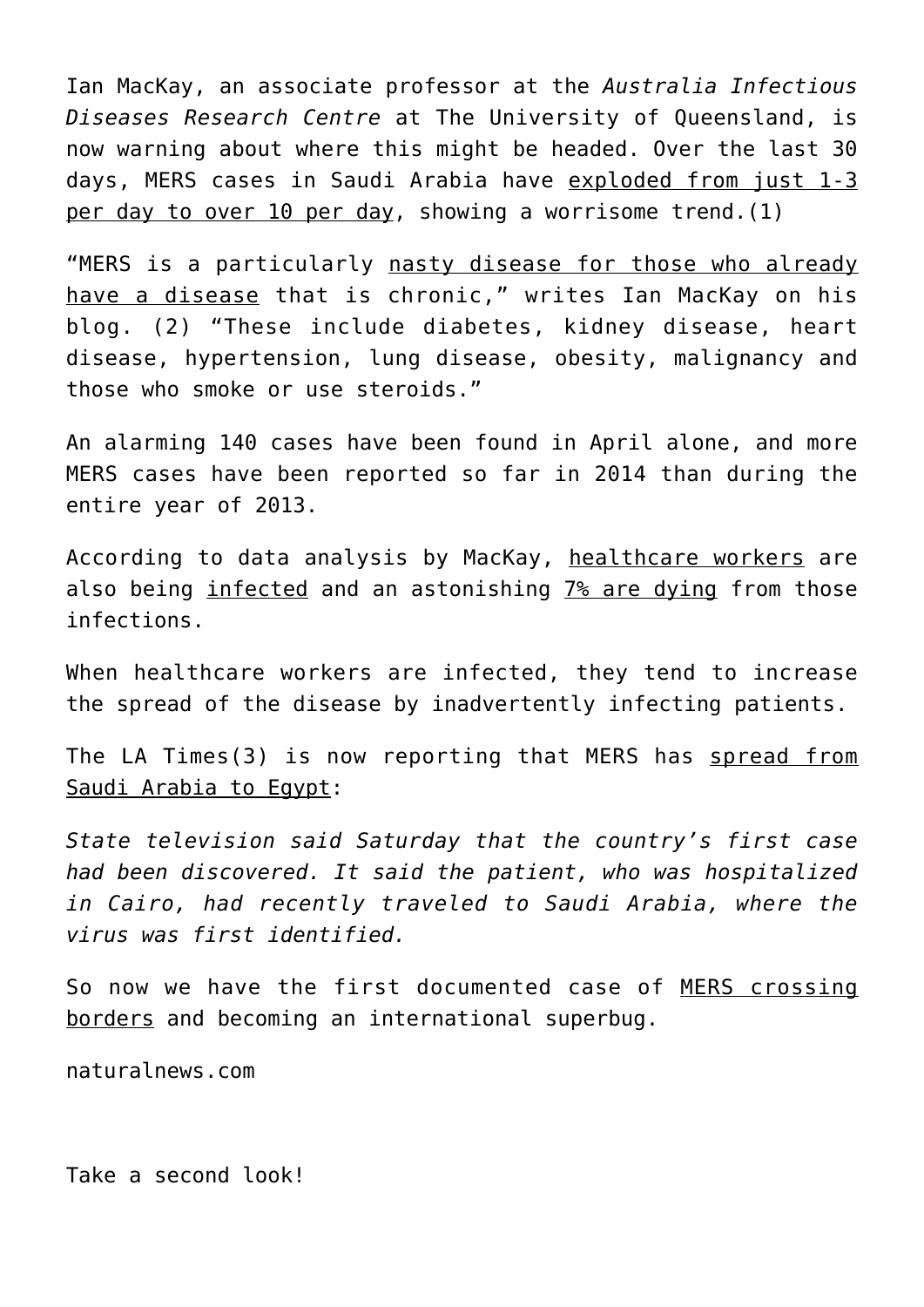**From Africa to Canada: Deadly Ebola virus outbreak gets mobile**

March 25, 2014

The deadly Ebola virus has made its way towards Canada, as a local came from Africa with suspicious symptoms. It comes after the 'molecular shark', as the virus is branded, killed 59 in West Africa.

Dr. Denise Werker, the province's deputy chief medical officer, declined to say how long the man had been in Africa but said he only fell ill after returning to Canada.

The scientists are actually warning that the epidemic risks spreading due to mobility – both among humans and animals.

The Ebola virus kills from 25 to 90 per cent of those who are infected, and no vaccine or treatment is available.

Transmission to humans can come from wild animals or from direct contact from infected human blood, feces or sweat, or by sexual contact and the unprotected handling of contaminated corpses.

RT news

Don't close your eyes yet!

**Influenza B has stubborn hold on Texas, Northeast, New York**

By Alex Cukan | April 25, 2014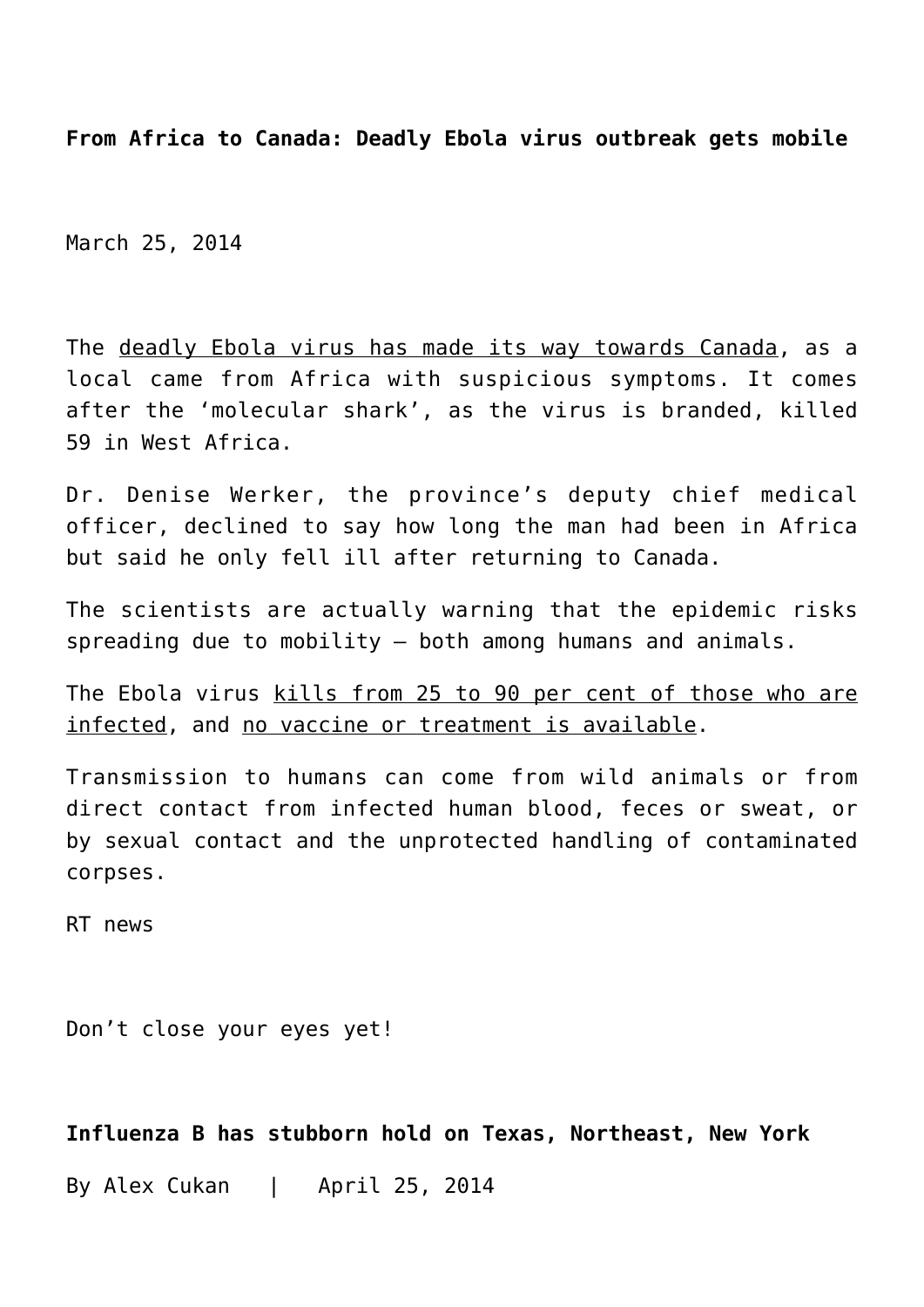ATLANTA, April 25 (UPI) — For the week ending April 19, overall U.S. flu activity was down except in Texas, the New England, New York and New Jersey where influenza B predominated.

Influenza B viruses accounted for 56 percent of flu viruses nationally and are causing an increase in influenza-likeillness in parts of the Northeast, the report said.

UPI.com

The children also?

## **CDC reports biggest measles outbreak since 1996**

By Lenny Bernstein April 24

Measles have infected 129 people in 13 states in 2014, the most in the first four months of any year since 1996, officials from the Centers for Disease Control and Prevention reported Thursday as they warned clinicians, parents and others to watch for the potentially deadly virus.

Thirty-four of the cases were imported via travel to other countries, including 17 from the Philippines, where a huge outbreak has affected 20,000 people and caused 69 deaths, said Anne Schuchat, director of the National Center for Immunization and Respiratory Diseases.

California, with 58 cases, has been hit hardest by one of the 13 separate outbreaks of measles in the United States. New York has seen 24 infections and Washington state has had 13.

Measles is a highly contagious respiratory disease that generally affects young children, causing fever, a runny nose, a cough and a distinctive rash all over the body. About one in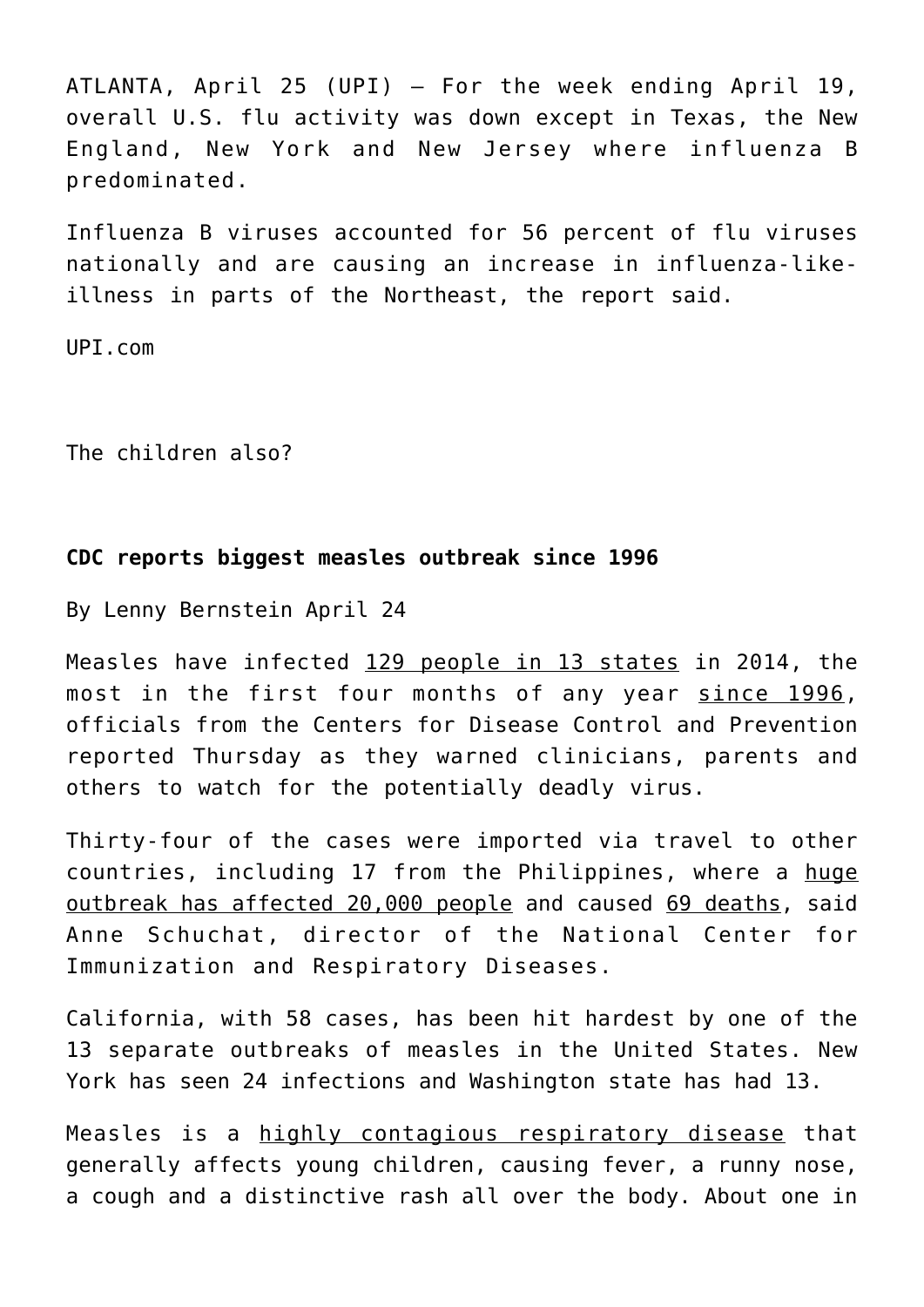10 children also gets an ear infection and one in 20 comes down with pneumonia. A person with measles is contagious as long as four days before the symptoms are apparent, Schuchat said.

And they are born with plagues now? Look again.

## **Rate of Mental Illness Is 'Staggering'**

25% of Americans Have Mental Disorder at Some Point, Though Many Untreated, Researchers Say

By Todd Zwillich WebMD Health News

June 1, 2004 — A World Health Organization study released Tuesday shows that rates of most mental illness are far higher in the U.S. than in any other country in the world.

Overall, the survey of more than 60,000 adults in 14 countries showed a 27% rate of mental disorders in the U.S. population for a list of diseases. The U.S. rate was substantially higher than that of any other country measured…

Despite evidence that one in four U.S. adults experiences mental illness at some point, researchers still consider the figure an underestimate. They acknowledge that many people remain reluctant to tell surveyors about their mental health history, mainly because of the stigma attached to mental diseases.

"These numbers are absolutely staggering," says Ronald C. Kessler, PhD, a professor of health care policy at Harvard Medical School in Boston, and one of the study's coresearchers.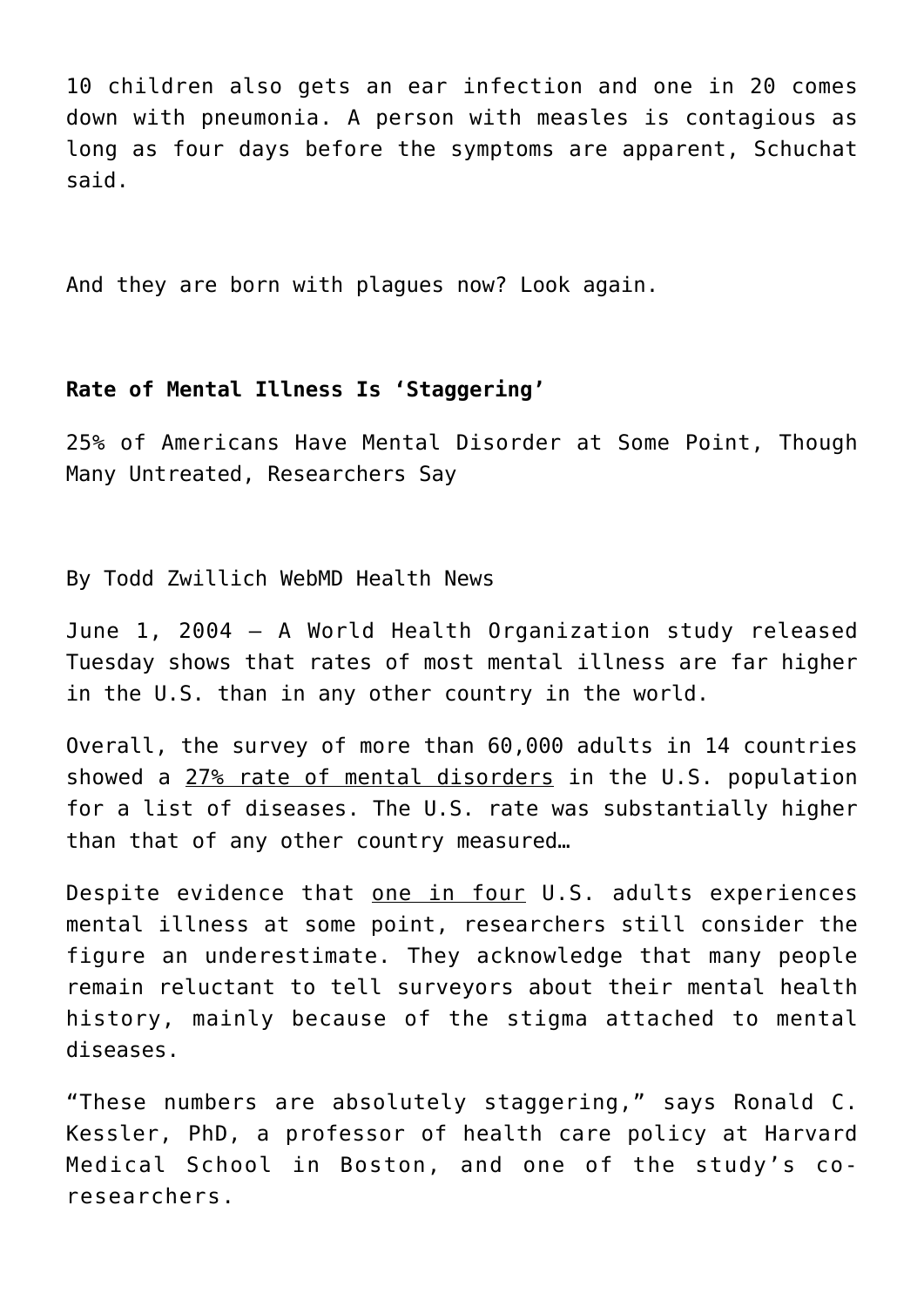STDs alter the genes.

## **The Insanity Virus**

Schizophrenia has long been blamed on bad genes or even bad parents. Wrong, says a growing group of psychiatrists. The real culprit, they claim, is a virus that lives entwined in every person's DNA.

By Douglas Fox|Monday, November 08, 2010

… schizophrenia, one of the most common mental diseases on earth, affecting about 1 percent of humanity.

The facts of schizophrenia are so peculiar, in fact, that they have led Torrey and a growing number of other scientists to abandon the traditional explanations of the disease and embrace a startling alternative. Schizophrenia, they say, does not begin as a psychological disease. Schizophrenia begins with an infection.

The idea has sparked skepticism, but after decades of hunting, Torrey and his colleagues think they have finally found the infectious agent. You might call it an insanity virus. If Torrey is right, the culprit that triggers a lifetime of hallucinations—that tore apart the lives of writer Jack Kerouac, mathematician John Nash, and millions of others—is a virus that all of us carry in our bodies.

"Some people laugh about the infection hypothesis," says Urs Meyer, a neuroimmunologist at the Swiss Federal Institute of Technology in Zurich. "But the impact that it has on researchers is much, much, much more than it was five years ago. And my prediction would be that it will gain even more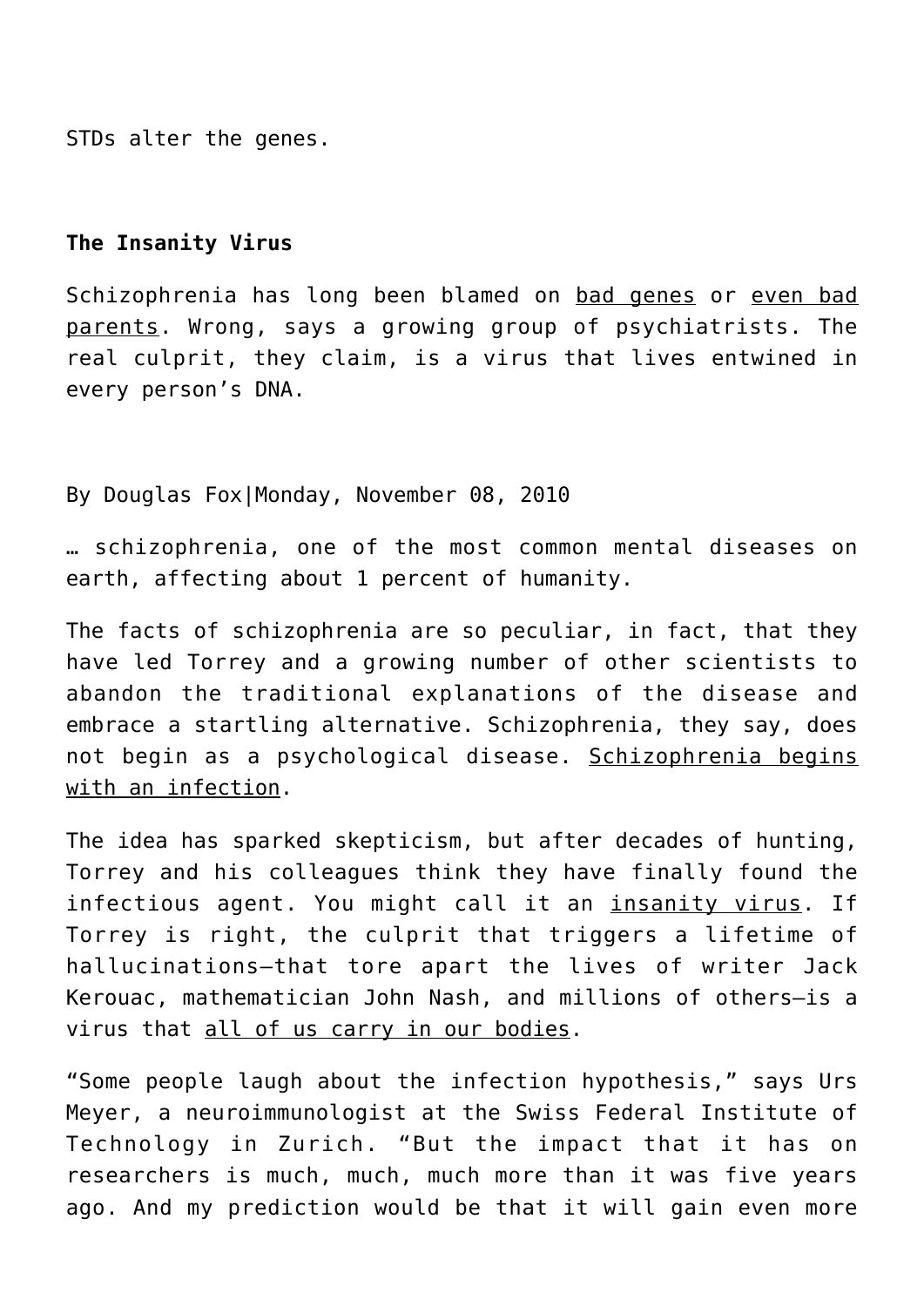impact in the future."

The implications are enormous. Torrey, Meyer, and others hold out hope that they can address the root cause of schizophrenia, perhaps even decades before the delusions begin.

Discover.com

Yahweh's Prophets show the cause.

## **The Cause of the Plagues**

#### **Isayah 24:1-6**

1 Before Yahweh's *very* Eyes, the earth is made empty and it is made waste; the face of it is perverted and its inhabitants scattered abroad;

2 And it will be: as with the people, so with the priest; as with the servant, so with his owner; as with the maid, so with her mistress; as with the buyer, so with the seller; as with the lender, so with the borrower; as with him who takes usury, so with him who gives usury to him:

3 The land will be utterly emptied and utterly plundered, for it has come to pass that this Judgment has been pronounced.

4 The earth mourns and fades away, the world mourns and fades away, and the haughty people of the earth languish.

5 The earth also is defiled under the inhabitants of it, because they have transgressed the Laws, changed the Ordinance, and broken the Everlasting Covenant.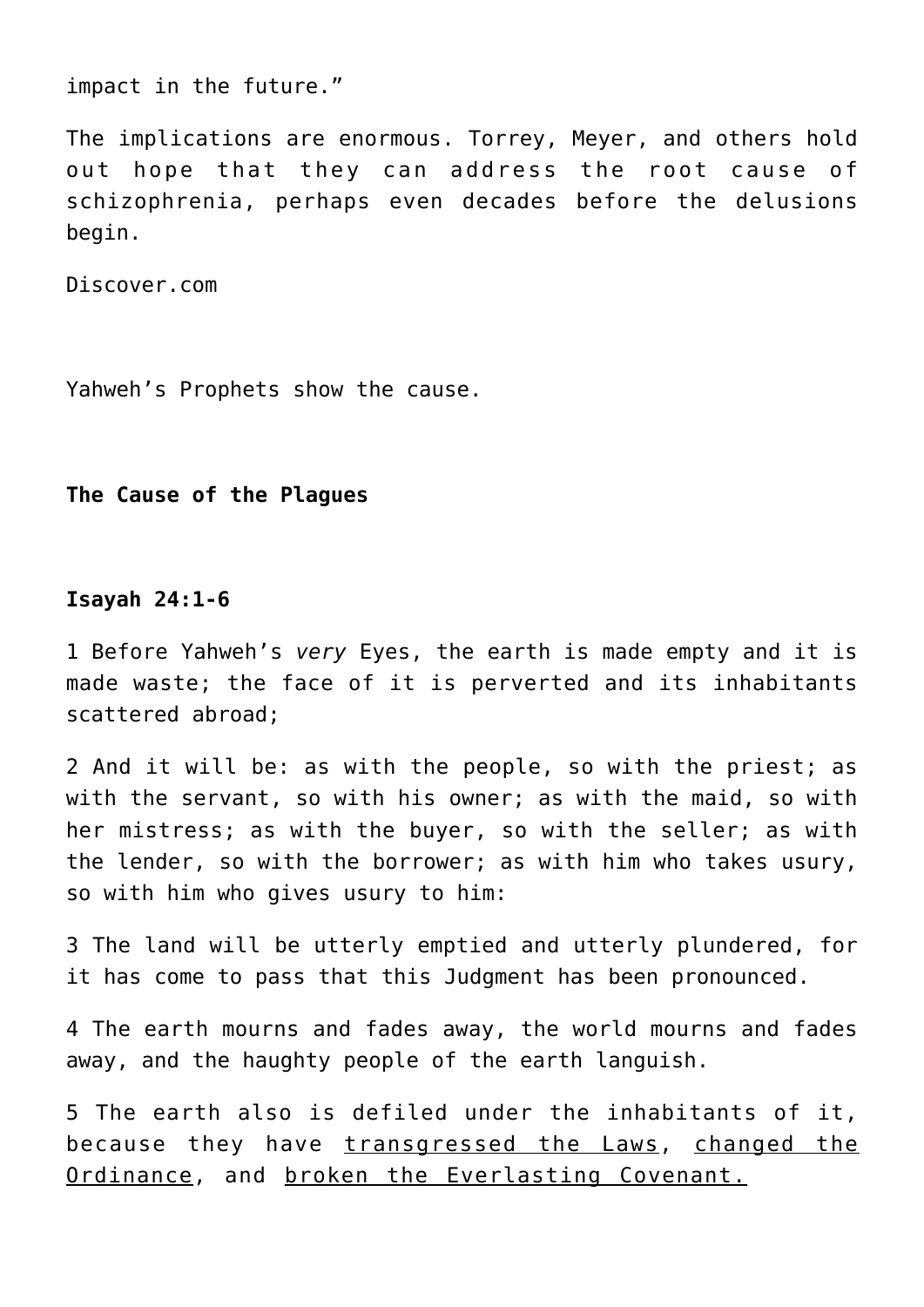6 Because of this, the curse has devoured the earth, and they who dwell therein are desolate; therefore, the inhabitants of the earth are burned, and few men left.

There is a cause for every effect, and the cause of these plagues have been adding up in our bodies for 6,000 years. Call, write or email us for information on the microorganisms that make your body live and the microorganisms that make your body die.

Yahweh said to Adam, don't follow the evil of the Gods or dying you will die.

## **Genesis 2:16-17**

16 And Yahweh commanded the man, saying: Of every tree of the garden you may freely eat;

17 But of the tree of the knowledge of Righteousness and evil you must not eat, for in the day that you eat of it you will surely die.

That was in the first generation. The Last Generation shown in Prophecy shows Satan has deceived the whole world.

## **Revelation 12:9**

And the great dragon was cast out, that old serpent, called the devil, and Satan, who deceives the whole world. She was cast out into the earth, and her angels were cast out with her.

Eve was deceived in this first generation.

#### **I Timayah 2:14**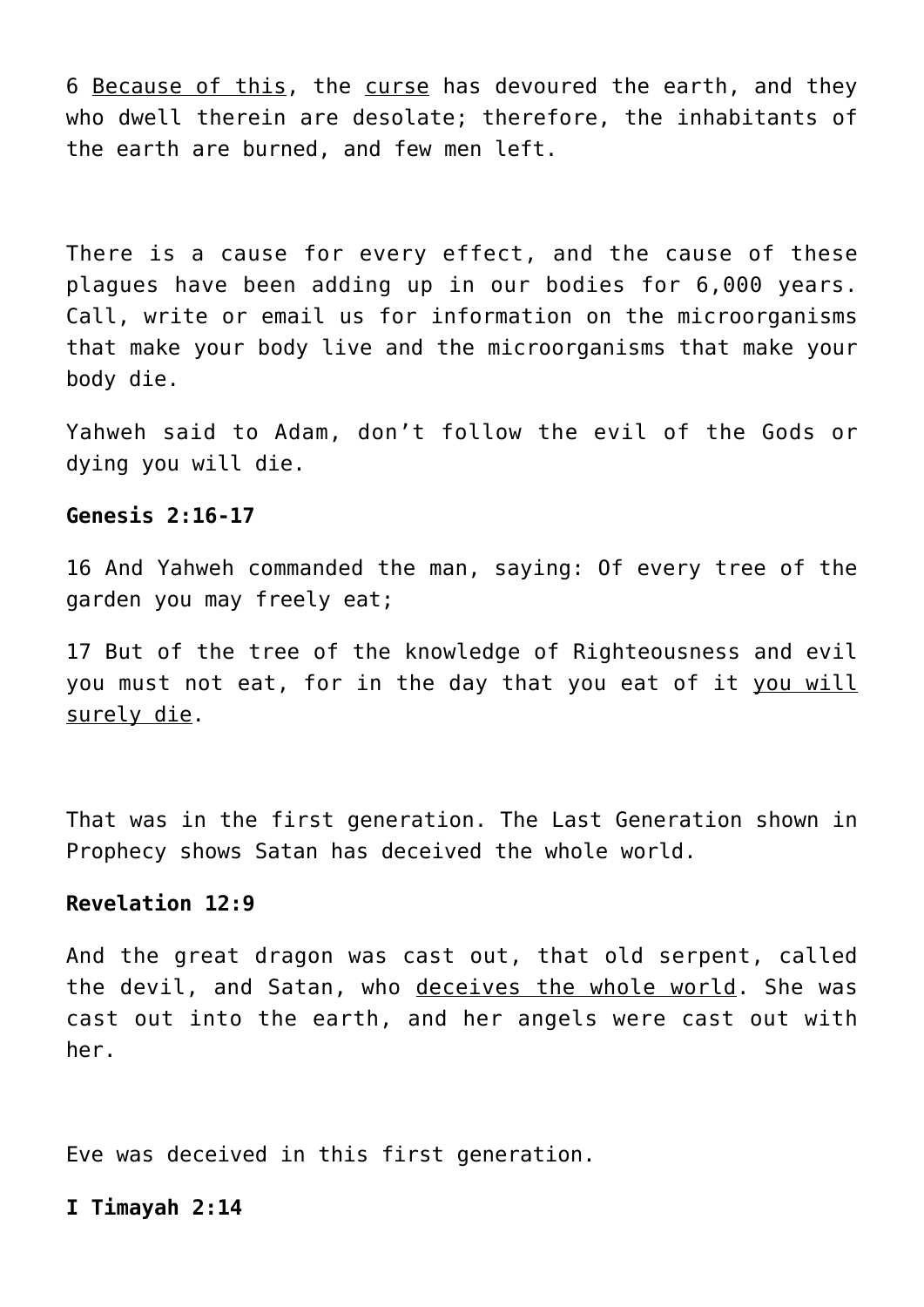And Adam was not deceived, but the woman, being deceived, fell into sin.

The two previous verses, coupled with **Genesis 3:5**, show that Satan deceived the whole world into worshipping Gods by practicing the evil that the Gods practice.

# **Genesis 3:5**

For He knows that in the day you eat of it, your eyes will be opened, and you will be as Gods (elohim), knowing Righteousness and evil.

The **Book of Revelation** shows that the roman catholic church has been instrumental in this teaching, and in fact, she belongs to Satan. Notice in your own bible and also read it from *The Book of Yahweh* below.

#### **I Yahchanan 3:4, 7-8, 10**

4 Whoever commits sin, transgresses also the Laws; for sin is the transgression of the Laws.

7 Little children, let no man deceive you; he who practices Righteousness is Righteous, just as He is Righteous.

8 He who commits sin is of the devil, for the devil has sinned from the beginning. For this purpose the Son of Yahweh was manifested; that He might destroy the works of the devil.

10 In this the Children of Yahweh and the children of the devil are manifest. Whoever does not practice Righteousness is not of Yahweh, and he does not love his neighbor!

The *King James Version* uses the word **God** in **verse 10** instead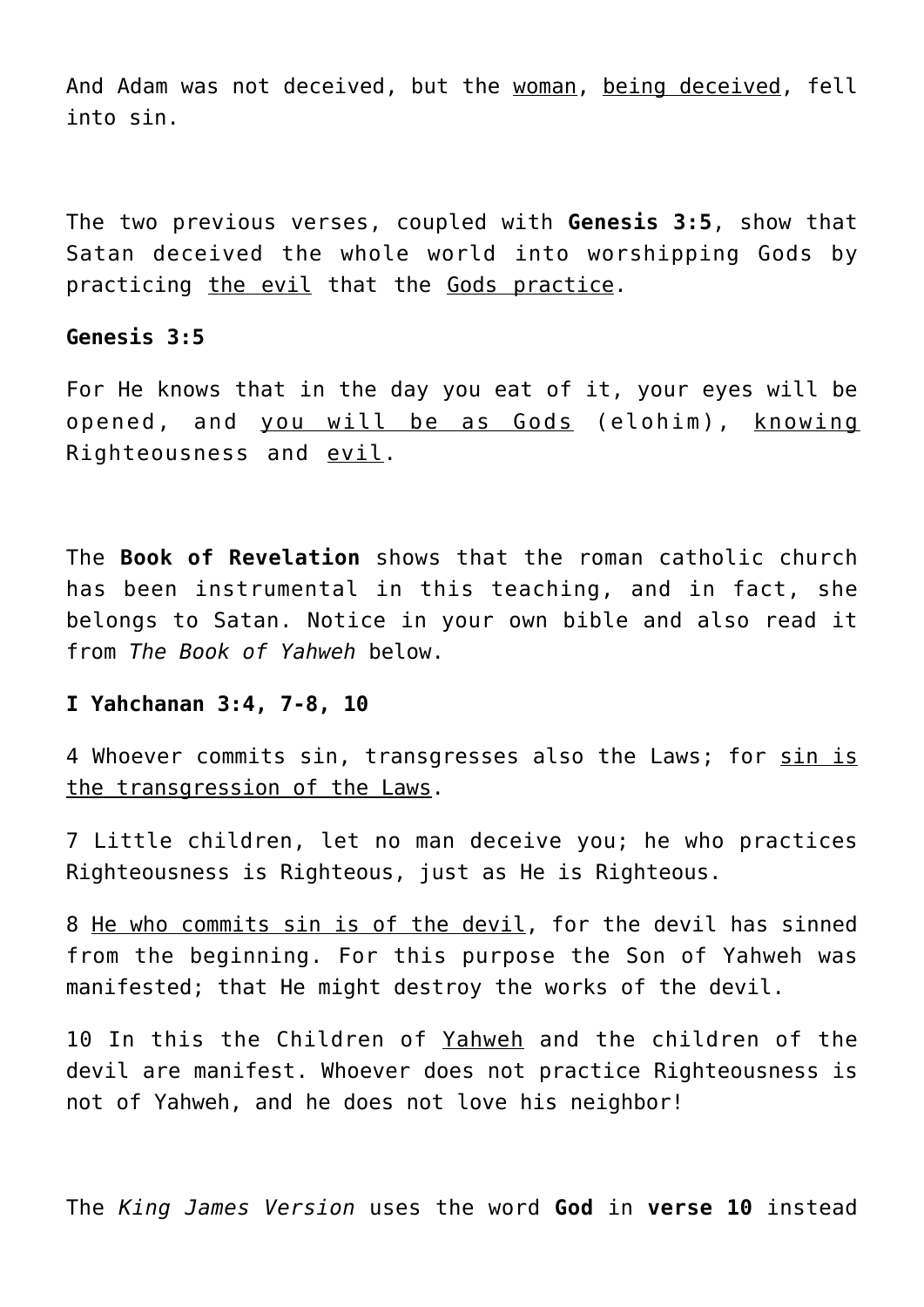of Yahweh. Why?

# **I John 3:10, KJV**

In this the children of God are manifest, and the children of the devil: whosoever doeth not righteousness is not of God, neither he that loveth not his brother.

Because the roman catholic church removed the Name of the Creator, Yahweh, and the Name of the Savior, Yahshua, and replaced them with the titles of Lord and God. They also chose the names of two Gods of Egypt with which to replace the Name of the Savior, Yahshua Messiah.

# **The First Council of Nicaea and the "missing records"**

Thus, the first ecclesiastical gathering in history was summoned and is today known as the Council of Nicaea. It was a bizarre event that provided many details of early clerical thinking and presents a clear picture of the intellectual climate prevailing at the time. It was at this gathering that Christianity was born and the ramifications of decisions made at the time are difficult to calculate. About four years prior to chairing the Council, Constantine had been initiated into the religious order of Sol Invictus, one of the two thriving cults that regarded the Sun as the one and only Supreme God (the other was Mithraism). Because of his Sun worship, he instructed Eusebius to convene the first of three sittings on the summer solstice, 21 June 325 (Catholic Encyclopedia, New Edition, vol. i, p. 792), and it was "held in a hall of Osius's palace" (Ecclesiastical History Bishop Louis Dupin, Paris, 1986, vol. i, p. 598).

From his extensive research into Church councils, Dr Watson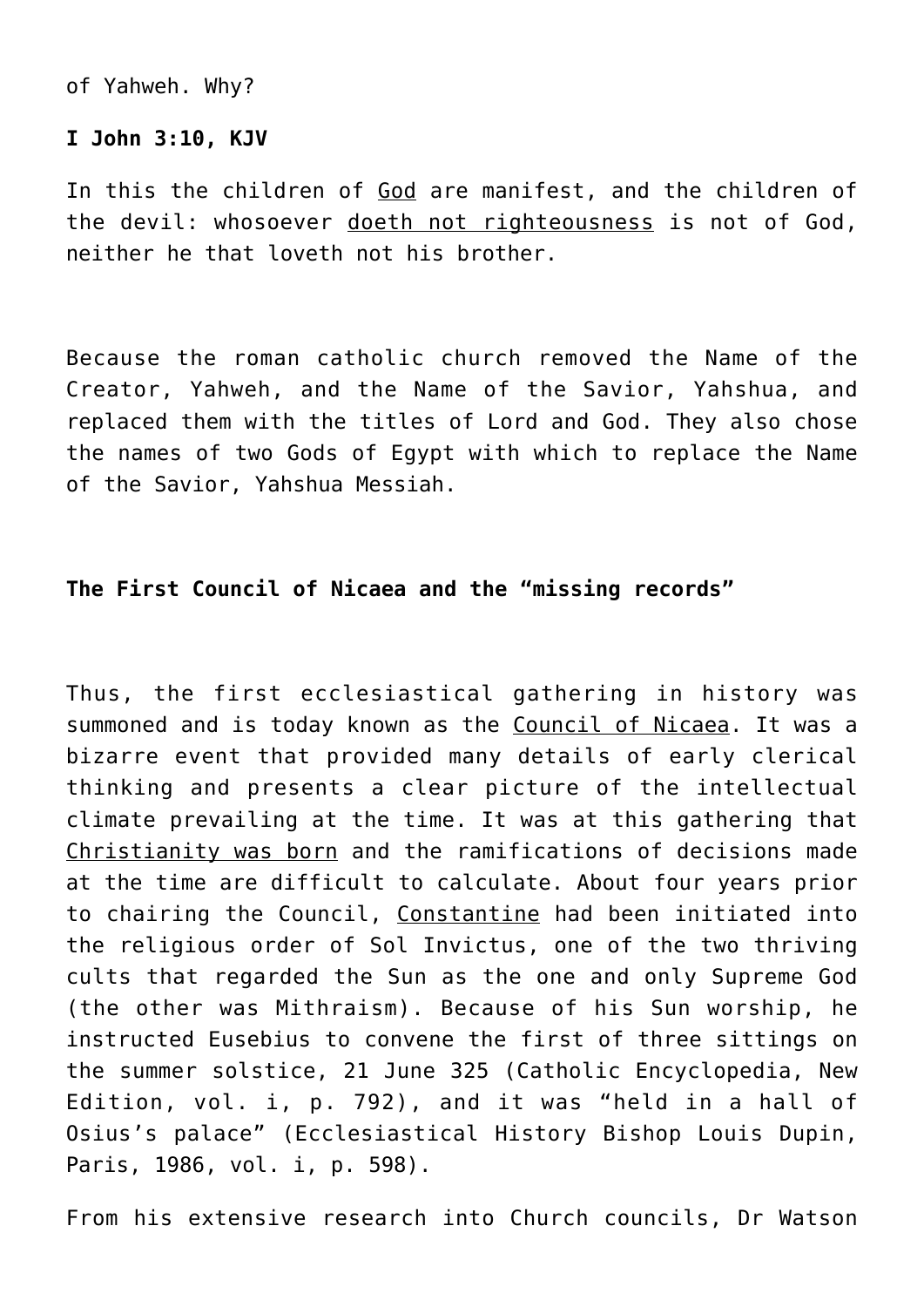concluded that "the clergy at the Council of Nicaea were all under the power of the devil and the convention was composed of the lowest rabble and patronised the vilest abominations" (An Apology for Christianity, op. cit.). It was that infantile body of men who were responsible for the commencement of a new religion and the theological creation of Jesus Christ.

Constantine's intention at Nicaea was to create an entirely new God for his empire who would unite all religious factions under one deity. Presbyters were asked to debate and decide who their new God would be. …the names of 53 Gods were tabled for discussion. "As yet, no God had been selected by the council, and so they balloted in order to determine that matter… For one year and five months the balloting lasted…" (God's Book of Eskra, Prof. S.L. MacGuire's translation, Salisbury, 1922, chapter xlviii, paragraphs 36, 41).

At the end of that time, Constantine returned to the gathering to discover that the presbyters had not agreed on a new deity but had balloted down to a short list of five prospects: Caesar, Krishna, Mithra, Horus and Zeus (Historia Ecclesiastica, Eusebius, c. 325). Constantine was the ruling spirit at Nicaea and he ultimately decided upon a new God for them. To involve British factions, he ruled that the name of the Druid God, Hesus, be joined with the Eastern Saviour-God, Krishna (Krishna is Sanskrit for Christ), and thus Hesus Krishna would be the official name of the new Roman God. A vote was taken and it was with a majority show of hands (161 votes to 157) that both divinities become one God. Following long-standing heathen custom, Constantine used the official gathering and the Roman apotheosis decree to legally deify two deities as one, and did so by democratic consent. A new God was proclaimed and "officially" ratified by Constantine (Acta Concilii Nicaeni, 1618). That purely political act of deification effectively and legally placed Hesus and Krishna among the Roman Gods as one individual composite. That abstraction lent Earthly existence to amalgamated doctrines of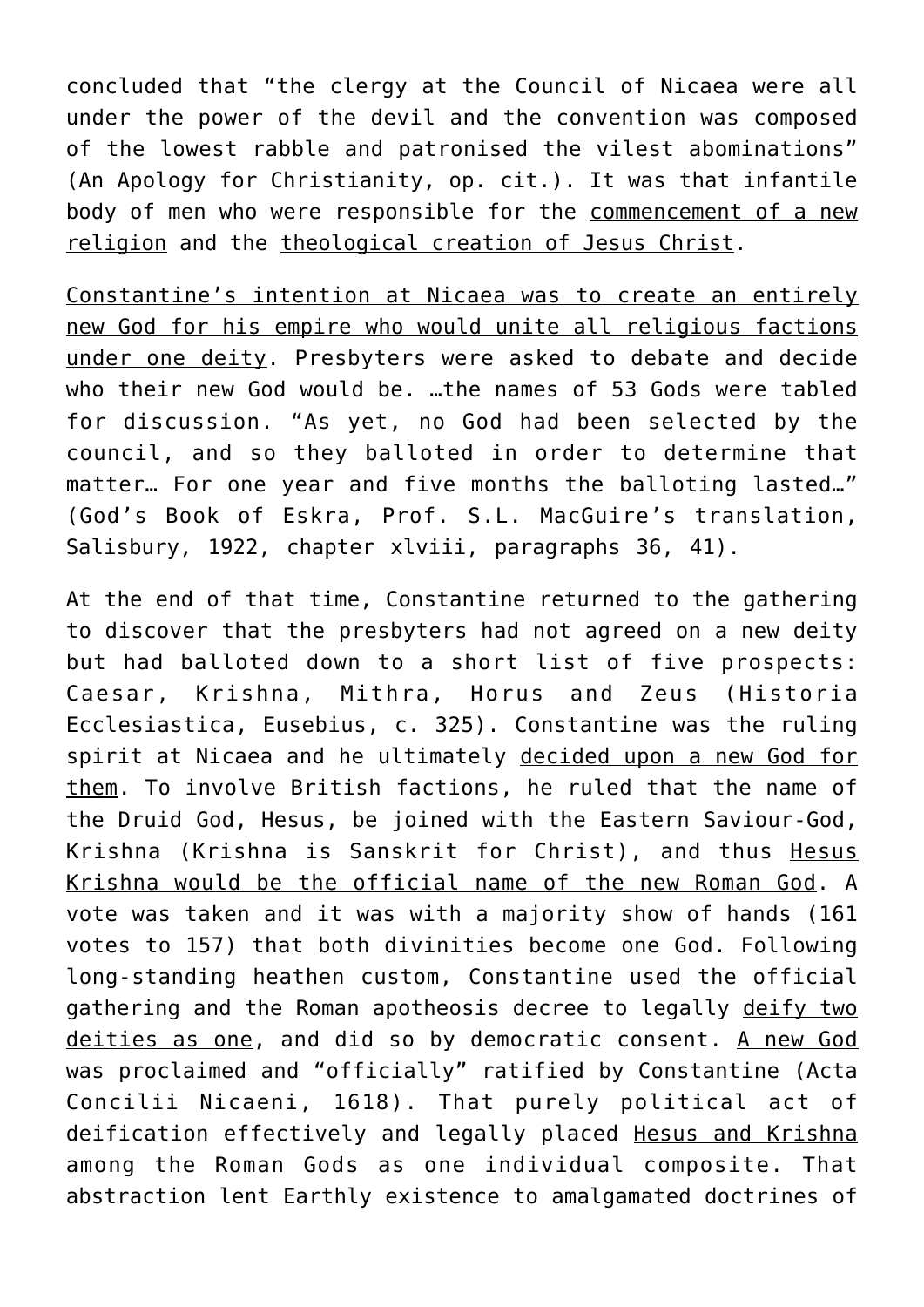the Empire's new religion; and because there was no letter "J" in alphabets until around the sixteenth century, the name subsequently evolved into "Jesus Christ".

*Nexus Magazine, Volume 14, Number 4*

When the Name of the Creator, Yahweh, is restored, a large percentage of deception is wiped out, because Yahweh was not identified as a God by the Inspired Prophets.

## **Genesis 1:26**

Then Yahweh said: I will make man in My Image, according to My Likeness; they will have Authority over the fish of the sea, over the birds of the air, over the cattle, and over all the earth and over every creeping thing that creeps upon the earth.

#### **Genesis 2:16-17**

16 And Yahweh commanded the man, saying: Of every tree of the garden you may freely eat;

17 But of the tree of the knowledge of Righteousness and evil you must not eat, for in the day that you eat of it you will surely die.

## **Genesis 3:1-5**

1 Now the serpent was more subtle *and* crafty than any beast of the field which Yahweh had made. And she said to the woman; Has Yahweh indeed said: You shall not eat of every tree of the garden?

2 And the woman said to the serpent; We may eat the fruit of the trees of the garden;

3 But of the fruit of the tree which *is* in the midst of the garden, Yahweh has said: You shall not eat it, nor shall you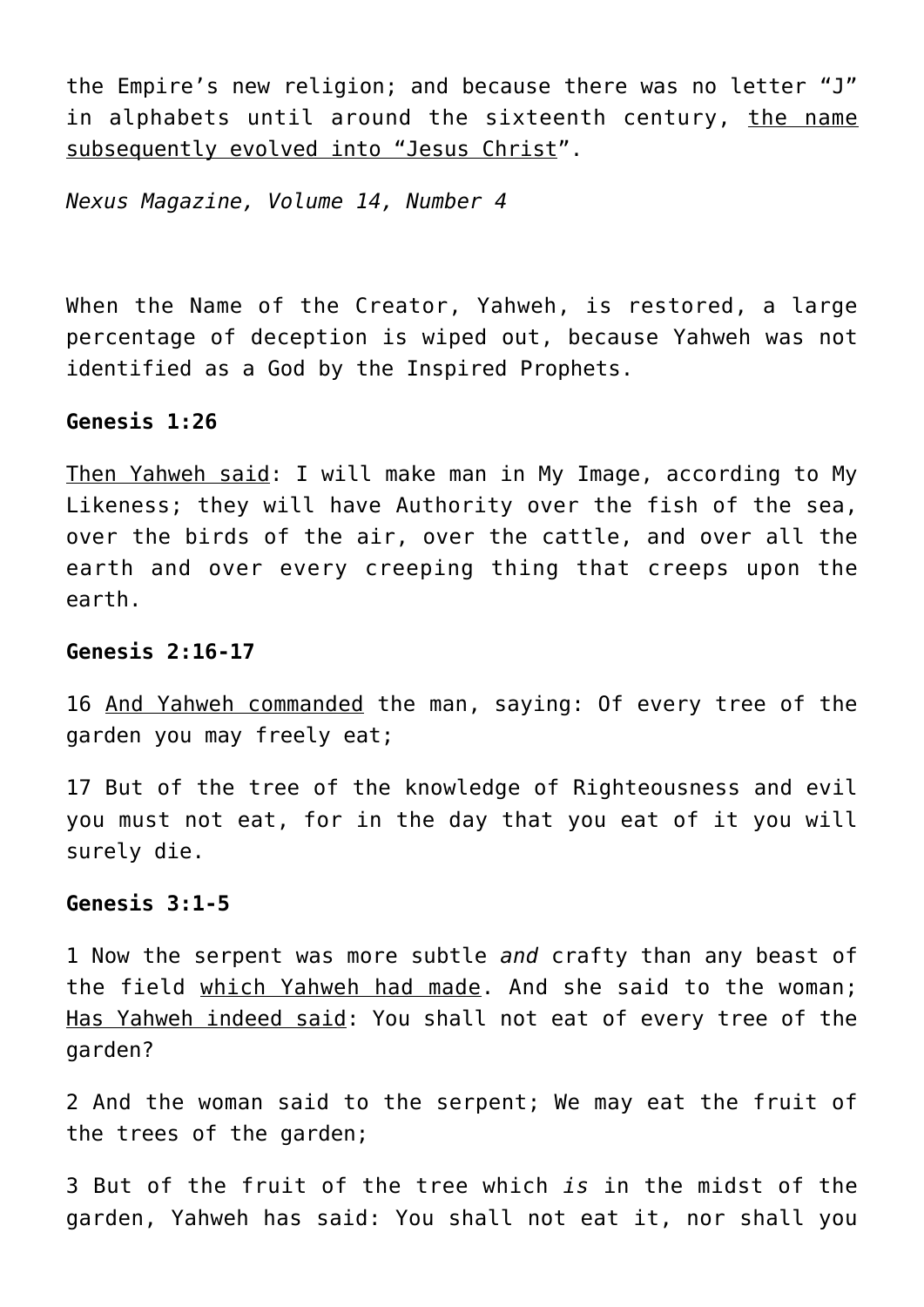touch it, or you will die.

4 And the serpent said to the woman; You will not surely die.

5 For He knows that in the day you eat of it, your eyes will be opened, and you will be as Gods (elohim), knowing Righteousness and evil.

# **I Yahchanan 3:4, 7-8, 10**

4 Whoever commits sin, transgresses also the Laws; for sin is the transgression of the Laws.

7 Little children, let no man deceive you; he who practices Righteousness is Righteous, just as He is Righteous.

8 He who commits sin is of the devil, for the devil has sinned from the beginning. For this purpose the Son of Yahweh was manifested; that He might destroy the works of the devil.

10 In this the Children of Yahweh and the children of the devil are manifest. Whoever does not practice Righteousness is not of Yahweh, and he does not love his neighbor!

Those who practice sin will not enter Eternal Life.

#### **Revelation 22:12-16**

12 And behold, I come quickly, and My Reward *is* with Me, to give every man according as his work will be.

13 I am the First and the Last, the Beginning and the End.

14 Blessed *are* those who keep His Laws, that they may have right to the Tree of Life, and may enter in through the gates into the City.

15 For outside *are* dogs, and sorcerers, and whoremongers, and murderers, and worshipers of Gods (elohim) and everyone *who*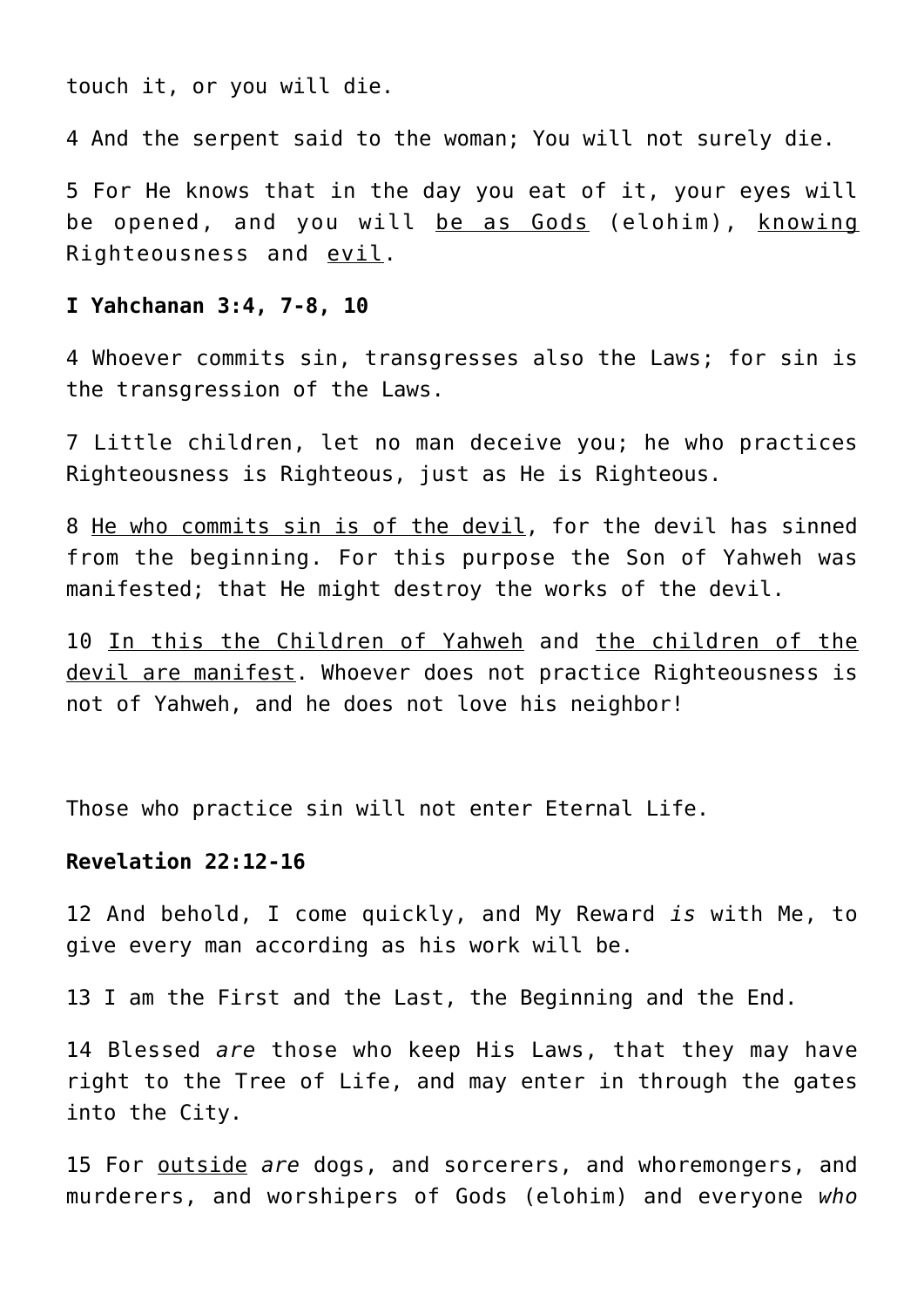## *professes* to love, yet practices breaking the Laws.

16 I, Yahshua, have sent My Messenger to testify to you these things in the congregations of The House of Yahweh. I am the Root and the Offspring of David, *and* the Bright and Morning Star.

Through all of the above, Satan has deceived the whole world. From that deception, hatred and iniquity have abounded in this generation. The whole world has accepted the evil of the Gods (**Genesis 3:5**); thus, comes the lack of love.

## **I Yahchanan 3:10**

In this the Children of Yahweh and the children of the devil are manifest. Whoever does not practice Righteousness is not of Yahweh, and he does not love his neighbor!

## **Mattithyah 24:11**

And many false prophets will rise, and will deceive the many.

As one can see, every religious leader is a false prophet who brings forth the evil of God worship.

## **Genesis 3:5**

For He knows that in the day you eat of it, your eyes will be opened, and you will be as Gods (elohim), knowing Righteousness and evil.

## **Deuteronomy 30:15-20**

15 See, I have set before you this day Life by Righteousness, and death by destruction—

16 In that I command you this day to love Yahweh your Father,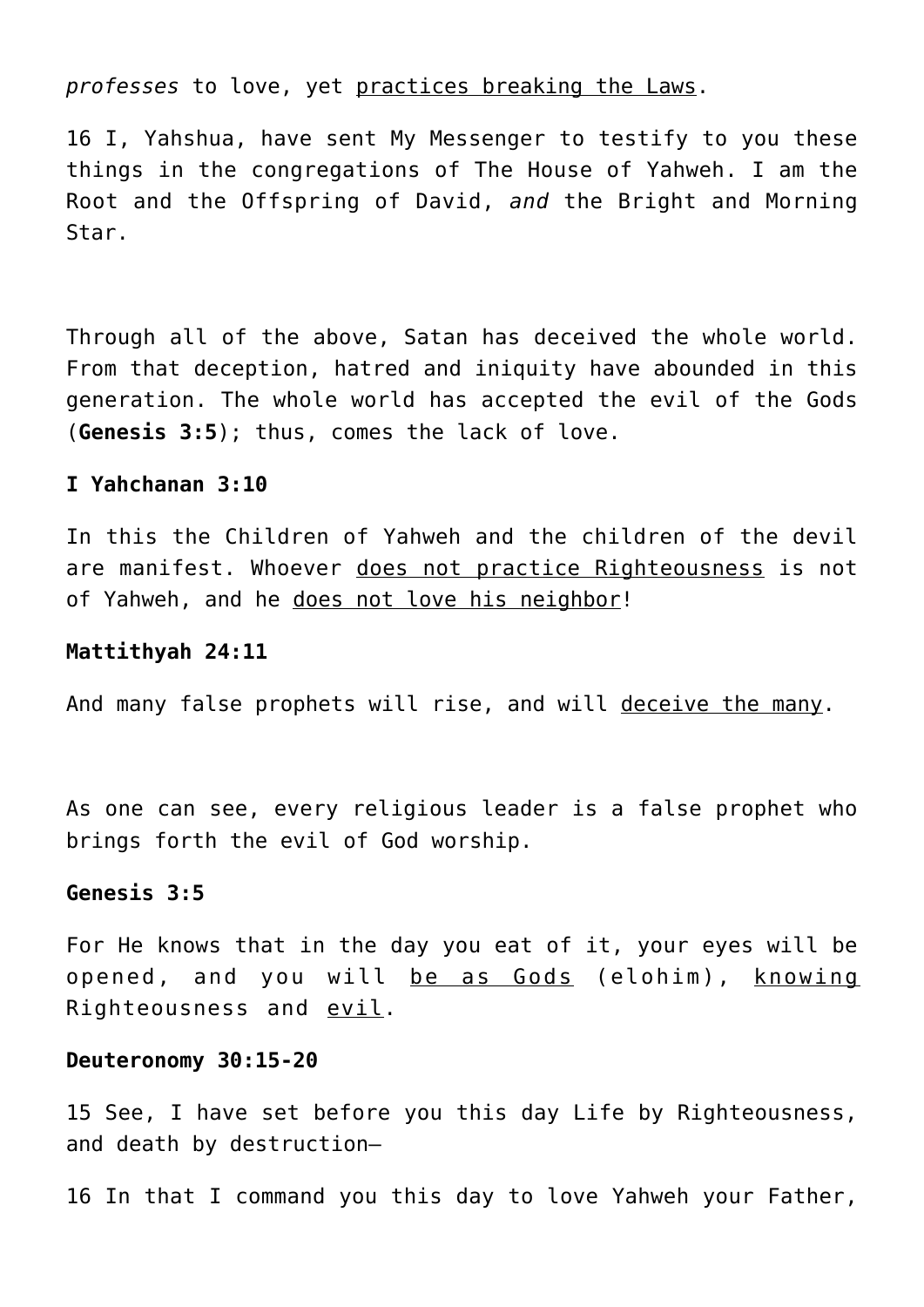by walking in *all* His ways, by keeping His Laws, His Statutes, and His Judgments, so that you may live and multiply, and so Yahweh your Father may bless you in the land which you go in to possess.

17 But if your heart turns away, and you are not obedient, and you are drawn away to submit to Gods (elohim), to worship them by serving them—

18 I declare to you this day that you will surely perish; you will not prolong your days in the land which you cross over the Yardan to possess.

19 I call heaven and earth as witnesses against you this day, *that I* have set before you life and death, blessings and curses. Therefore choose Life, so both you and your children may live.

20 So you may love Yahweh your Father, by listening to Him, and *then* obeying Him. Hold fast to Him, for He is your Life. He will *also* give you many years in the land He vowed to give to your fathers; to Abraham, Isaac, and Yaaqob.

Closely compare Yahshua's Words in:

## **Mattithyah 24:11-12**

11 And many false prophets will rise, and will deceive the many.

12 And because iniquity will abound, the love of the many will grow cold.

No love; that is, no True Love.

**I Yahchanan 3:10**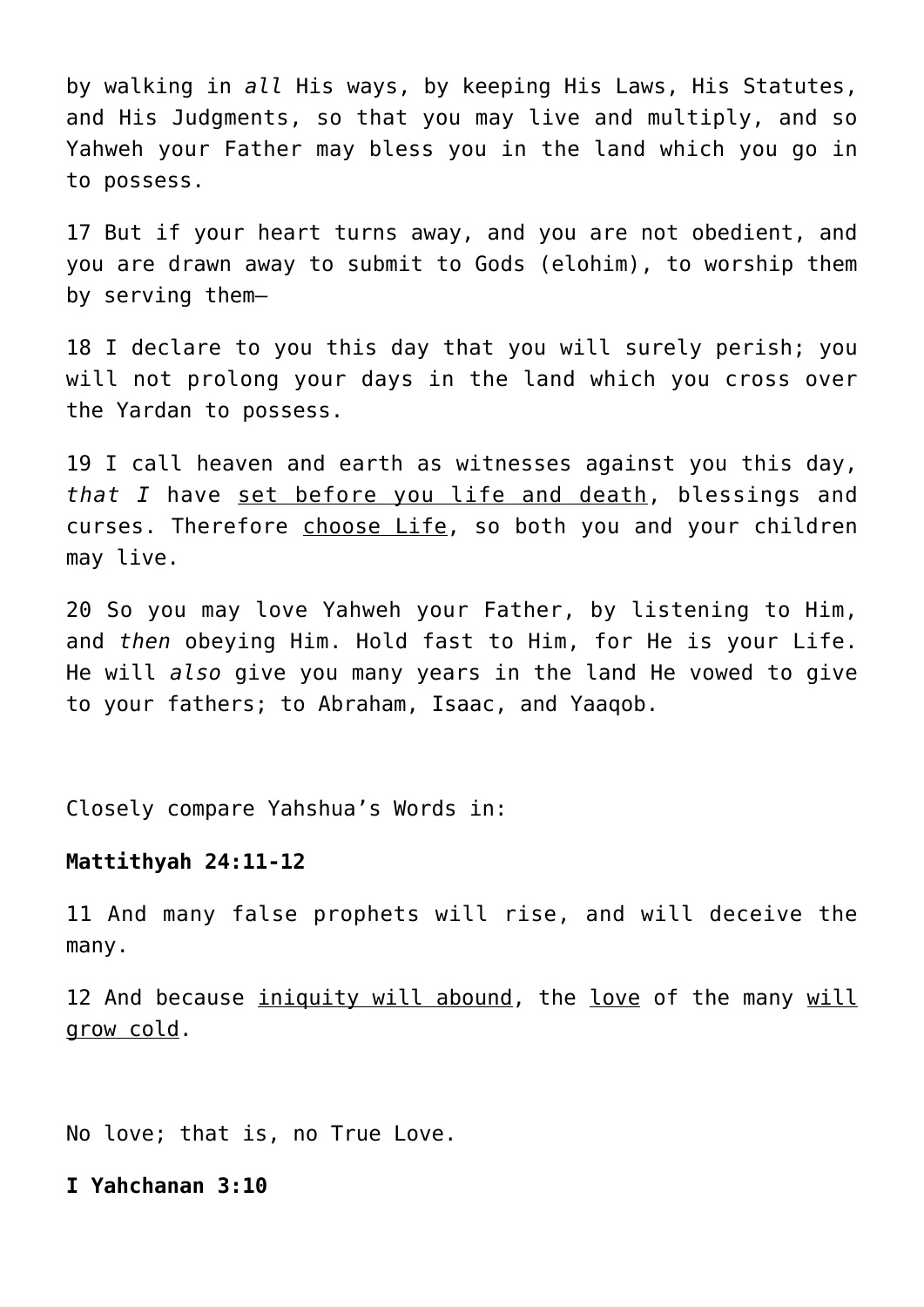In this the Children of Yahweh and the children of the devil are manifest. Whoever does not practice Righteousness is not of Yahweh, and he does not love his neighbor!

# **Mattithyah 24:12, 7**

12 And because iniquity will abound, the love of the many will grow cold.

7 For nation will rise against nation, and kingdom against kingdom, and there will be famines, and pestilences; *disease epidemics,* and earthquakes; *environmental disasters,* in place after place.

Did you notice in those last two Inspired Scriptures that if you do not practice Yahweh's Laws of Righteousness, you do not love your neighbor. **Mattithyah 24:7, 12** shows that iniquity—doing away with Yahweh's Laws of Righteousness–creates hatred and causes love to diminish. For that reason, we see what is written in:

## **Mattithyah 24:7**

For nation will rise against nation, and kingdom against kingdom, and there will be famines, and pestilences; *disease epidemics,* and earthquakes; *environmental disasters,* in place after place.

Doing away with Yahweh's Laws and Prophecies is exactly what the roman catholic church did with their roman army. The daily teachings of the Laws and the Prophets was an every day thing that ended when the pharisees, sadducees, essenes, and herodians had their roman army destroy the House of Yahweh called temple at that time by the pharisees, sadducees, essenes, and herodians because they did not want to use Yahweh's Name or worship Yahweh. They did not want to practice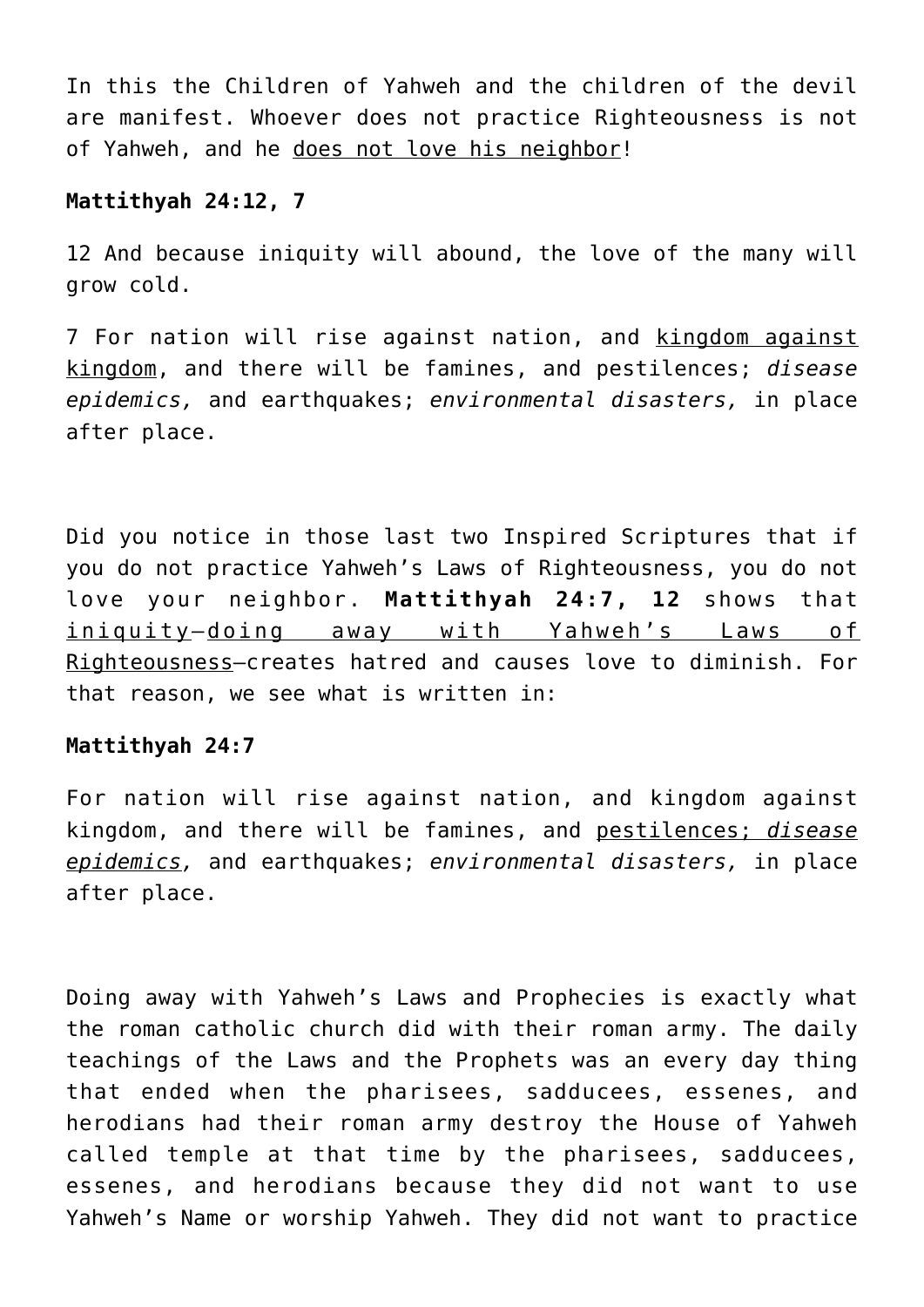Righteousness. They moved to Rome, destroyed the temple, and ended the daily reading of the Laws and Prophets.

*The Book of Yahweh* was forbidden with death penalty. See history of the bible. For more than 1,500 years *The Book of Yahweh* was forbidden. After many deaths, they permitted it to be printed and sold under the guise of the King James bible. See history of the bible or read our Book of Yahweh Brochure. But Righteousness was removed from all people for over 1,500 years.

 *The Book of Yahweh* did not come back into existence until this present, prophesied generation. At which time, we see clearly the results of sin in the health of all people.

Breaking Yahweh's Health Laws or teaching the nations to do so, causes sickness and disease epidemics, which cause confusion to one's mind. Remember that word **confusion**.

# **The Health Laws that the Nations are Breaking**

The Book of Yahweh shows health Laws that would wipe out sickness and disease if all people would start keeping those Laws. They include Laws that guide one in the practice of safe, pleasant, Holy, Righteous, protective sexual activities. Take a minute to read this most valuable information that the nations refuse to teach. They even make it illegal to teach in schools and other public places.

## **Leviticus 18:3-24**

3 After the doings of the land of Egypt where you dwelt, shall you not do; and after the doings of the land of Canaan, where I am bringing you, shall you not do; neither shall you walk in their ordinances.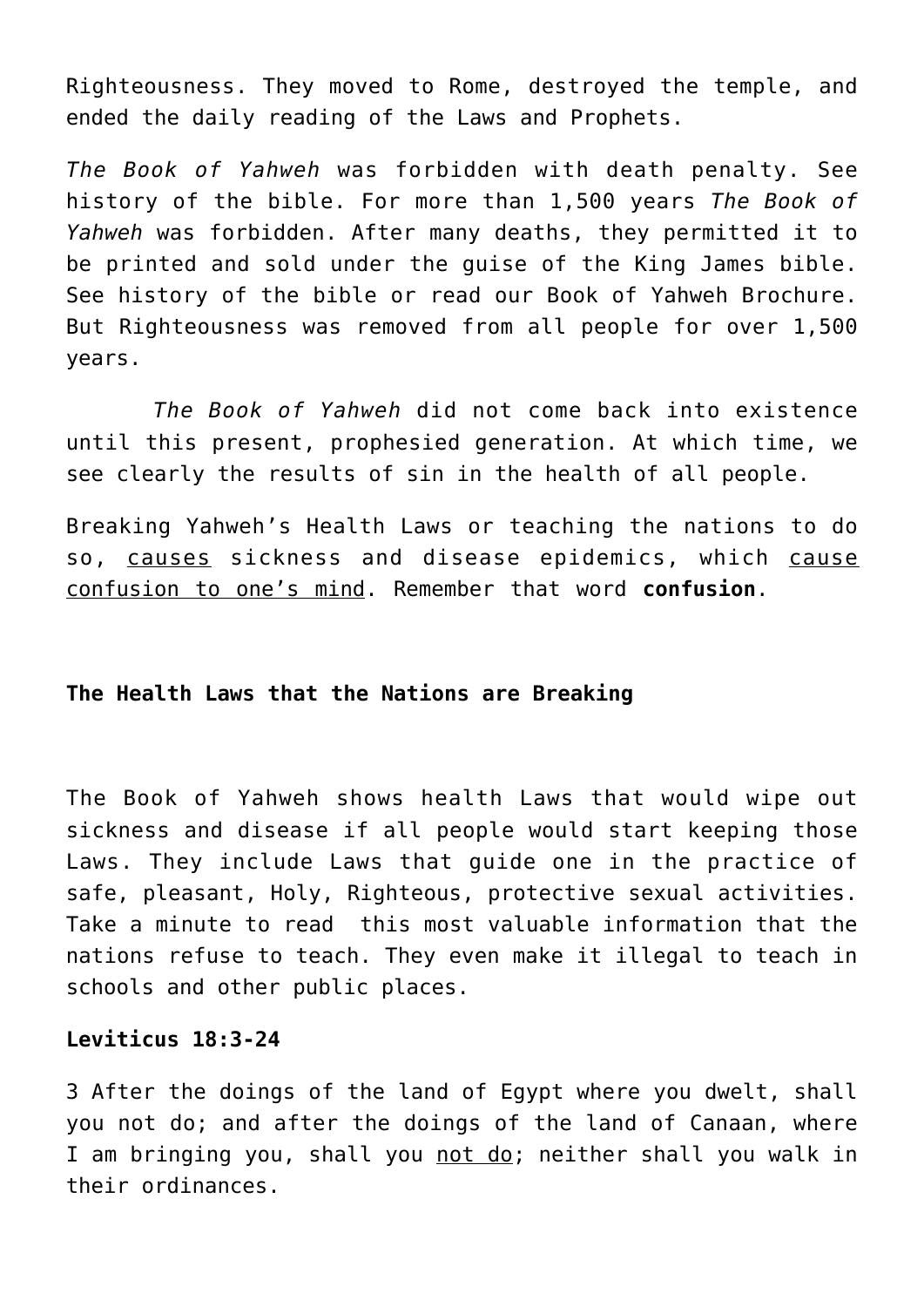4 You shall observe and do My Judgments, and keep My Ordinances, to walk in them. I *am* Yahweh.

5 You must therefore keep My Statutes, and My Judgments, which, if a man does, he will live through them. I *am* Yahweh.

6 None of you shall approach anyone who is near of kin to him, *in order* to have sexual relations. I *am* Yahweh.

7 The nakedness of your father, which is the nakedness of your mother, you shall not uncover; she is your mother. Do not have sexual relations with her.

8 Do not have sexual relations with your father's wife, *though not your own mother;* it is your father's nakedness.

9 You shall not have sexual relations with your sister, the daughter of your father or of your mother, whether born at home or born abroad.

10 You must not have sexual relations with your son's daughter or your daughter's daughter; *your granddaughters.* Their nakedness you shall not uncover, for they are your own flesh.

11 You must not have sexual relations with your father's wife's daughter, begotten by your father; she is your sister; you shall not uncover her nakedness.

12 You shall not have sexual relations with your father's sister; *your aunt.* She is your father's near kinswoman.

13 You shall not have sexual relations with your mother's sister; *your aunt.* She is your mother's near kinswoman.

14 You shall not have sexual relations with your father's brother's wife. You shall not approach his wife; she is your aunt.

15 You shall not uncover the nakedness of your daughter-inlaw. She is your son's wife; you shall not have sexual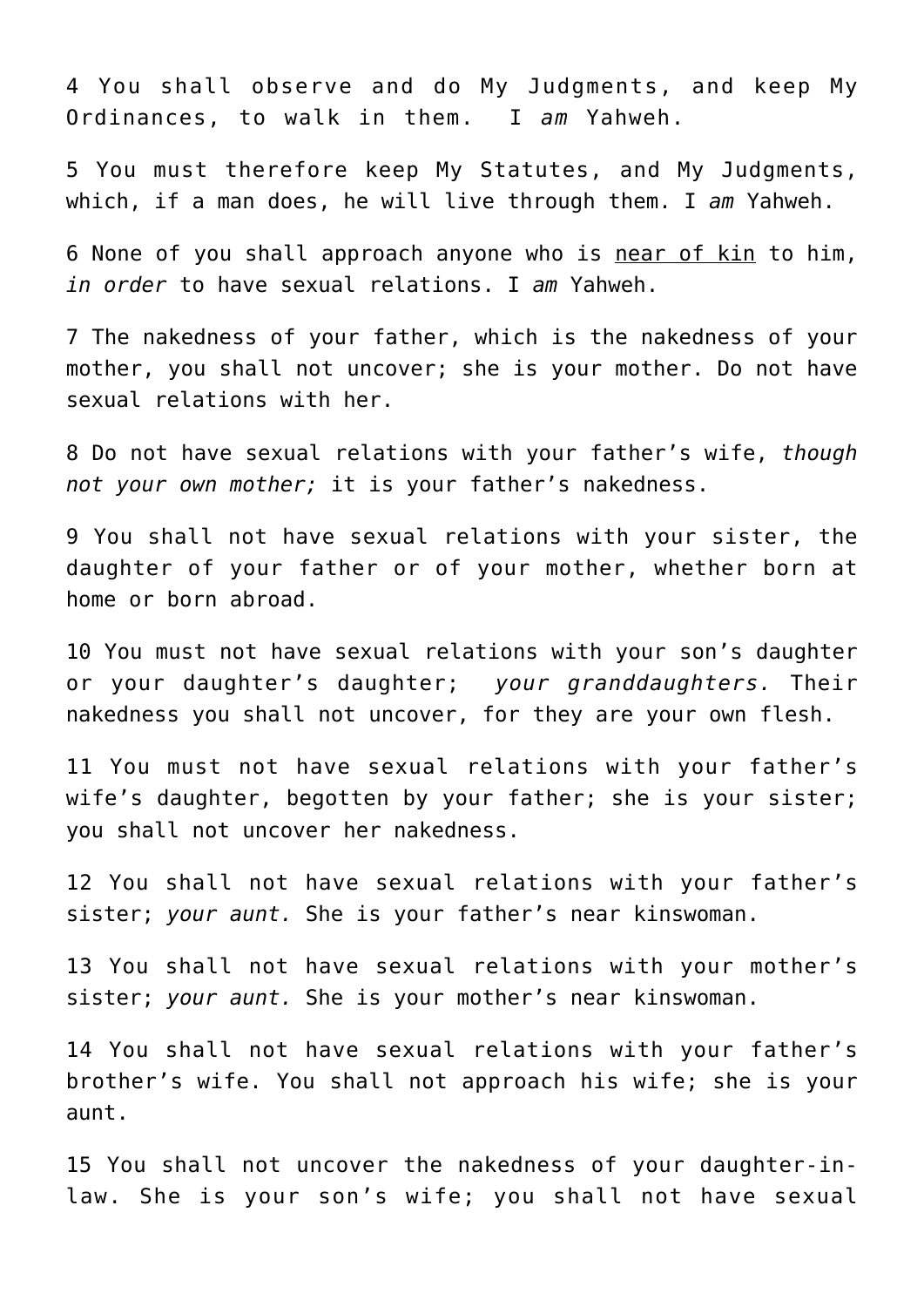relations with her.

16 You shall not have sexual relations with your brother's wife; *your sister-in-law.* She belongs to your brother.

17 You shall not marry a woman and her daughter, nor shall you take her son's daughter or her daughter's daughter; *her granddaughter,* to have sexual relations. They are her near kinswomen; it is wickedness and lewdness.

18 You must not marry a woman in addition to her sister, to be a rival to her, having sexual relations with the second sister *while in the* dwelling *in which* the *first* sister is living.

19 Also, you shall not have sexual relations with a woman during the uncleanness of her monthly period; *niddah,* nor during any similar uncleanness; *zavah.*

20 Moreover, you shall not have sexual relations with your neighbor's wife, to defile yourself, *along* with her.

21 You shall not give any of your children to be passed through the fire, to sacrifice them to Molech. You shall not profane the Name of Yahweh *by giving your children to Gods (elohim).* I *am* Yahweh.

22 You shall not have sexual relations with a man, as with a woman. It is an abomination.

23 Neither shall you have sexual relations with any animal and defile yourself, *along* with it; neither shall any woman present herself to have sexual relations with an animal. It is confusion and perversion.

24 Do not defile yourselves in any of these ways, for this is how the nations who are going to be driven out before you became defiled:

## **Leviticus 19:1-4**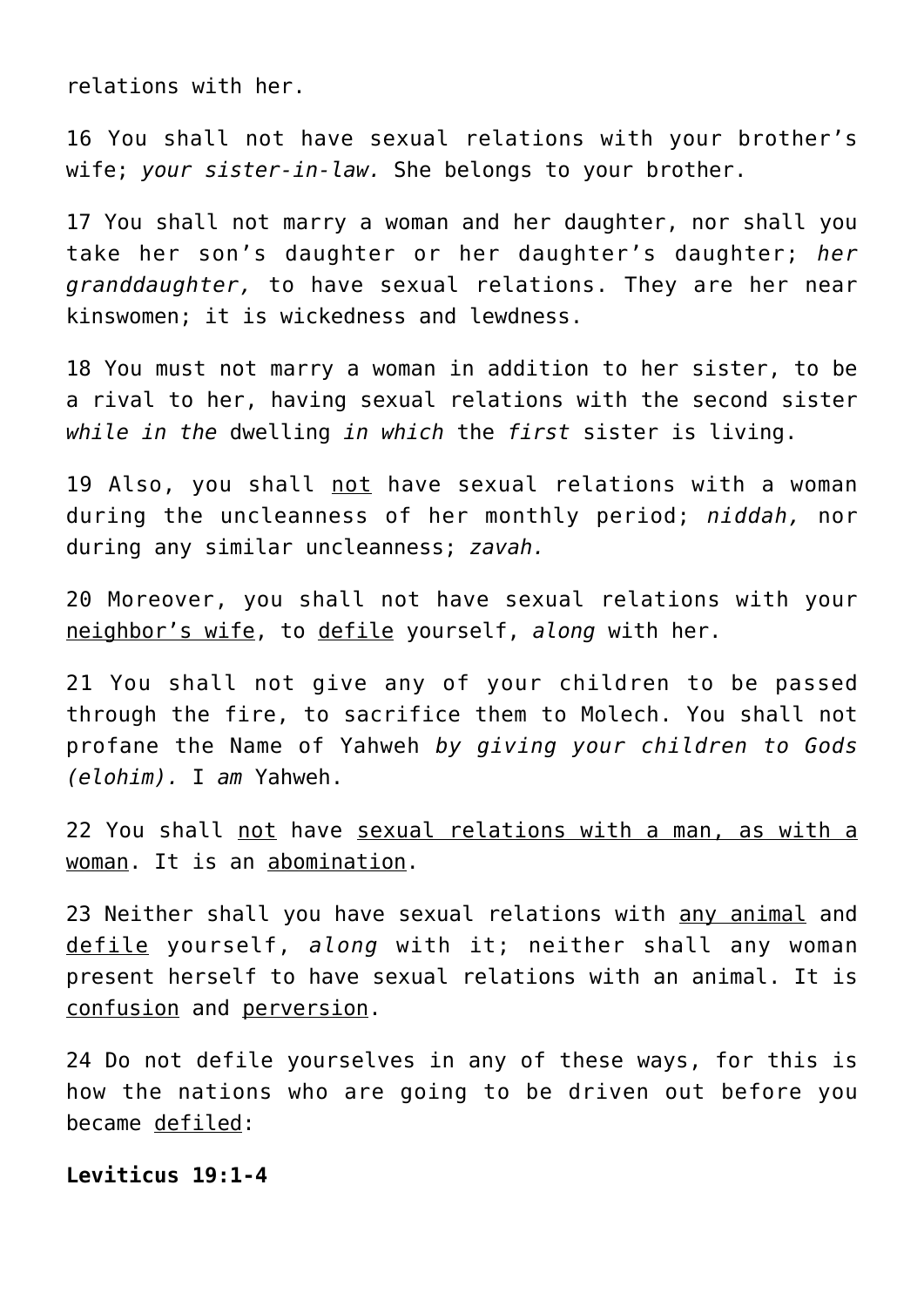1 And Yahweh spoke to Mosheh, saying:

2 Speak to all the congregation of the children of Israyl, and say to them; You shall be Holy, for I, Yahweh, your Heavenly Father *am* Holy.

3 Every one of you shall honor his mother and his father, and keep My Sabbaths. I *am* Yahweh your Father.

4 Do not turn to Gods (elohim), nor make for yourselves molten images: I *am* Yahweh your Father.

#### **Leviticus 11:1-7**

1 And Yahweh spoke to Mosheh and Aaron, saying to them:

2 Speak to the children of Israyl, saying; These *are* the animals you may eat among all the beasts upon the land:

3 You may eat any animal that has a split hoof, completely divided, and which chews the cud; these you may eat.

4 Nevertheless, there are some that only chew the cud, or only have a split hoof, you must not eat these: the camel, because it chews the cud, but does not have a split hoof, it is unclean to you.

5 The coney, *or rock badger,* because it chews the cud, but does not have a split hoof, it is unclean to you;

6 The rabbit, because it chews the cud, but does not have a split hoof, it is unclean to you;

7 And the pig, although it has a split hoof completely divided, yet it does not chew the cud; it *is* unclean to you.

This generation follows the priest who eats swine, which is pig–pork, ham, bacon.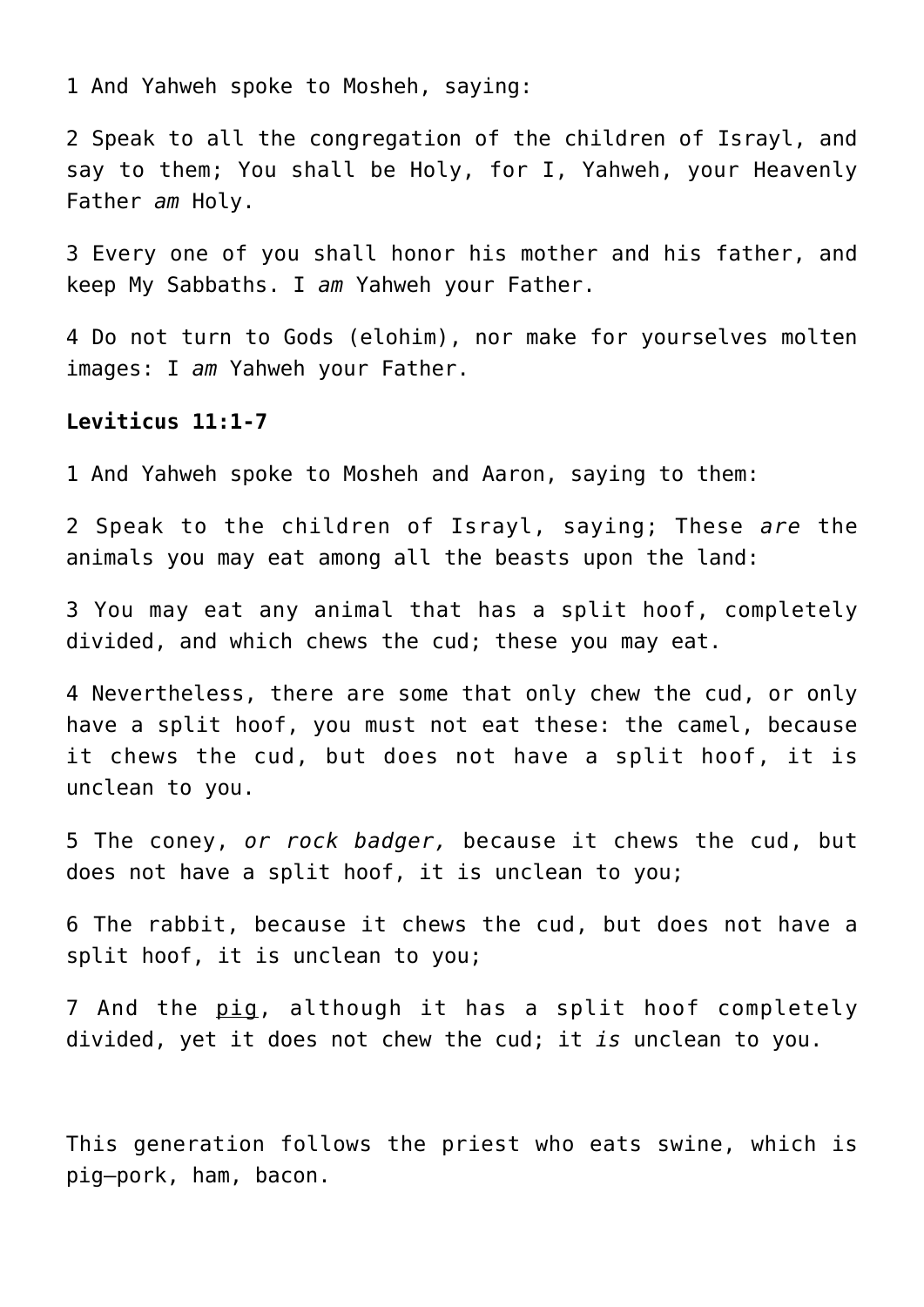**Why didn't someone tell me that pork (swine) is unhealthy?**

**Why I Do Not Recommend Pork – Nearly 70 Percent Contaminated with Dangerous Pathogens**

December 12, 2012 **By Dr. Mercola**

Regardless of your spiritual beliefs, there may be good reason to carefully consider your decision to include pork as a regular part of your diet, because despite advertising campaigns trying to paint pork as a "healthy" alternative to beef, research suggests it may be hazardous to your health on multiple levels. One of the most potentially acute hazards is contamination with pathogenic bacteria.

mercola.com

Remember the world, for lack of Righteous knowledge for 1,500 years, follows the priest who eats swine and worship the dead.

## **Isayah 65:2-4**

2 I have spread out My hands all the day to a rebellious people, who walk in a way *which is* not right, after their own thoughts; *devices;*

3 A people who continually act defiantly against Me to My Face; who offer sacrifices to the dead, and offer their children to deadly sexually transmitted diseases;

4 Who assemble and spend the night keeping memorials for the dead, who eat swine's flesh, and the broth of abominable things is *in* their vessels.

#### **Isayah 66:17**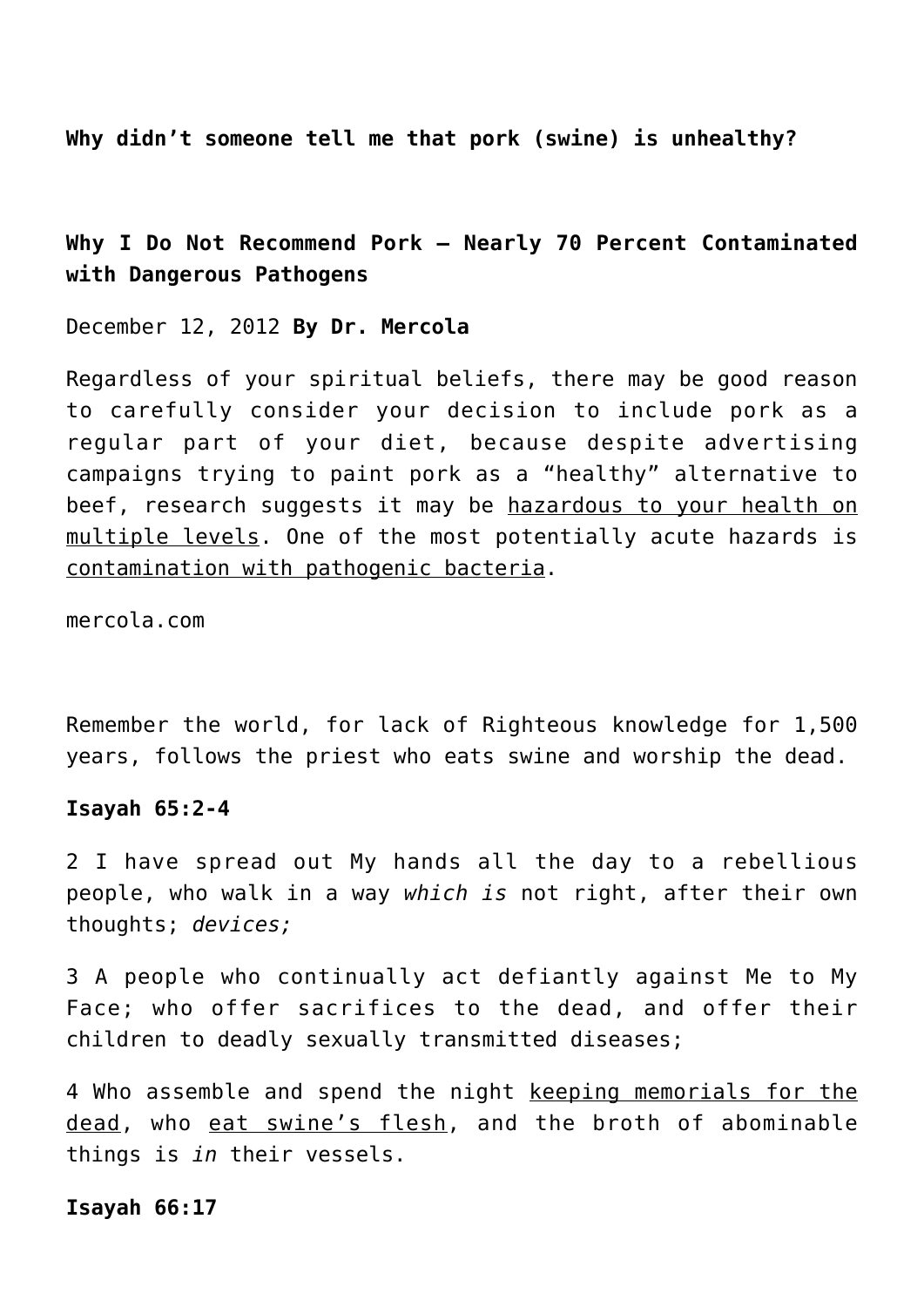They who sanctify themselves, and purify themselves in the gardens, following after the priest in the midst of those who eat swine's flesh, that which is offered to Gods (elohim) and the rodent—will be consumed together: says Yahweh.

Pork harmful?

# **PORK AND ITS HARMFUL EFFECTS ON HEALTH**

Eating pork is harmful to health in a great many regards. This harm still persists today, despite all the precautions that are taken. First and foremost, no matter how clean the farms and environments on which it is raised may be, the pig is not by nature a clean-living animal. It often plays in, and even eats, its own excrement.

It has been scientifically proven that these significant amounts of antibodies, hormones, cholesterol and lipids in pork represent a serious threat to human health.

Another harmful substance in pork is the "trichina" worm. This is frequently found in pork and when it enters the human body, it settles directly in the muscles of the heart and represents a possibly fatal threat.

miraclesofthequran.com

# **Is Pork Still Dangerous?**

Did Leviticus get it right? Pork may still be dangerous.

Published on February 8, 2012 by Paul & Shou-Ching Jaminet in Perfect Health Diet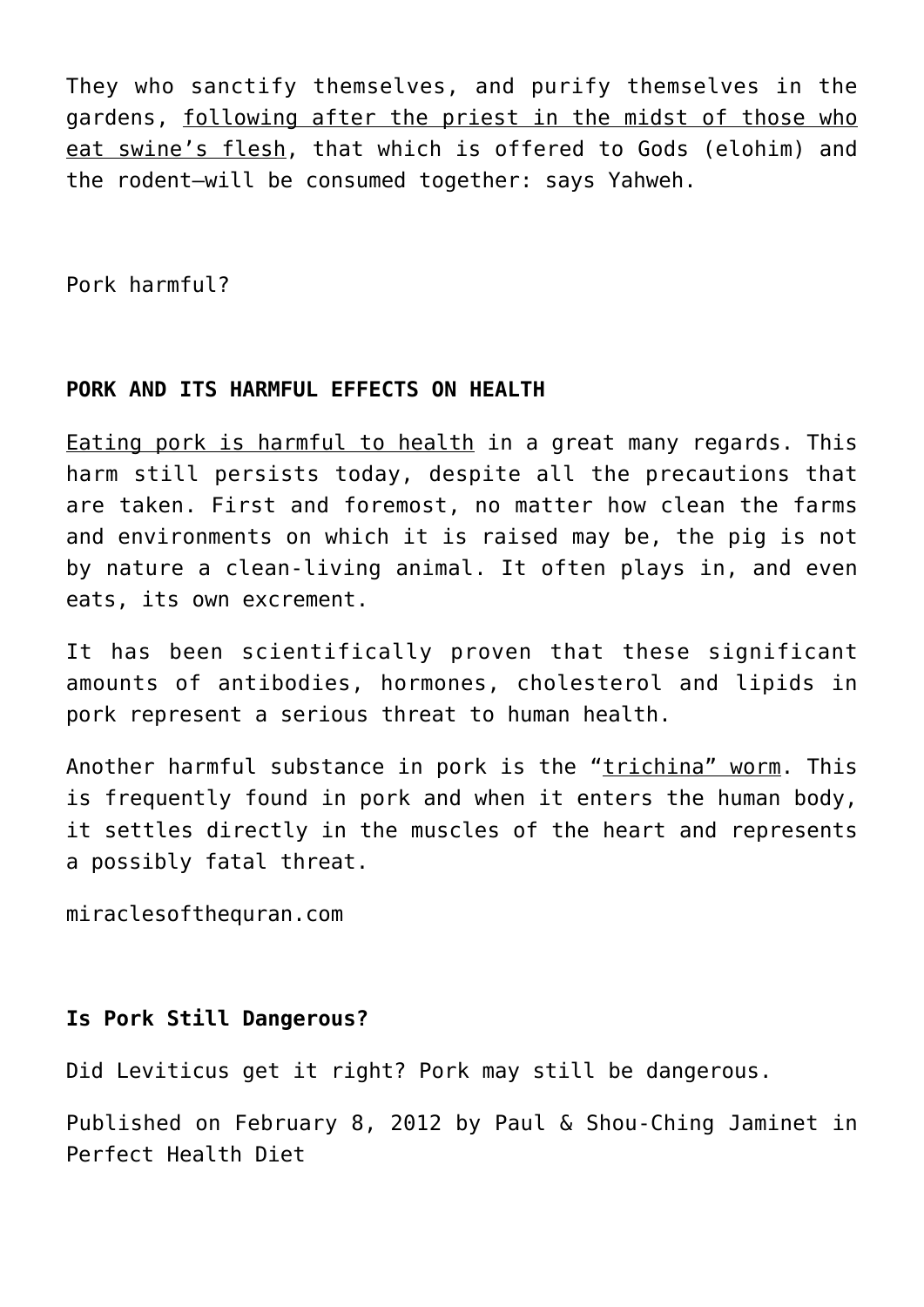# **Pork Consumption and Liver Cirrhosis**

Pork consumption has a strong epidemiological association with cirrhosis of the liver. Startlingly, pork may be even more strongly associated with alcoholic cirrhosis than alcohol itself!

The evidence was summarized by Francis Bridges in a recent (2009) paper [[1\]](http://pmid.us/19826553), building on earlier work by Nanji and French [[2](http://pmid.us/2858627)]. A relation between pork consumption and cirrhosis of the liver is apparent across countries and has been consistently maintained for at least 40 years.

# **Pork and Liver Cancer**

We would expect that if pork can cause liver cirrhosis it will also promote liver cancer, since injured and inflamed tissues are more likely to become cancerous.

Indeed, there is an association between pork consumption and the primary liver cancer, hepatocellular carcinoma.

The correlation with pork consumption is as strong as that for alcohol. Beef has no relation at all liver cancer.

# **Pork and Multiple Sclerosis**

Nanji and Norad [\[4\]](http://pmid.us/3638477) looked for other diseases that correlate with pork consumption, and hit upon multiple sclerosis. The connection is remarkable:

A significant correlation was obtained between prevalence of multiple sclerosis and ... pork consumption ( $r = 0.87$ , p less than 0.001). There was no significant correlation with beef consumption. [4]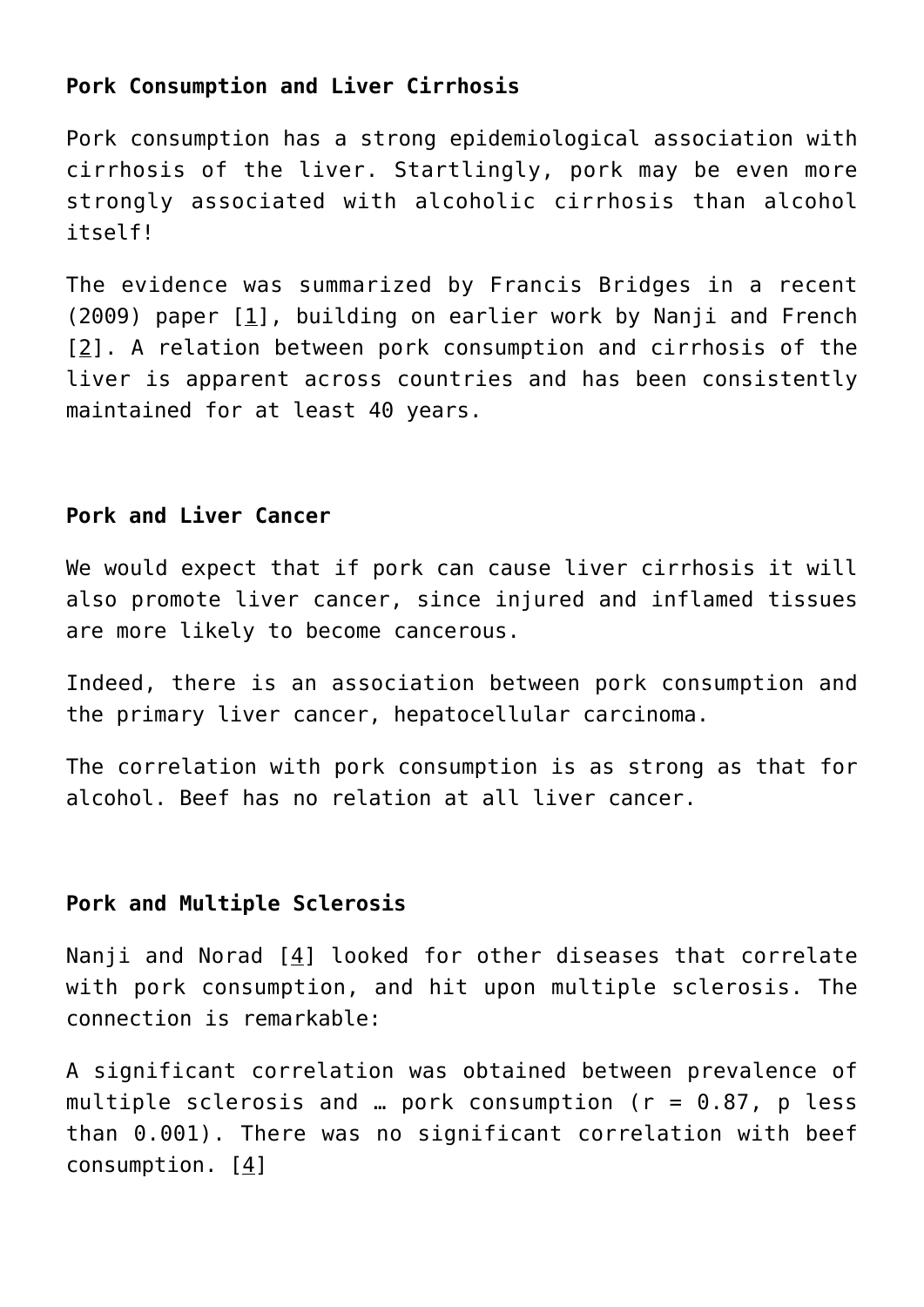As noted earlier, a correlation coefficient of 0.87 is extremely high, and a p-value below 0.001 also shows a very strong relationship. MS is much more likely to befall pork eaters. Such a strong correlation makes it look like pork, or something found in pork, is the cause of MS.

Nanji and Norad further note that beef, the "other red meat," is not associated with MS:

The correlation between pork consumption and MS prevalence was highly significant. Also, of major significance was the absence of a significant correlation between MS prevalence and beef consumption. This is consistent with the observations that MS is rare in countries where pork is forbidden by religious customs (e.g. Middle East) and has a low prevalence in countries where beef consumption far exceeds pork consumption (e.g. Brazil, Australia). [4]

# **Conclusion**

There are remarkably strong correlations between pork consumption and liver disease, liver cancer, and multiple sclerosis.

Psychology Today

There is big money in the pork industry. Plus, sickness, from whatever the source, brings in the sale of drugs. Remember, the love of money is a root of all evil. Evil? Do evil and you will be like the Gods (**Genesis 3:5**), but you will not be like Yahweh. Be like Yahweh? Yes, that's why man was created.

**Genesis 1:26**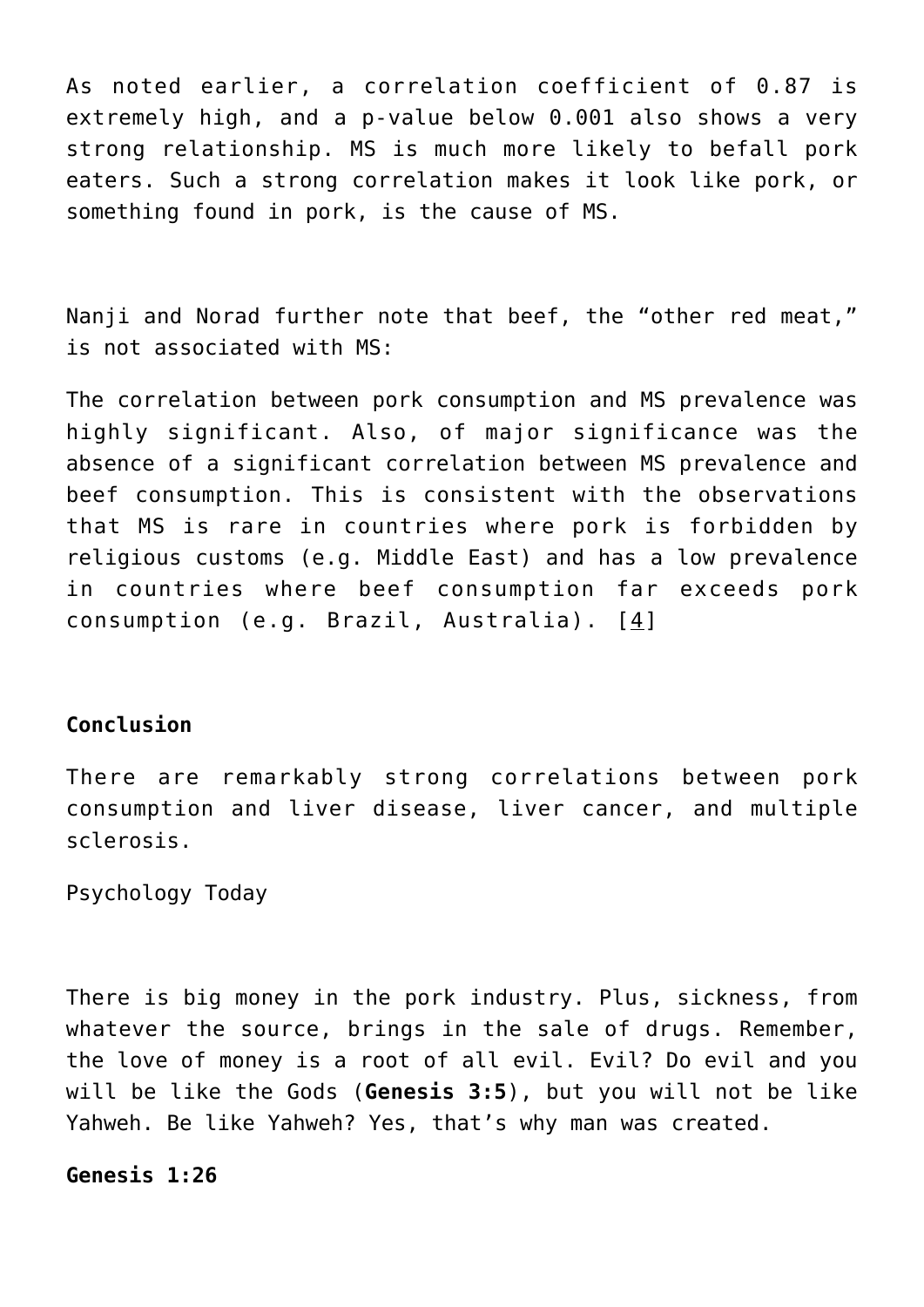Then Yahweh said: I will make man in My Image, according to My Likeness; they will have Authority over the fish of the sea, over the birds of the air, over the cattle, and over all the earth and over every creeping thing that creeps upon the earth.

And you will not be given Eternal Life. Eternal Life is only given to those who keep Yahweh's Laws, letting Yahweh make them in His Image and Likeness.

## **Revelation 22:12-16**

12 And behold, I come quickly, and My Reward *is* with Me, to give every man according as his work will be.

13 I am the First and the Last, the Beginning and the End.

14 Blessed *are* those who keep His Laws, that they may have right to the Tree of Life, and may enter in through the gates into the City.

15 For outside *are* dogs, and sorcerers, and whoremongers, and murderers, and worshipers of Gods (elohim) and everyone *who professes* to love, yet practices breaking the Laws.

16 I, Yahshua, have sent My Messenger to testify to you these things in the congregations of The House of Yahweh. I am the Root and the Offspring of David, *and* the Bright and Morning Star.

# **Abomination and Abominable**

# **Leviticus 11:7-13**

7 And the pig, although it has a split hoof completely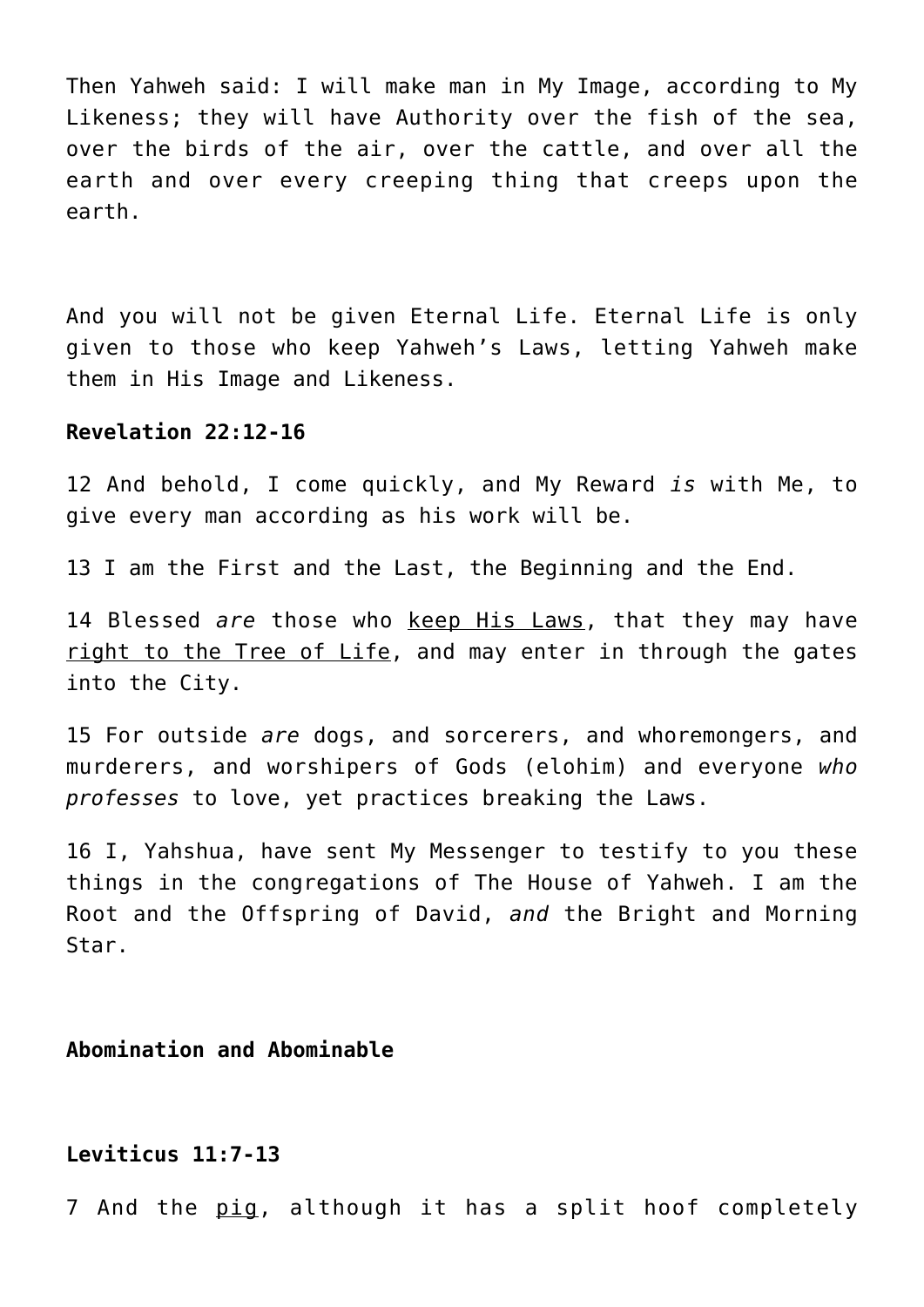divided, yet it does not chew the cud; it *is* unclean to you.

8 Their meat you shall not eat, and their carcasses you shall not touch. They *are* unclean to you.

9 These you may eat of all that *are* in the waters: whatever has *both* fins and scales in the waters, whether in the seas or in the rivers, that you may eat.

10 But everything in the seas or in the rivers that does not have *both* fins and scales, whether among all the fish that school, or among all the other living creatures in the water: they *are an* abomination;

11 *And* they will be an abomination to you. You must not eat their flesh, but you shall regard their carcasses as an abomination.

12 Whatever is in the waters, not having *both* fins and scales, is to be abominable to you.

13 These you shall regard as abominable among the birds; they shall not be eaten, for they *are* an abomination: the eagle, the vulture, the buzzard.

#### **Deuteronomy 14:3-8**

3 You must not eat any abominable thing;

4 These are the animals you may eat: the ox, the sheep, the goat,

5 The deer, the gazelle, the roe deer, the wild goat, the mountain goat, the antelope, and the mountain sheep.

6 And you may eat every animal that has a split hoof completely divided, and that also chews the cud.

7 However, of those that chew the cud or of those that have a split hoof completely divided, you may not eat these: the camel, the rabbit, or the coney. Although they chew the cud,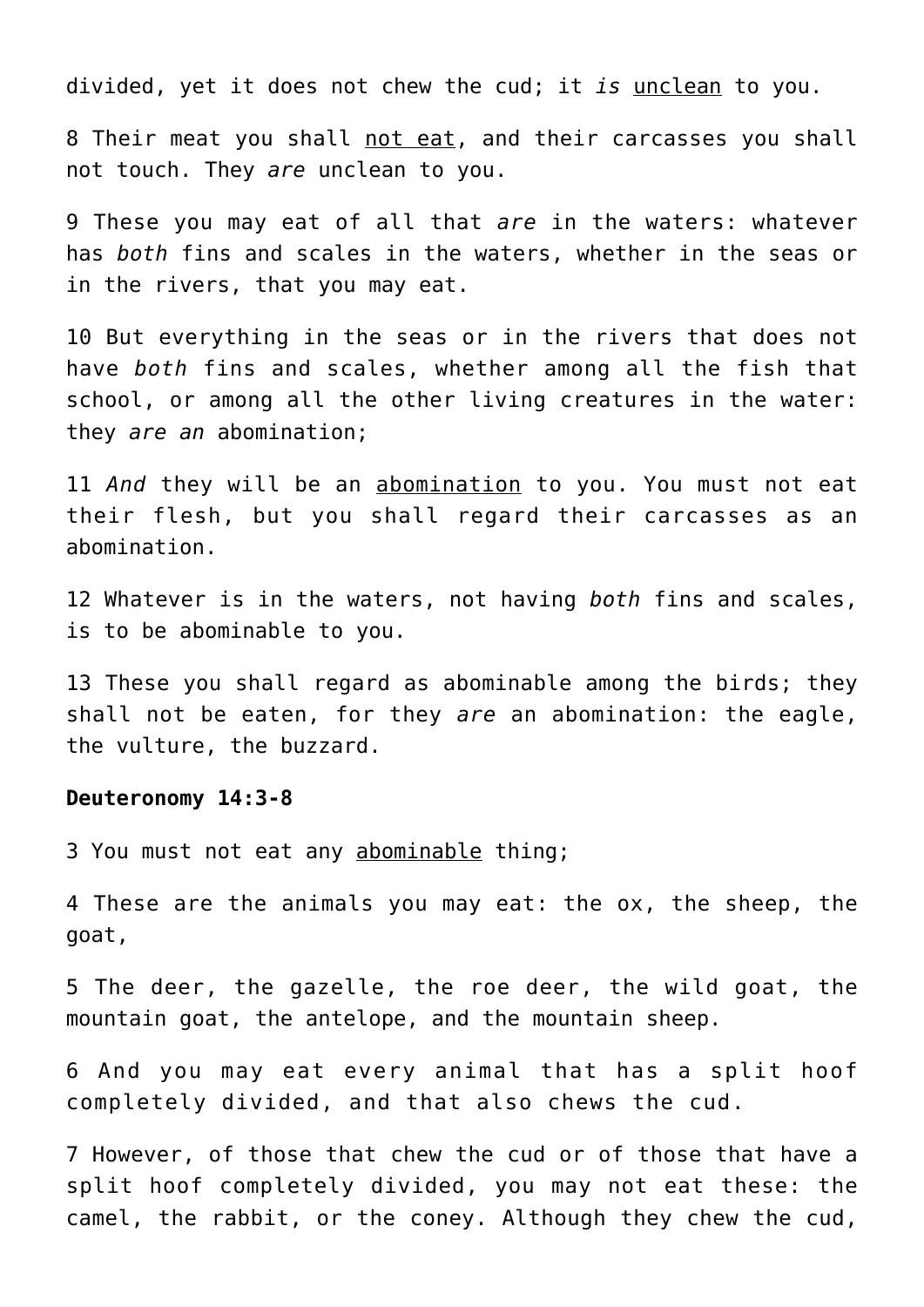they do not have a split hoof, they are unclean for you.

8 And the swine; *the pig,* is unclean for you; although it has a split hoof, it does not chew the cud. You must not eat their meat, nor touch their carcasses.

The word **abomination** comes from a Hebrew word that means sickness or sick. **Abominable** means that you can pass your sickness on to your children as an hereditary disease, some of which can manifest as physical/mental birth defects. Birth defects carry a multitude of abominations and abominable means along with STDs, cancer, heart, lung and kidney problems. Abomination also means birth defects. Birth defects are passed fro father to son or daughter or from mother to son or daughter.

## **Birth defect is linked to STDs and infection**

Young women who have both a sexually transmitted disease and a urinary tract infection just before or early in their pregnancy are four times more likely to have a baby born with intestines and other organs outside the abdomen, according to a study by University of Utah researchers.

The condition, called gastroschisis, is most common in babies whose mothers are under age 20, occurring at a rate of 1 in 575 births.

It's a preliminary finding regarding a mysterious birth defect that appears to be increasing worldwide, including in Utah, she said. In most cases, the small and sometimes large intestines are outside the abdomen. Sometimes all or part of the stomach is, too. More rarely, ovaries, fallopian tube or testes are. It's just slightly more common in boy babies.

Researchers looked at infection because of their increase in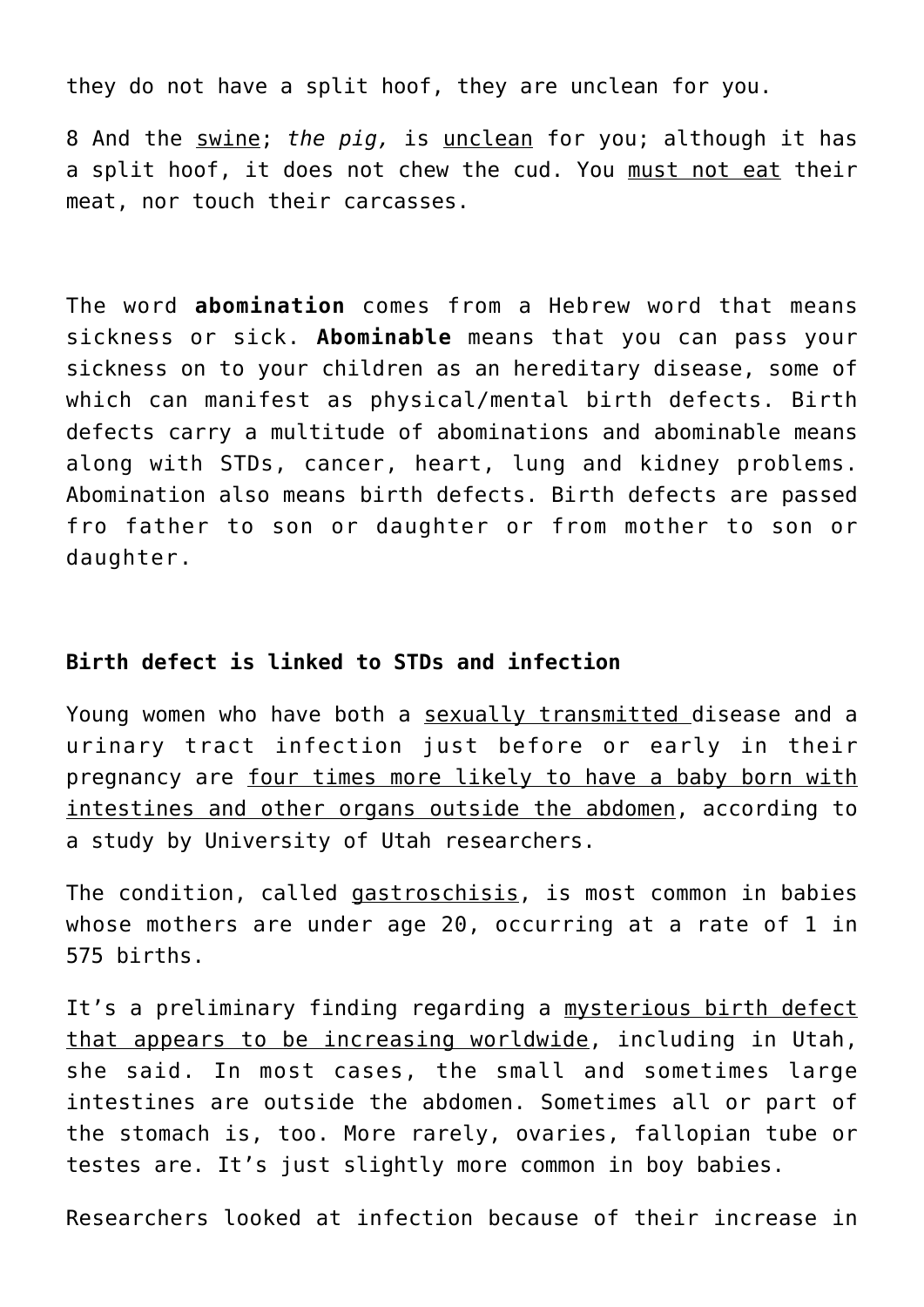tandem with the rising incidence of the birth defect. In Utah, for instance, an unrelated study found a tenfold increase in gastroschisis from 1971-2002, Feldkamp said. And sexually transmitted diseases, particularly chlamydia, are a growing problem, particularly among female teens.

"We found that women who reported both urinary tract infection and STD one month prior to conception through the first trimester were far more likely" to have babies with gastroschisis, which occurs in the first trimester.

Feldkamp said the link may be even stronger, because they may be "missing women who have infection who we are calling unexposed." That's particularly true of chlamydia, a common STD that often has no symptoms and so goes undiagnosed. It was the most commonly identified STD in the study, she said.

Deseret News

# **Congenital Infections**

*Congenital infections affect babies as the result of infection of the mother during pregnancy. Infection of the infant can occur before the infant is born or during the birth process.*

# **What Are Congenital Infections?**

Bacteria, parasites, or viruses can cause congenital infections, which are infections that are present at birth. These infections can be passed to the fetus or newborn in two ways. Some infections, such as rubella or cyto-megalovirus, are passed from the mother to the baby through the placenta, the organ that nourishes the baby in the uterus, or womb. A baby can also become infected during the passage through the birth canal, as happens with group B streptococcus.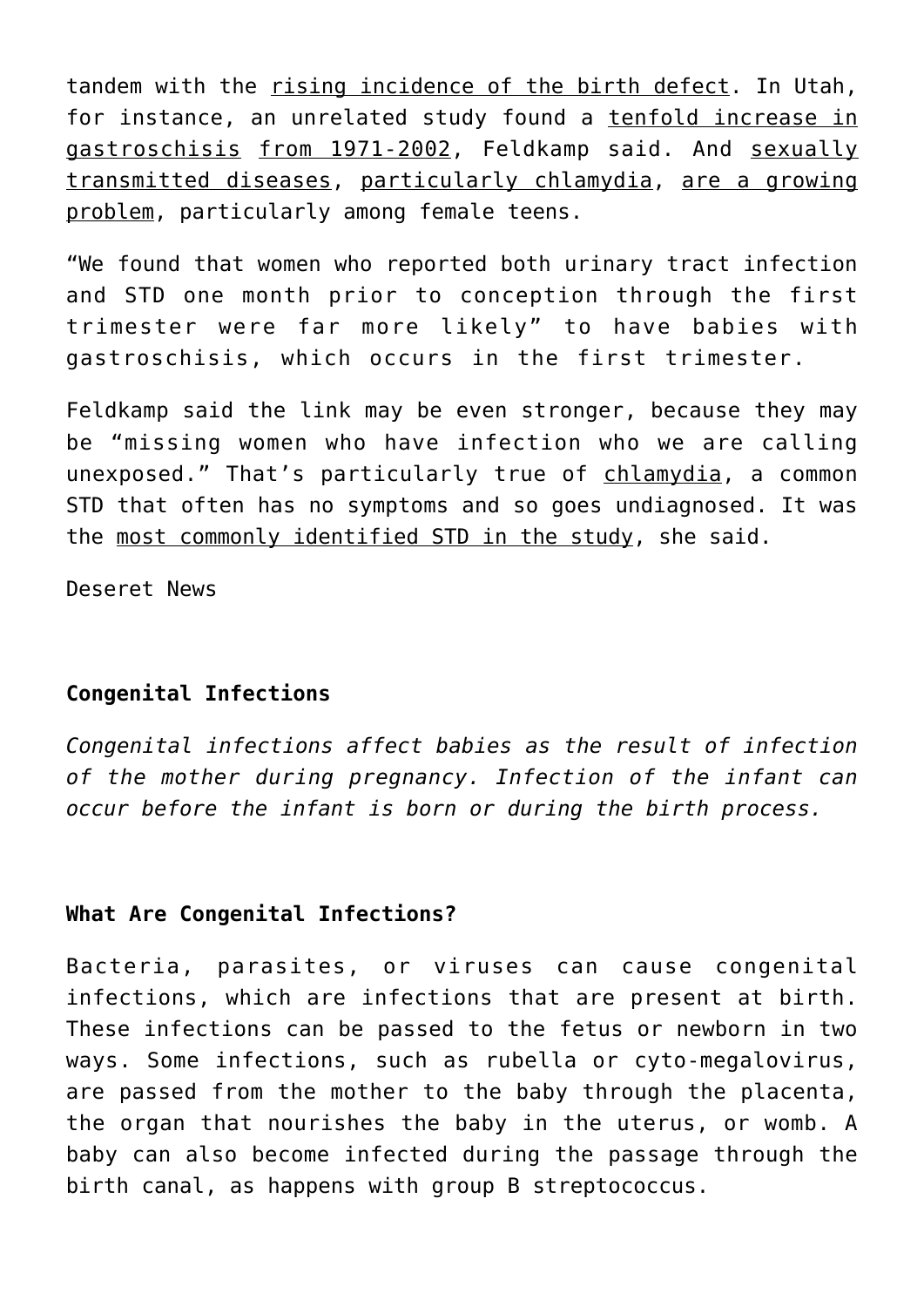# **Birth Defect-Causing Diseases and Risks to Unborn Children**

There are numerous sexually transmitted diseases (STDs) that will cause birth defects or even death to an unborn child… Diseases like chlamydia, gonorrhea, hepatitis, genital herpes, AIDS, and syphilis can have very serious effects.

If you are infected with chlamydia, a lot of the signs are unnoticeable. Some consequences to the unborn child or newborn are premature birth, infant pneumonia and neonatal eye infections.

Gonorrhea is another disease that is somewhat silent, but when symptoms do appear they are often mild. Gonorrhea can cause blindness, menigitis, and septic arthritis during the delivery of the newborn.

Hepatitis, another serious disease… Problems for the unborn child or newborn are the same for the infected person.

Genital herpes is spread by skin to skin contact on the infected site. Usually if a woman is infected at the time of the delivery, she will have a cesarean birth to avoid causing an infection to the newborn which can cause possible death or brain damage.

AIDS, a very serious disease… Newborns usually develop the AIDS virus within one year after their birth.

Syphilis, another horrible disease which can be contacted through open sores, and through sexual encounters or experiences. If a pregnant mother is left untreated, she will normally pass this disease onto her unborn child. The consequences to this can result in damage to the infant's heart, brain, eyes and will cause stillbirth and death.

Please take into consideration that the child that you may bring into this world should not have to deal with the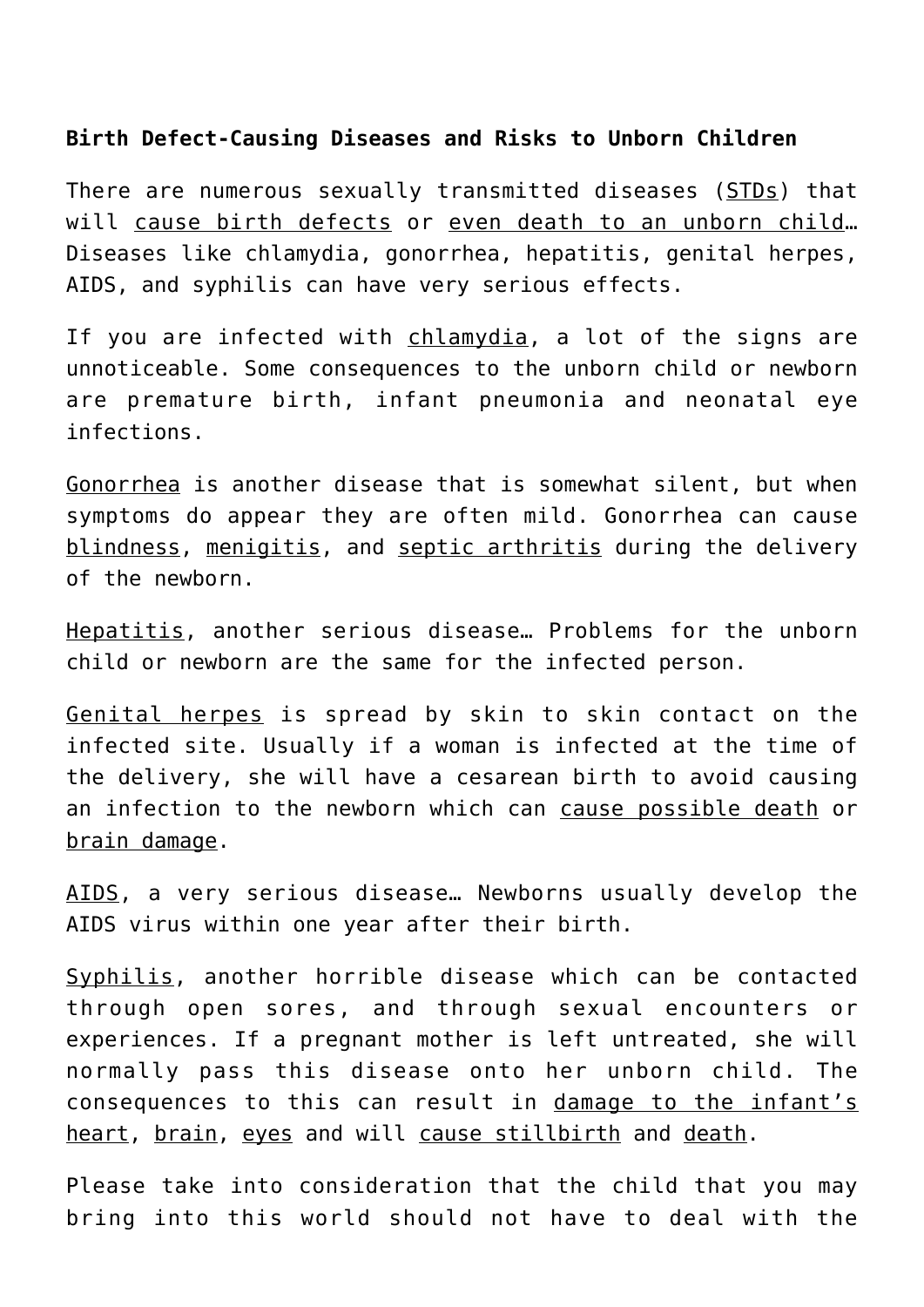diseases that will be passed down to him/her from the parent.

voice.yahoo.com

With this information, why would anyone eat pork or any other unclean animal, sea creature, or insect? Why would anyone practice prohibited sexual acts found in Leviticus 18? The answer is, they follow the priest who eats swine's flesh and promotes illicit sexual acts, the head of the roman catholic church that sits on seven hills and leads the leaders (kings) of the earth. Notice the following information.

## **Holy See and the United Nations**

## **Permanent observer since 1964**

Since April 6, 1964, the Holy See has been a *permanent observer state* at the United Nations. In that capacity, the Holy See has since had a standing invitation to attend all the sessions of the General Assembly, the United Nations Security Council, and the United Nations Economic and Social Council to observe their work, and to maintain a permanent observer <u>mission at the UN headquarters in New York</u>.<sup>[1]</sup> Accordingly, the Holy See has established a Permanent Observer Mission in New York and has sent representatives to all open meetings of the General Assembly and of its Main Committees.

As a matter of diplomatic courtesy, since 1964, the Holy See was also allowed to make formal policy statements in the General Assembly, both during the General Debates and during the discussion of the various separate issues contained in the agenda of the General Assembly.<sup>[4]</sup> Notably, Popes Paul VI,  $[5]$ John Paul II,  $^{[6]}$  and Benedict XVI $^{[7]}$  were invited to address the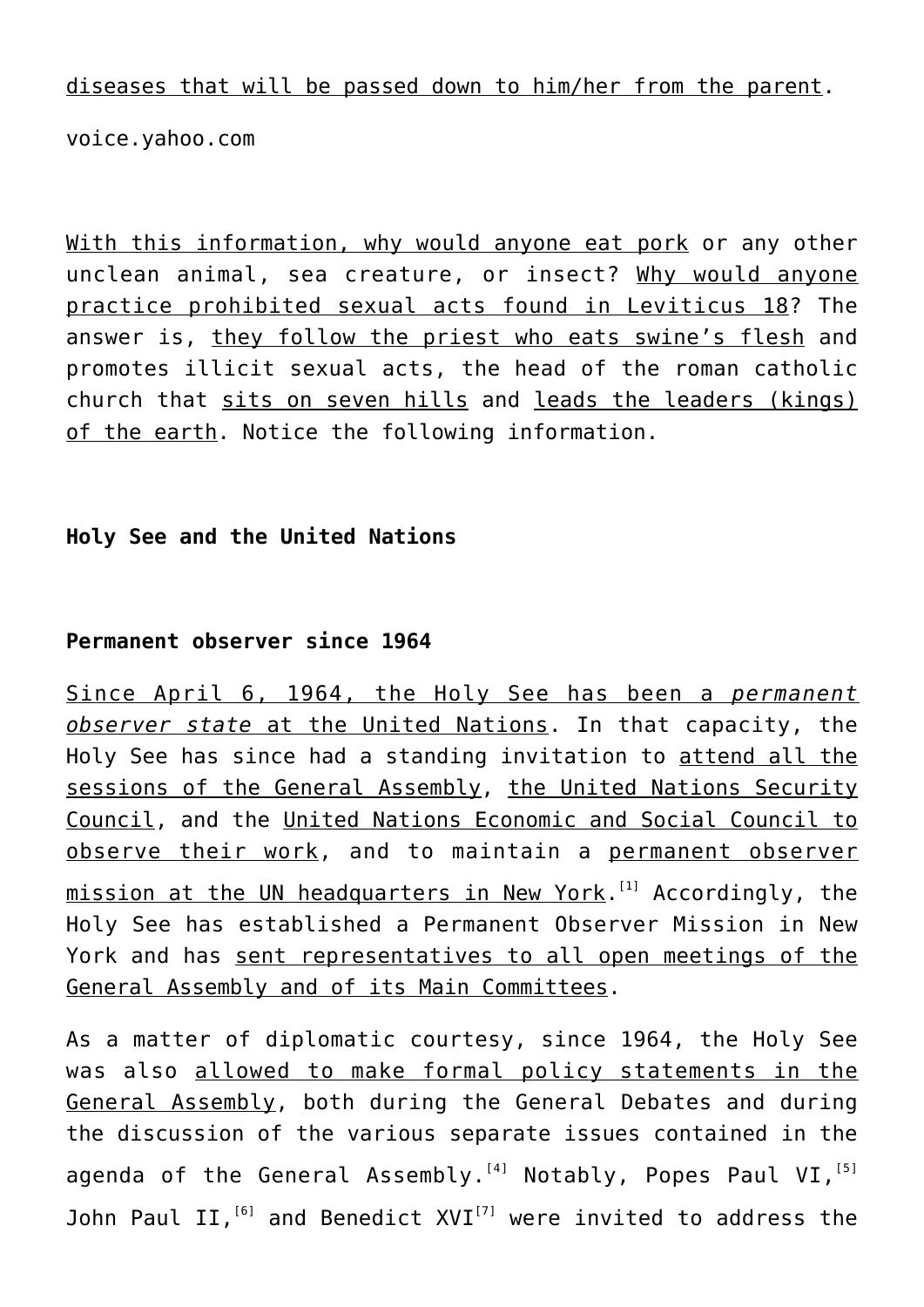General Assembly.

In addition, the Holy See was invited to observe all open meetings of the intergovernmental subsidiary bodies of the General Assembly. The Holy See was frequently allowed to participate in the private negotiations leading to the adoption of the General Assembly's decisions and resolutions. The Holy See was not allowed, however, to co-sponsor draft decisions or resolutions, to make points of order or to exercise the right of reply. If the Holy See wished to circulate written proposals or position papers, it required the assistance of a member state that was willing to present those proposals or papers as its own.

The Holy See took advantage the prerogatives of its observer status to incorporate its interpretation of Christian values within the decisions and recommendations of the United Nations.

# **Confirmed status in 2004**

In 2004, the UN General Assembly confirmed the Vatican's status as a Permanent Observer. Currently, the Holy See has the right to participate in the general debate of the General Assembly and to intervene in the discussion of any issue inscribed in the agenda of that assembly. It has the right to participate in all meetings open to all Member States, the right to make points of order and to exercise the right of reply, the right to circulate proposals and position papers as official documents, and the right to co-sponsor draft resolutions and decisions.

Wikipedia.com

Through a body called the Holy See, the Roman Catholic church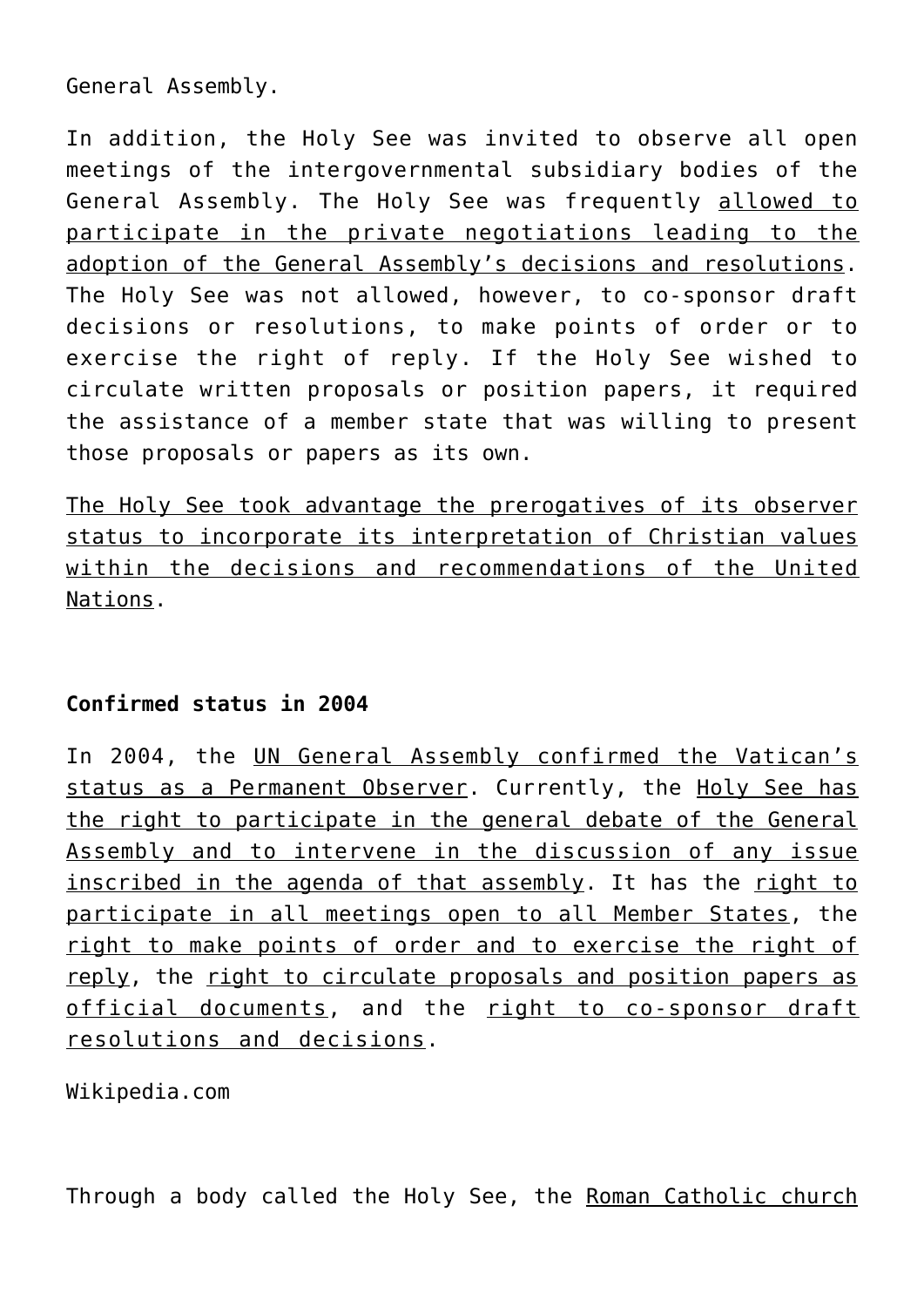exerts considerable power at UN meetings and conferences. As a Non-Member State Permanent Observer, the Holy See can take part in UN meetings and conferences, and is typically granted full status at these events, including a vote on any question that is put to a vote. As the UN generally seeks consensus rather than forcing issues to a vote, this allows dissenting voices a stronger voice than they would normally have.

## **Some facts about the Vatican's status at the United Nations:**

- The Roman Catholic church is a religious society without a political identity under the law. Vatican City is an independent city-state within Rome that serves as the site of the church's government and is itself governed by the head of the church, the pope. The Holy See is "the supreme organ [of government] of both the Catholic church and the Vatican City State," according to the authoritative work on the Holy See's international relations, written by Archbishop Hyginus Eugene Cardinale, who was a Vatican diplomat. Vatican City is temporal and territorial; the Holy See, a more nebulous construct, is religious.
- Despite its designation as a non-member "state" permanent observer, "the Holy See is not a state," according to Cardinale. It is a religious entity without defined temporal territory. Diplomatically, however, many countries treat the Holy See "as being on the same footing as a state" because of the influence of the pope, as leader of Catholics worldwide. According to its Permanent Observer Mission, the Holy See can enter into treaties as the "juridical equal of a state."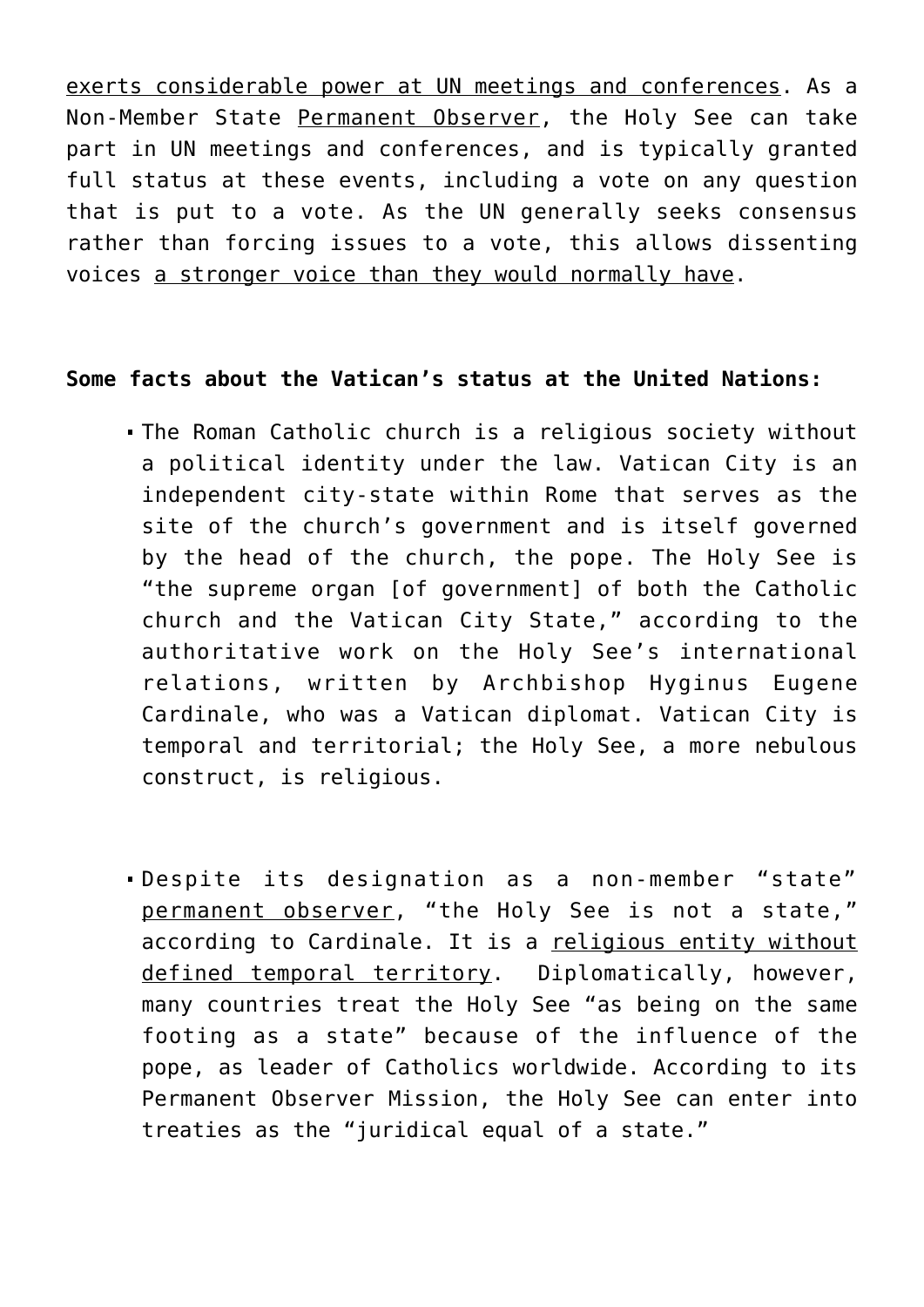catholics for choice

Why is the priest who sits on the seven hills of Rome the only priest allowed this status? This shows clearly the leading position the pope is given among the world leaders, and proves Revelation 17:5, 18 exclusively correct, though written 1,918 years ago. Yes, around 96 ACE. Now notice the abominations this religion that sits on seven hills brings forth.

## **Revelation 17:1-5**

1 And there came one of the seven malakim who had the seven bowls, and talked with me, saying to me: Come, I will show you the sentence of the great whore that sits upon many waters,

2 With whom the kings of the earth have committed fornication; *practiced idolatry: Godworship (the worship of elohim),* and the inhabitants of the earth have been made drunk with the wine of her fornication.

3 So he carried me away in the Spirit into the *midst of* Godworshipers (worshipers of elohim); and I saw a woman sitting on a scarlet colored beast, full of names of blasphemy, having seven heads and ten horns.

4 And the woman was arrayed in purple and scarlet color, and decked with gold, and precious stones, and pearls, having a golden cup in her hand full of abominations and filthiness of her fornication.

5 And upon her head *was* a name written: Mystery Babylon the great, the mother of the harlots and of the abominations of the earth.

Did you notice in **verse 5** the abominations this woman brings forth? Remember: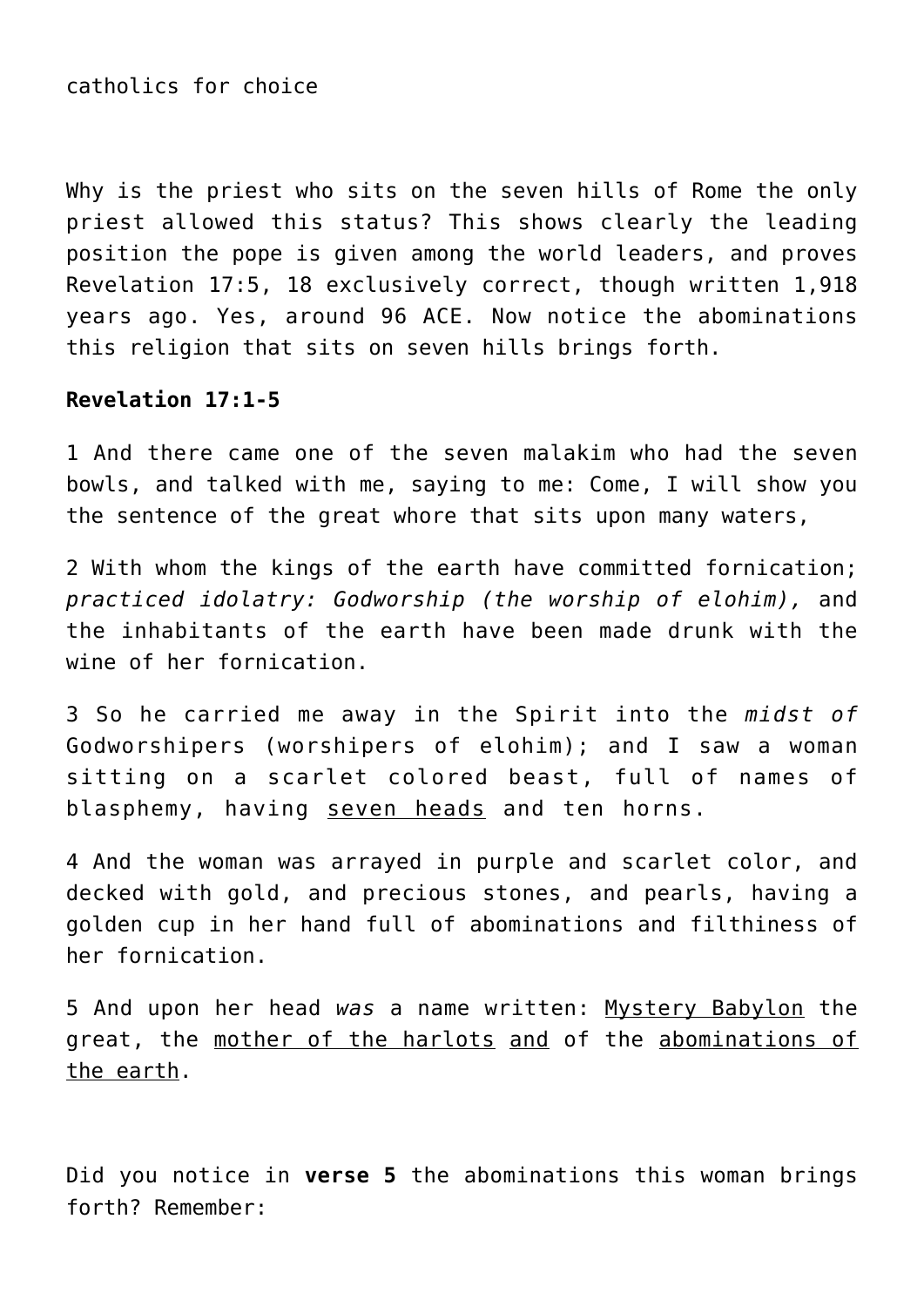## **Leviticus 18:24-27**

24 Do not defile yourselves in any of these ways, for this is how the nations who are going to be driven out before you became defiled:

25 For the world is defiled because they have given themselves over to sin; and the land itself vomits out her inhabitants.

26 You shall therefore keep My Statutes and My Judgments, and you must not commit any of these abominations; neither any of your own nation nor any of the strangers that sojourn among you—

27 (For all these abominations have the people of the land done, who were before you, and thus the land is defiled; *unholy)—*

#### **Leviticus 11:7-8, 11-13**

7 And the pig, although it has a split hoof completely divided, yet it does not chew the cud; it *is* unclean to you.

8 Their meat you shall not eat, and their carcasses you shall not touch. They *are* unclean to you.

11 *And* they will be an abomination to you. You must not eat their flesh, but you shall regard their carcasses as an abomination.

12 Whatever is in the waters, not having *both* fins and scales, is to be abominable to you.

13 These you shall regard as abominable among the birds; they shall not be eaten, for they *are* an abomination: the eagle, the vulture, the buzzard.

Please notice again: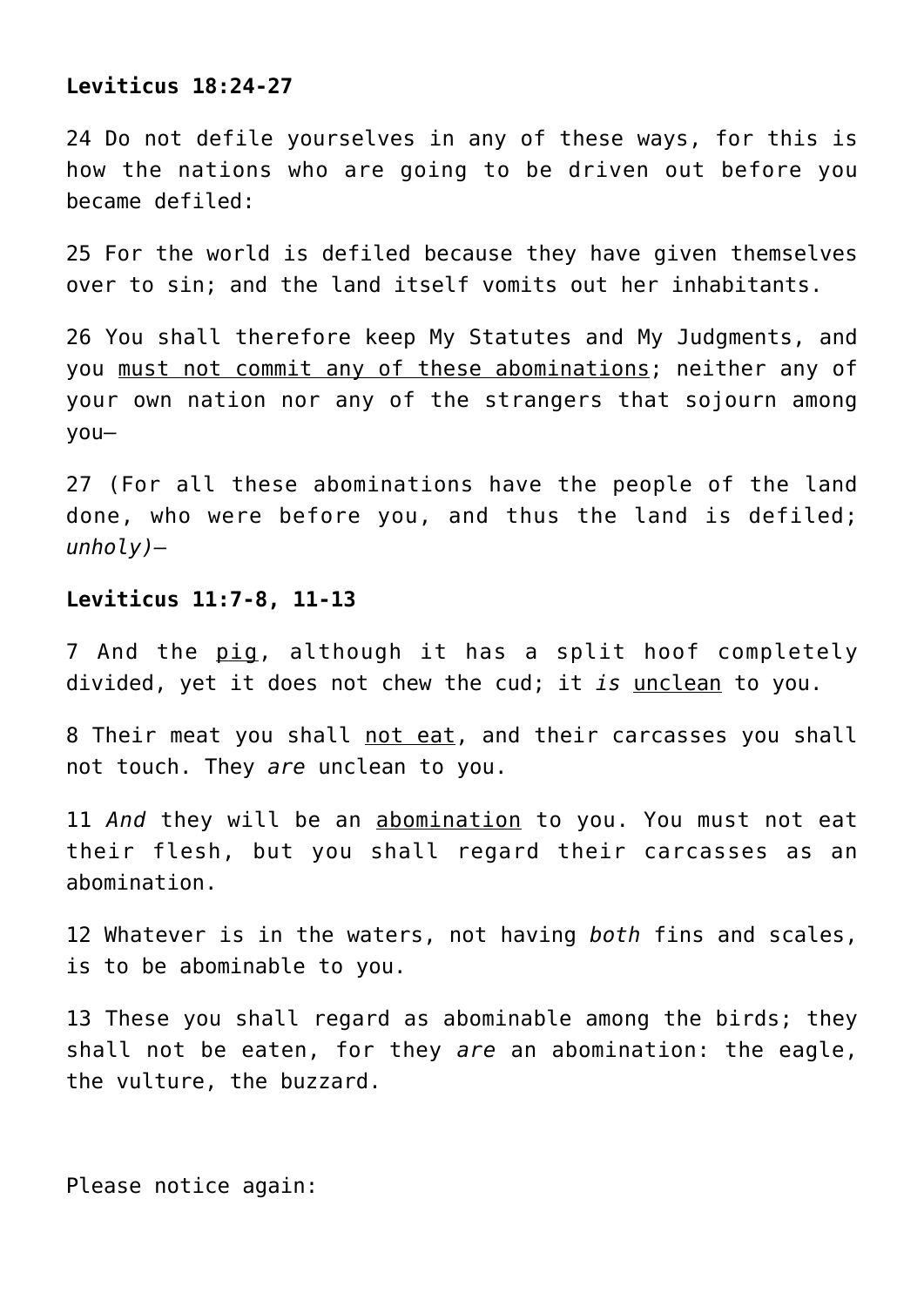# **Revelation 17:1**

…sentence of the great whore that sits upon many waters.

Waters?

## **Revelation 17:15**

And he said to me: The waters which you saw, where the whore sits, are peoples, and multitudes, and nations, and languages.

## **Revelation 17:3**

…having seven heads…

**The religion-the roman catholic church**

**The location-the seven hills of Rome**

Seven heads?

## **Revelation 17:9**

And here is the mind which has wisdom: The seven heads are seven mountains on which the woman sits.

*Compton's Pictured Encyclopedia*, 1948, Volume 12, page 144, tells us about the city of seven hills.

…the "City of Seven Hills." …the Capitoline, Palatine, Aventine, Quirinal, Viminal, Esquiline, and Caelian hills. …the seat of the papacy, the head of the great Roman Catholic Church.

## **Prophecy**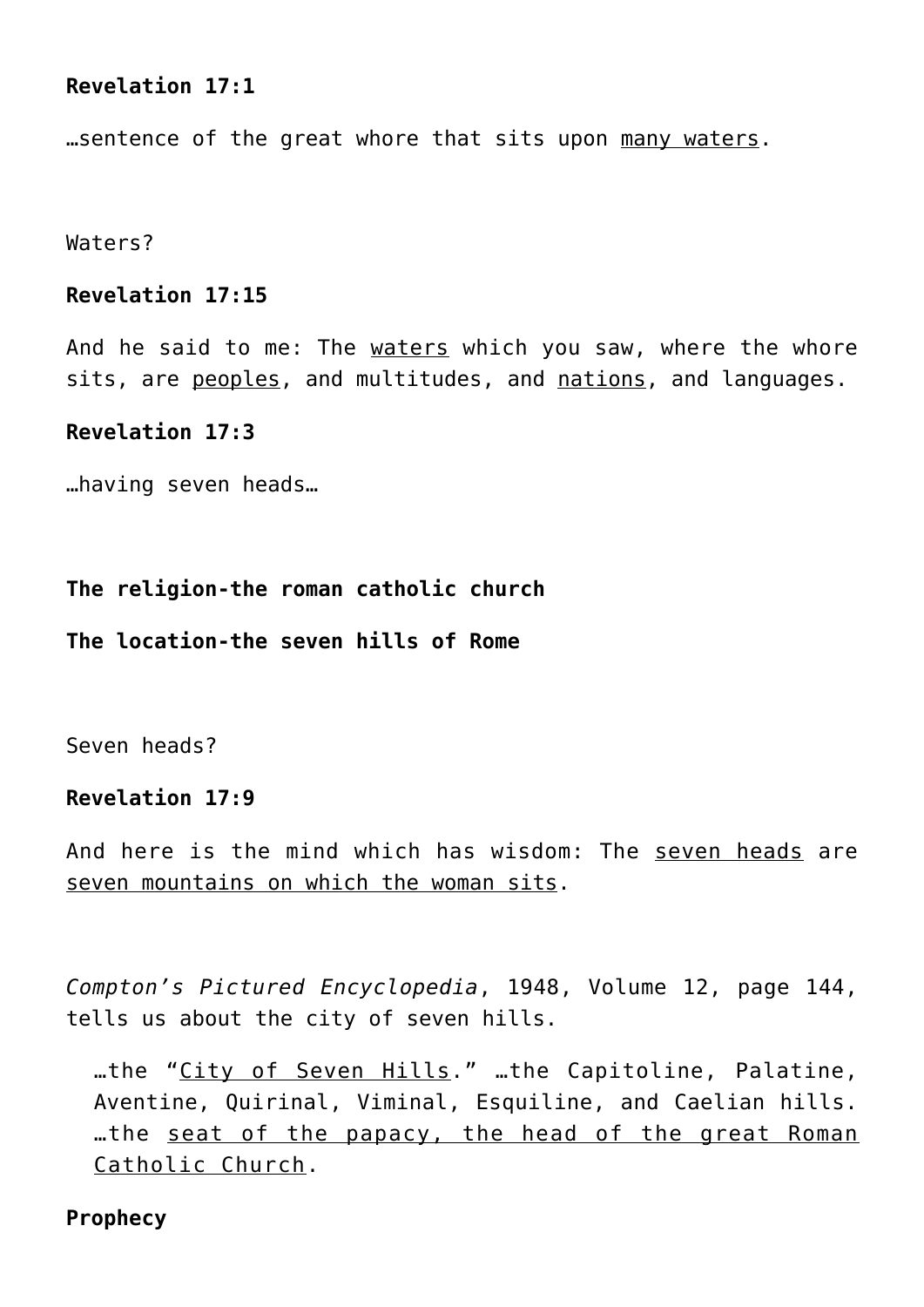The Savior, Yahshua, said:

## **Luke 24:25**

Then He said to them: O fools, and slow of heart to believe all that the Prophets have spoken!

The Prophet Isayah shows us clearly the priest the world is following today shown also in **Revelation**.

## **Revelation 17:1-2**

1 And there came one of the seven Malakim who had the seven bowls, and talked with me, saying to me: Come, I will show you the sentence of the great whore that sits upon many waters,

2 With whom the kings of the earth have committed fornication; *practiced idolatry: God worship (the worship of elohim),* and the inhabitants of the earth have been made drunk with the wine of her fornication.

The word **idolatry** means *God worship*, as in:

## **Genesis 3:5**

For He knows that in the day you eat of it, your eyes will be opened, and you will be as Gods (elohim), knowing Righteousness and evil.

#### **Deuteronomy 30:15-18**

15 See, I have set before you this day Life by Righteousness, and death by destruction—

16 In that I command you this day to love Yahweh your Father, by walking in *all* His ways, by keeping His Laws, His Statutes,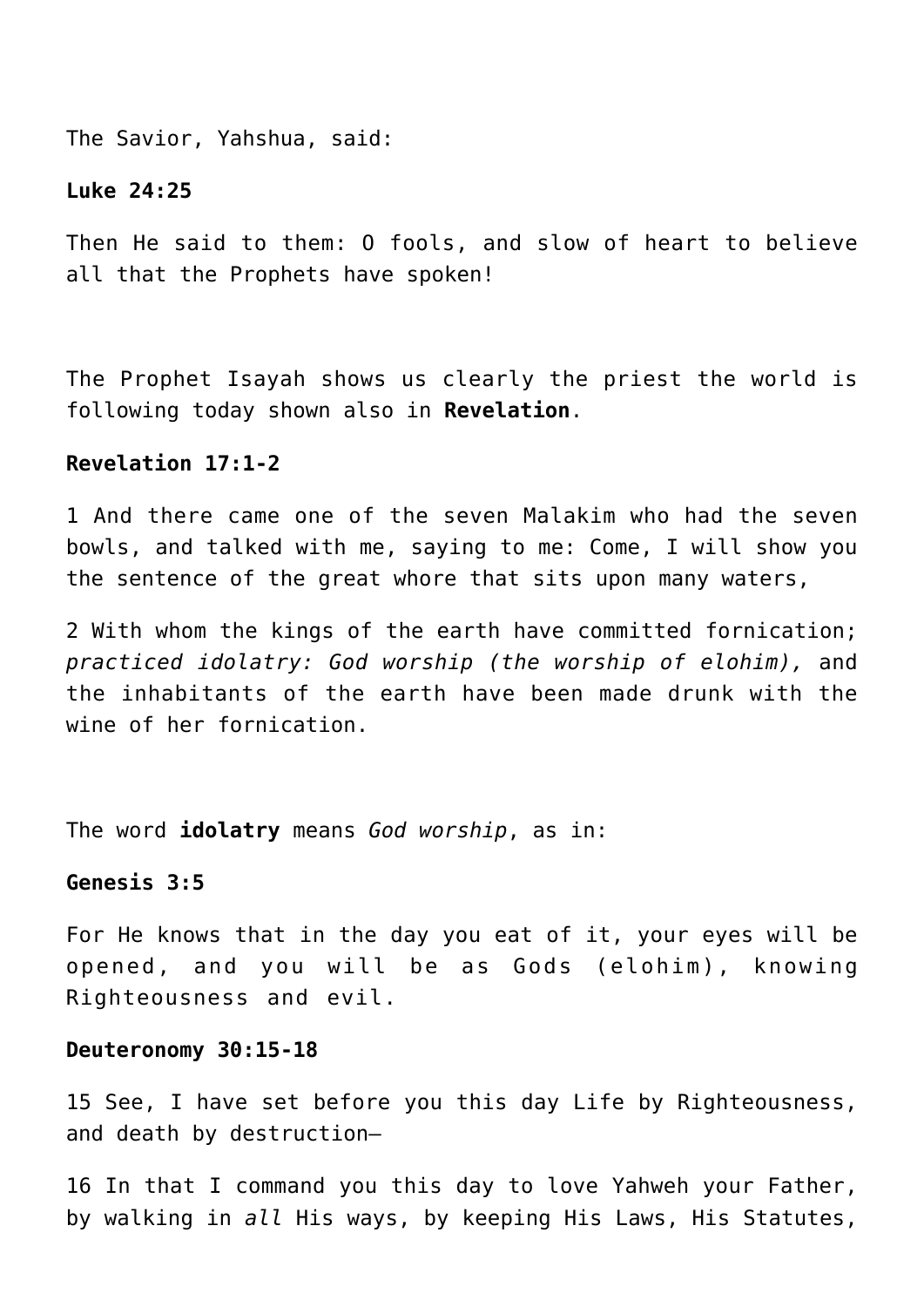and His Judgments, so that you may live and multiply, and so Yahweh your Father may bless you in the land which you go in to possess.

17 But if your heart turns away, and you are not obedient, and you are drawn away to submit to Gods (elohim), to worship them by serving them—

18 I declare to you this day that you will surely perish; you will not prolong your days in the land which you cross over the Yardan to possess.

The roman catholic church sits on seven hills–the seven hills of Rome. The roman catholic church priest?

#### **Isayah 65:2-7**

2 I have spread out My hands all the day to a rebellious people, who walk in a way *which is* not right, after their own thoughts; *devices;*

3 A people who continually act defiantly against Me to My face; who offer sacrifices to the dead, and offer their children to deadly sexually transmitted diseases;

4 Who assemble and spend the night keeping memorials for the dead, who eat swine's flesh, and the broth of abominable things is *in* their vessels,

5 Who say; Stand by yourself! Do not come near me, for I am holier than you! These *are* a stench in My nostrils, a fire that burns all the day.

6 Behold, it is written before Me; I will not keep silent, for they have their reward for their committing acts of adultery, fornication, and sodomy, *yea* even, they have their reward, which is in their nakedness which they have shamefully exposed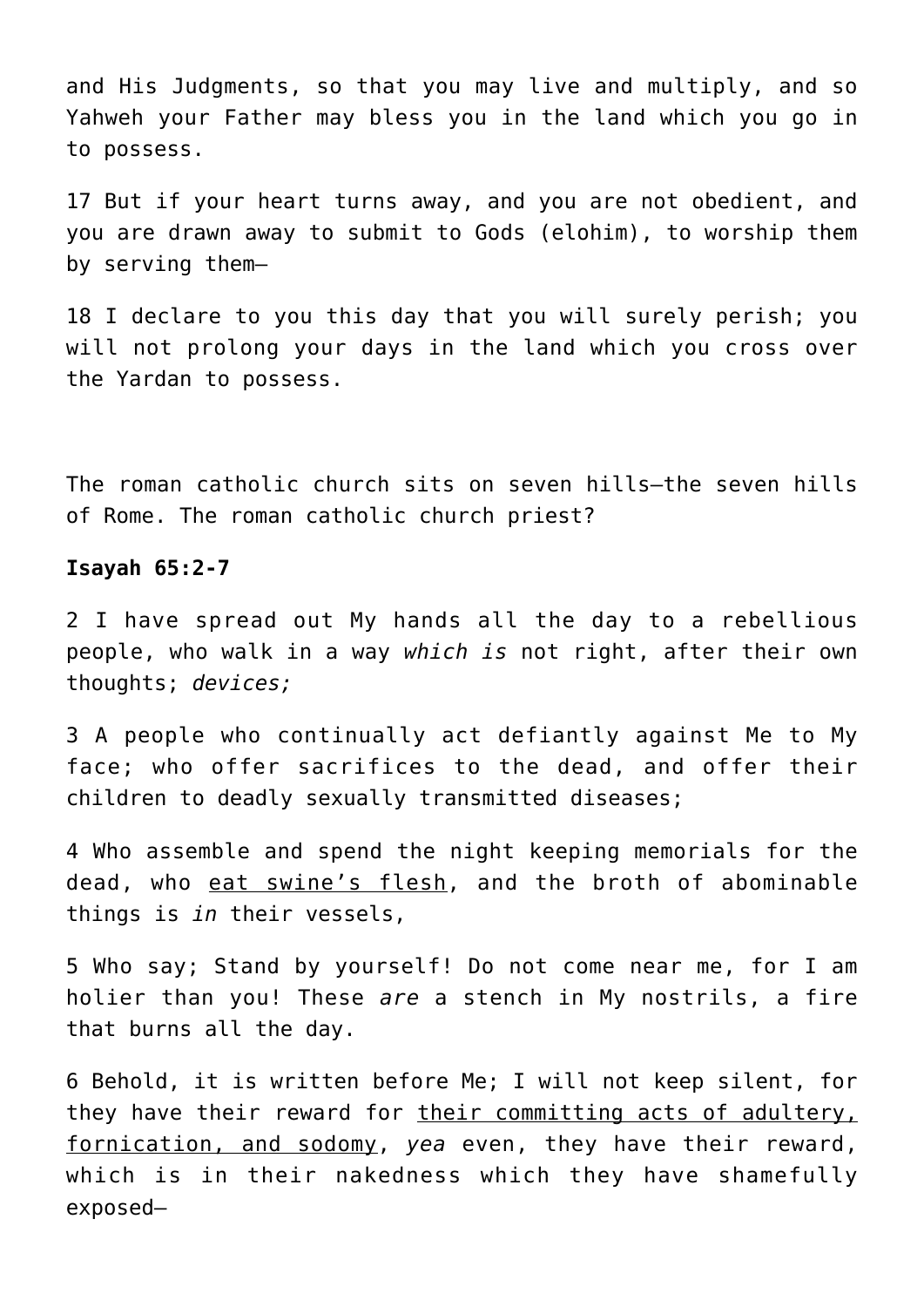7 You and your fathers have transgressed My Laws together, says Yahweh. You have burned incense upon the mountains, and blasphemed Me upon the hills. Therefore your reward for what you have done will be measured into your nakedness which you have *shamefully* exposed.

The roman catholic church teaches the whole world to practice halloween–the worship of the dead. Their priests eat pork and teach the people to eat pork and rodents, both are sins and iniquity. According to the Greek dictionary in *Strong's Exhaustive Concordance,* the word **iniquity** is word #458 from word #459, and means: *not subject to the Laws;* that is, doing away with the Laws.

 $\pmb{\times}$ 

## **The Nuclear Consumption**

Following the priest who eats pork and worships dead Gods in bringing plagues of sickness and disease that are getting worse daily.

# **We've Reached "The End of Antibiotics, Period"**

Dr. Arjun Srinivasan, the Associtate Director of CDC, told PBS Frontline.

'We've reached the end of antibiotics': Top CDC expert declares that 'miracle drugs' that have saved millions are no match against 'superbugs' because people have overmedicated themselves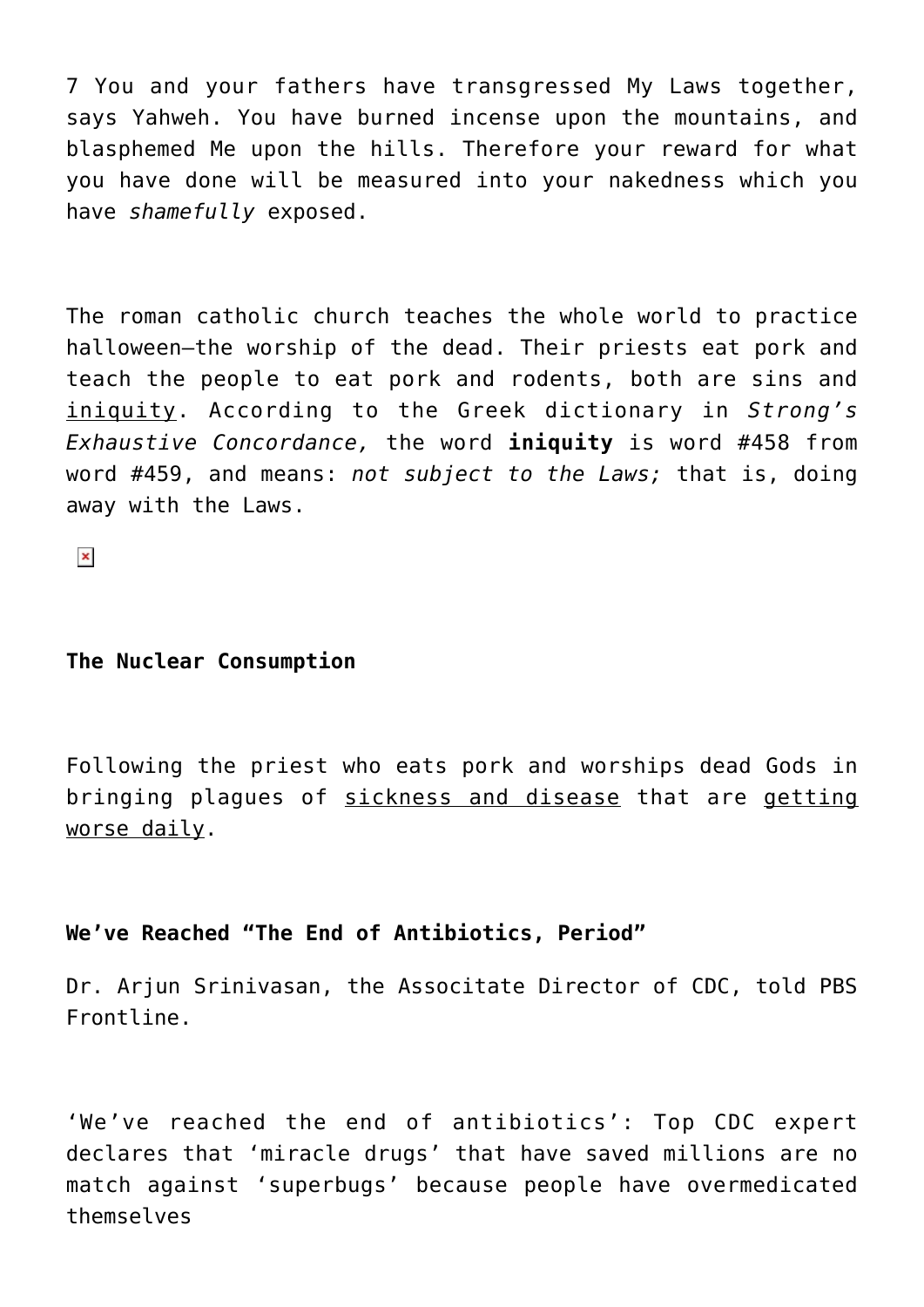Health crisis: Dr Arjun Srinivasan, the associate director of the CDC, told PBS' Frontline that misuse and overuse of antibiotics over the years have rendered them powerless to fight infections

A high-ranking official with the Centers for Disease Control and Prevention has declared in an interview with PBS that the age of antibiotics has come to an end.

'For a long time, there have been newspaper stories and covers of magazines that talked about "The end of antibiotics, question mark?"' said Dr Arjun Srinivasan. 'Well, now I would say you can change the title to "The end of antibiotics, period."'

dailymail.co.uk

Seems horrible, but it's not the worst! But there is the final plague, which is very near, called nuclear consumption that is prophesied to take place in this generation.

# **Mattithyah 24:7, 21-22, 29, 33-34**

7 For nation will rise against nation, and kingdom against kingdom, and there will be famines, and pestilences; *disease epidemics,* and earthquakes; *environmental disasters,* in place after place:

21 For then will be Great Tribulation, such as has not come to pass since the beginning of the world to this time—no, nor ever will be.

22 And unless those days were shortened, there would no flesh be saved; but for the Elect's sake, those days will be shortened.

29 Immediately, *but* after the *Great* Tribulation of those days will the sun be darkened, and the moon will not give her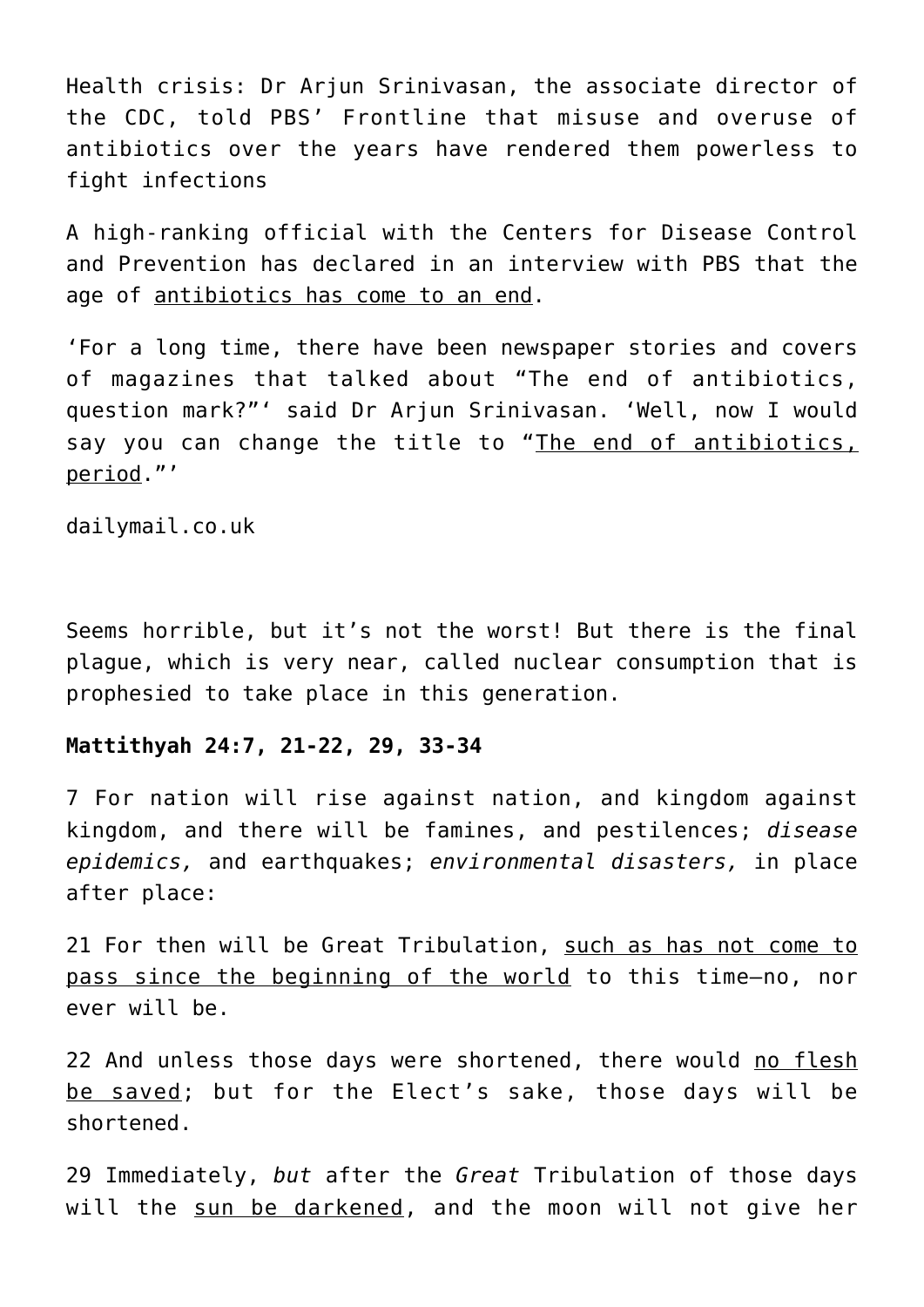light, and the stars will fall from heaven, and the powers of the heavens will be shaken.

33 In the same way, when you see all these things, know that *His coming and The End of the Ages* are near, at the very door.

34 Truly I say to you: That generation will not pass *away,* until all these things are fulfilled.

Notice again:

#### **Isayah 65:4**

Who assemble and spend the night keeping memorials for the dead, who eat swine's flesh, and the broth of abominable things is *in* their vessels.

Compare:

## **Isayah 66:17**

They who sanctify themselves, and purify themselves in the gardens, following after the priest in the midst of those who eat swine's flesh, that which is offered to Gods (elohim) and the rodent—will be consumed together: says Yahweh.

# **Rome to Burn with Nuclear Burning Prophecy**

**Revelation 17:1**…I will show you the sentence of the great whore that rules over multitudes, nations, and languages (**Revelation 17:15**).

**Revelation 17:18**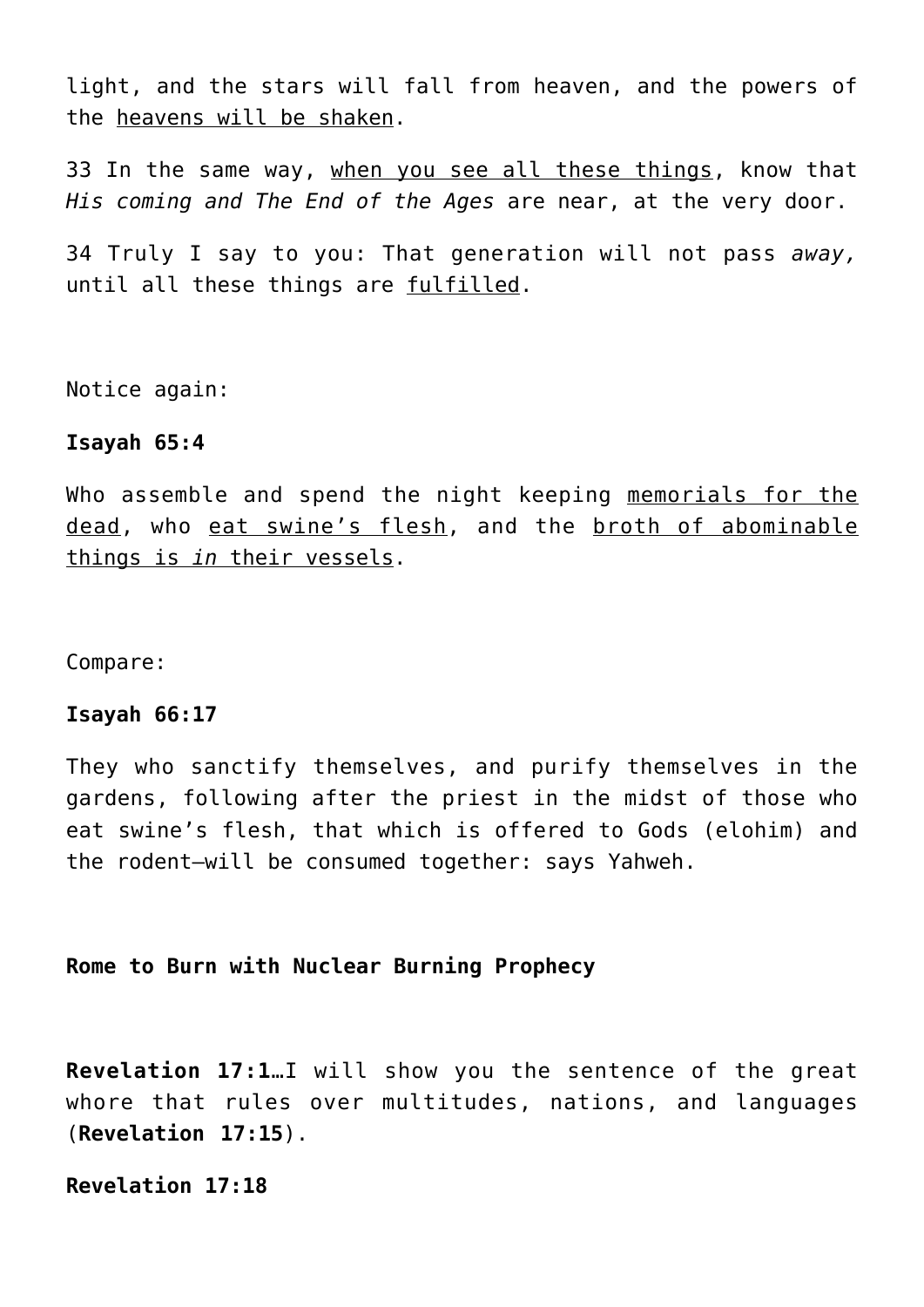And the woman whom you saw, is that great city which reigns over the kings of the earth.

# **The burning and the cause**

There is a cause for every effect; a curse does not come without a cause. The cause is the increase in sin due to rebellious false priest who show their rebellion by eating pork and changing Yahweh's Laws of Righteousness; teaching the evil of God worship, which brings confusion to the whole world.

#### **Revelation 12:9**

And the great dragon was cast out, that old serpent, called the devil, and Satan, who deceives the whole world. She was cast out into the earth, and her angels were cast out with her.

#### **Genesis 3:5**

For He knows that in the day you eat of it, your eyes will be opened, and you will be as Gods (elohim), knowing Righteousness and evil.

## **Deuteronomy 30:17-18**

17 But if your heart turns away, and you are not obedient, and you are drawn away to submit to Gods (elohim), to worship them by serving them—

18 I declare to you this day that you will surely perish; you will not prolong your days in the land which you cross over the Yardan to possess.

# **Daniyl 7:25-26**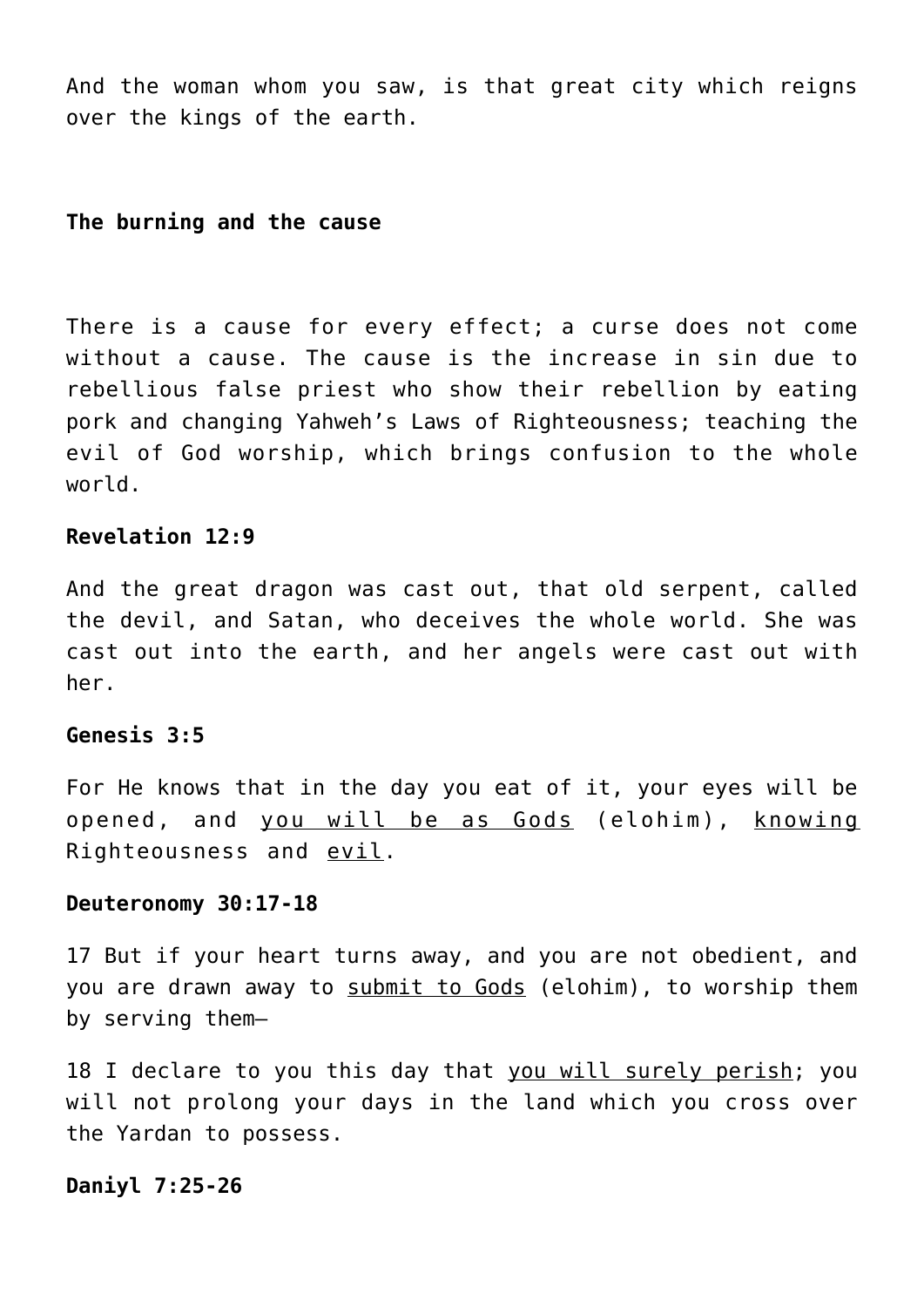25 And he will speak *great* words against Yahweh, and will wear out; *mentally attack to cause to fall away,* the Saints of Yahweh, and think to change times; *Yahweh's Feast Days,* and Laws; and they will be given into his hand until a time, and times, and the dividing of time.

26 But the judgment will sit, and they will take away his government, to consume and to destroy *it* completely.

Who are these priests? Compare the following.

# **Isayah 66:17**

They who sanctify themselves, and purify themselves in the gardens, following after the priest in the midst of those who eat swine's flesh, that which is offered to Gods (elohim) and the rodent—will be consumed together: says Yahweh.

## **Revelation 18:1-5**

1 And after these things I saw another Malak come down from heaven, having great authority; and the earth was enlightened with His glory.

2 And he cried mightily with a strong voice, saying: Babylon the great is fallen, is fallen, and is become the habitation of demons, and the hold of every foul spirit, and a cage of every unclean and hateful bird.

3 For all nations have drunk of the wine of the wrath of her fornication, and the kings of the earth have committed fornication with her, and the merchants of the earth have grown rich through the abundance of her delicacies.

4 And I heard another voice from heaven, saying: Come out of her, My People, so that you do not partake in her sins, and so that you do not receive of her plagues,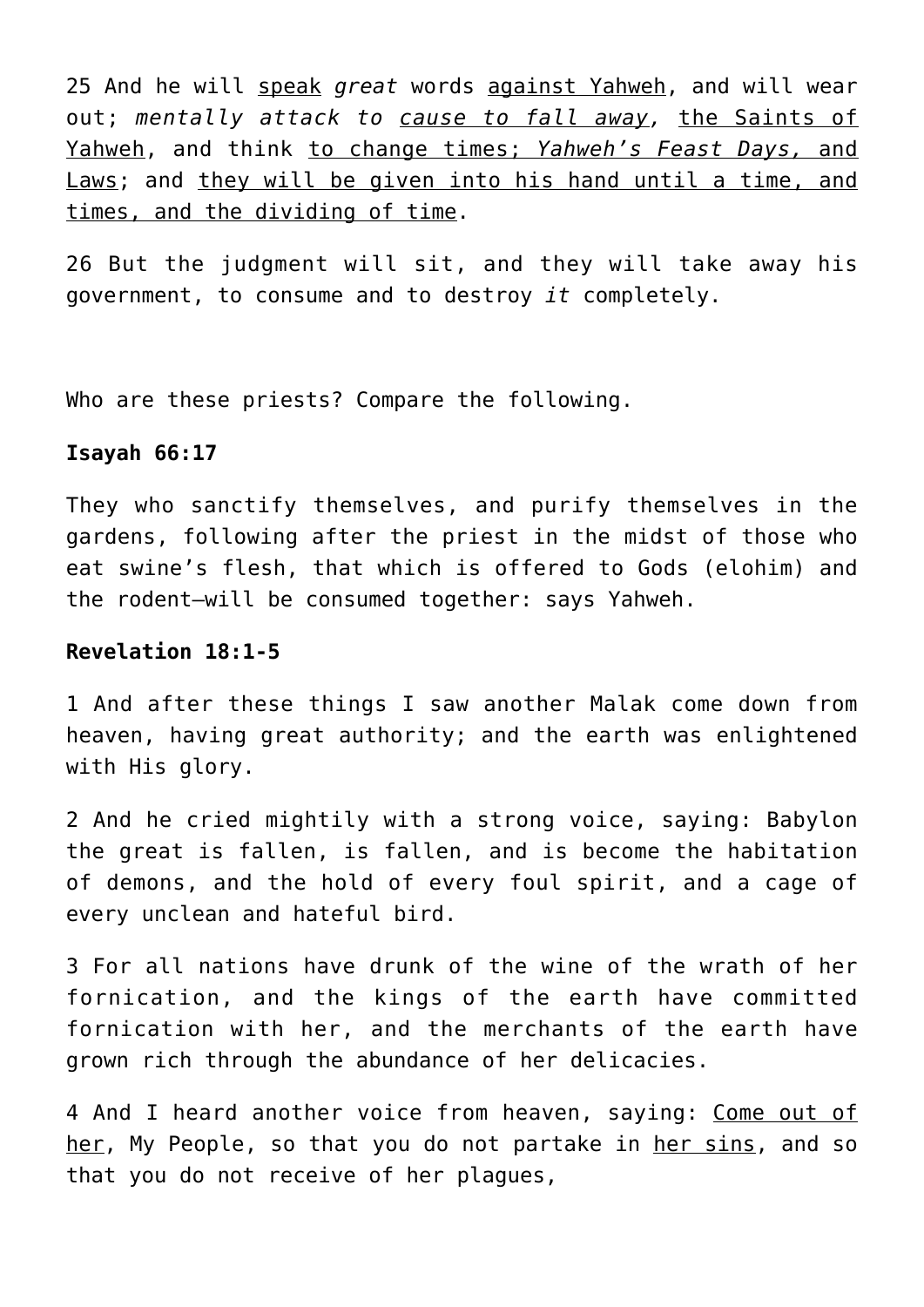5 For her sins have reached unto heaven, and Yahweh has remembered her iniquities!

#### **Isayah 24:1-6, 18-20**

1 Before Yahweh's *very* Eyes, the earth is made empty and it is made waste; the face of it is perverted and its inhabitants scattered abroad;

2 And it will be: as with the people, so with the priest; as with the servant, so with his owner; as with the maid, so with her mistress; as with the buyer, so with the seller; as with the lender, so with the borrower; as with him who takes usury, so with him who gives usury to him:

3 The land will be utterly emptied and utterly plundered, for it has come to pass that this Judgment has been pronounced.

4 The earth mourns and fades away, the world mourns and fades away, and the haughty people of the earth languish.

5 The earth also is defiled under the inhabitants of it, because they have transgressed the Laws, changed the Ordinance, and broken the Everlasting Covenant.

6 Because of this, the curse has devoured the earth, and they who dwell therein are desolate; therefore, the inhabitants of the earth are burned, and few men left.

18 And it will come to pass, *that* he who flees from the noise of the fear will fall into the pit; and he who comes up from the midst of the pit will be caught in the snare; for the windows from on high are open, and the foundations of the earth are shaken.

19 The earth is utterly broken down, the earth is dissolved clean, the earth is shaken exceedingly.

20 The earth will reel to and fro like a drunkard, and will sway like a hut. The transgression in it will be heavy upon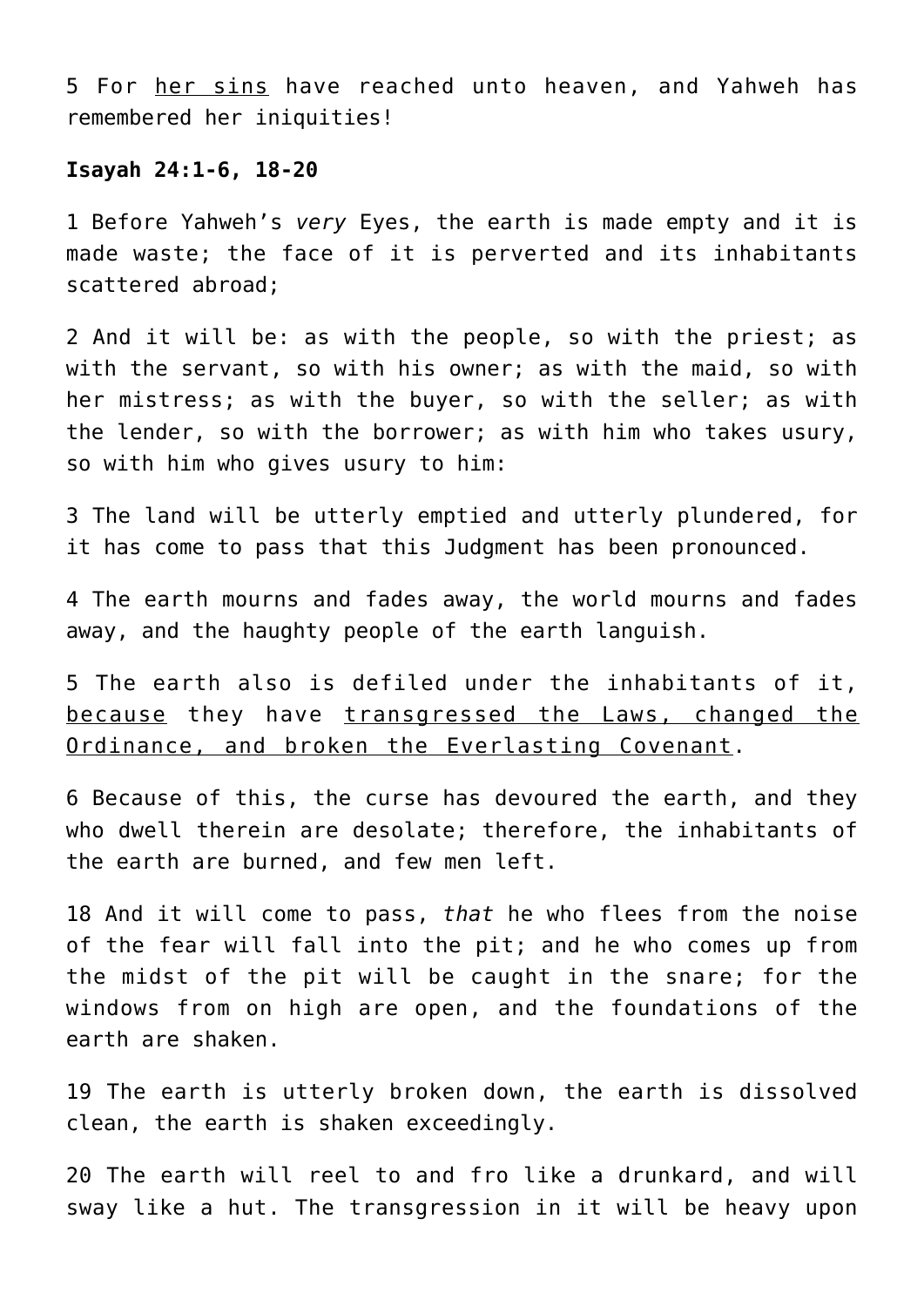it; it will fall, and not rise again.

The roman catholic church and her daughters, whose preachers fear bringing any Truth, are near to perishing. We are in the Last Generation. We see all of these things, including the abounding of iniquity, the extreme hatred among the nations, and the nuclear bombs invented in this generation. This generation started in 1934. We are in the last part of the Last Generation given to prove what rebellion brings. The final prediction is at hand.

#### **Mattithyah 24:32-34**

32 Now learn a parable from the fig tree: When its branch becomes tender and puts out leaves, you know that summer is near.

33 In the same way, when you see all these things, know that *His coming and The End of the Ages* are near, at the very door.

34 Truly I say to you: That generation will not pass *away,* until all these things are fulfilled.

What to do. You need to first come out of her.

## **Revelation 18:4-5, 8**

4 And I heard another voice from heaven, saying: Come out of her, My People, so that you do not partake in her sins, and so that you do not receive of her plagues,

5 For her sins have reached unto heaven, and Yahweh has remembered her iniquities!

8 Therefore, her plagues will come in one day—death, and mourning, and famine; and she will be utterly burned with fire; for strong *is* Father Yahweh Who judges her.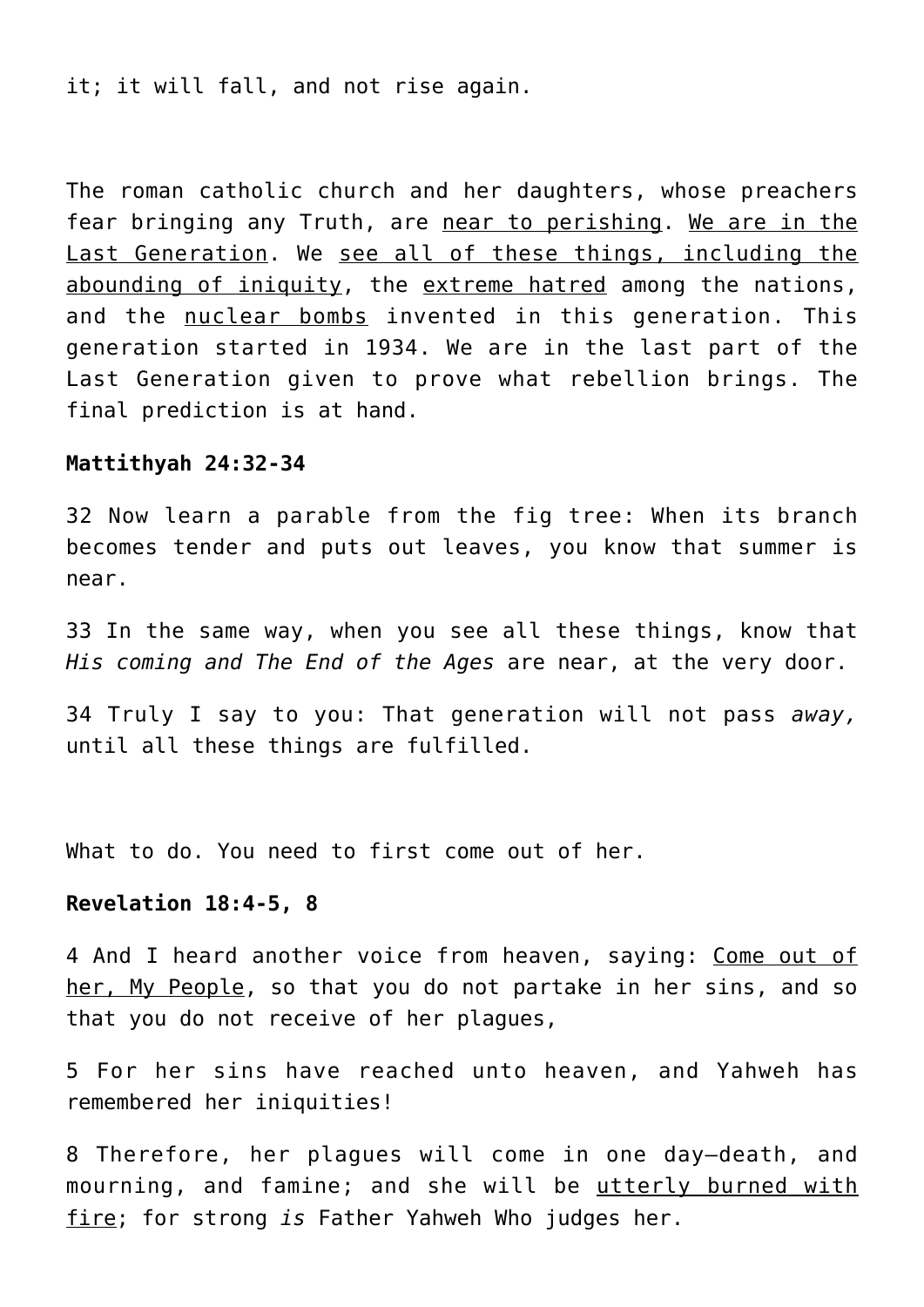Come out of her, My People. What distinguishes Yahweh's People from these people? Notice:

# **I Yahchanan 3:4, 7-8, 10**

4 Whoever commits sin, transgresses also the Laws; for sin is the transgression of the Laws.

7 Little children, let no man deceive you; he who practices Righteousness is Righteous, just as He is Righteous.

8 He who commits sin is of the devil, for the devil has sinned from the beginning. For this purpose the Son of Yahweh was manifested; that He might destroy the works of the devil.

10 In this the Children of Yahweh and the children of the devil are manifest. Whoever does not practice Righteousness is not of Yahweh, and he does not love his neighbor!

Did you notice **verse 10**? The End is close. It will all end in this generation.

## **II Kepha 3:10-11**

10 But the Day of Yahweh will come as a thief in the night, in which the heavens will pass away with great noise, and the elements will melt with fervent heat; both the earth, and the works that are in it, will be burned up.

11 Since all these things will then be dissolved, what manner *of persons* ought you to be in Holy conduct and Righteousness?

Repent!

## **Acts 3:19**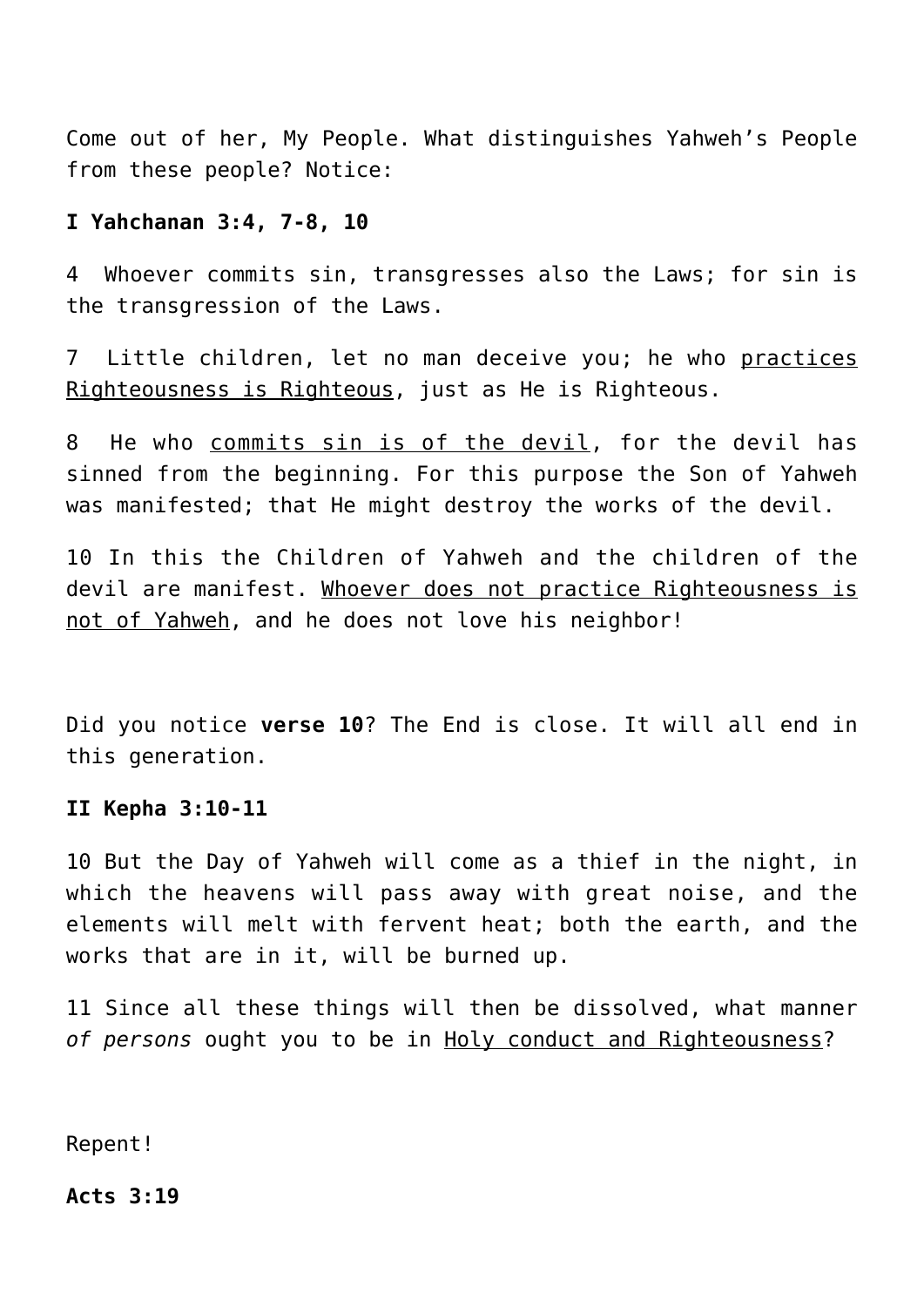Repent therefore, and be converted, that your sins may be blotted out; that times of refreshing may come from the Presence of Yahweh.

Know this:

## **I Corinthians 6:9-10**

9 Do you not know that the unrighteous will not inherit the Kingdom of Yahweh? Do not deceive yourselves. Neither fornicators, nor Godworshipers (worshipers of elohim), nor adulterers, nor men who commit sexual perversions with boys, nor men who commit sexual perversions with other men,

10 Nor thieves, nor covetous, nor drunkards, nor revilers, nor extortioners, will inherit the Kingdom of Yahweh.

Do you not know? The answer is: the world does not know because the roman catholic church removed the Book of Yahweh from the whole world. Under fear of the roman catholic church, the religious corporations shun preaching Yahweh's Righteousness and the mere mention of His Name. Yet, therein lies Salvation.

The nuclear wars could start very soon now. Remember, there is a place of safety. We await to help you.

# **Micahyah 4:1-3**

1 But in the Last Days it will come to pass *that* the mountain; *promotion,* of The House of Yahweh will be established in the chief of the nations. It will be raised above all congregations; and all peoples will *eventually* flow to it.

2 And many people will go and say; Come, and let us go up to